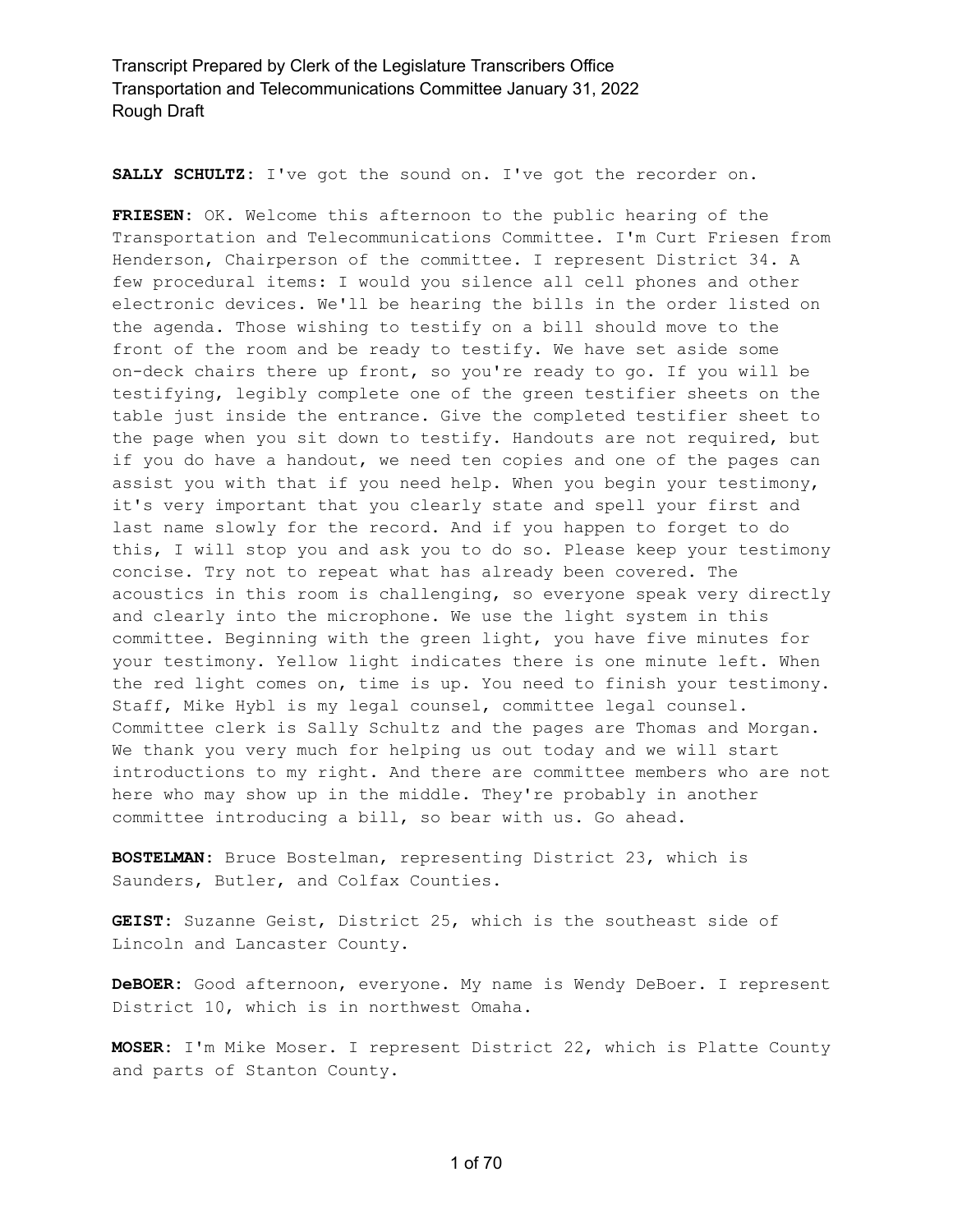**M. CAVANAUGH:** Machaela Cavanaugh, District 6, west-central Omaha, Douglas County.

**ALBRECHT:** Joni Albrecht, District 17: Wayne, Thurston, Dakota, and a portion of Dixon.

**FRIESEN:** Senator Hughes might be joining us shortly. With that, we will start the hearing on LB1274. Welcome, Senator Flood.

**FLOOD:** Good afternoon, Chairman Friesen, members of the Transportation and Telecommunications Committee. My name is Mike Flood, that F-l-o-o-d, and I'm the state senator from District 19, which includes all of Madison County and southern Pierce County. I'm here to introduce LB1274, a bill that would direct the Nebraska Department of Transportation to, Transportation to privatize our expressway system. I want to start by saying a sincere appreciation for Governor Ricketts' leadership for the Nebraska Department of Transportation. We have seen tremendous progress in northeast Nebraska, notably Highway 275, which the four-lane construction is underway from west of West Point to Scribner, which includes a bypass. We also are seeing the completion of Highway 30 between Columbus and Fremont in the North Bend area and we, at one point in the beginning of this century, didn't think that would ever happen. And so we have to be complimentary when we see good things like this happening and Governor Ricketts' leadership has prioritized getting this done and we are on our way. And that progress has brought us to this point where we want to talk about Highway 81, also known as the Meridian Highway. Back in 1912, citizens in Kansas and Nebraska got together to talk about creating a north-south corridor that would later become U.S. Highway 81. It goes all the way down to the Gulf of Mexico and it goes all the way up into Canada. It started as a two-lane highway. You may know that from York, Nebraska, south, you can travel on four lane through states like Kansas and Oklahoma on your way to Dallas. It is a critical corridor and one that we want to see completed. Now in all fairness, the 1988 expressway system included on that corridor York to Columbus. What I'm here today to advocate for is completing the York to Columbus segment, finishing that portion of the 1988 Expressway, and also adding Norfolk to Yankton. If you look at the long-term plans for the Department of Transportation, they have suggested that a Super 2 would work between Norfolk and Yankton. Given the excessive amount of recreational vehicles and traffic that make their way to Lewis and Clark Lake, we believe that-- and on top of that, the investment the state of Nebraska could potentially be making in the STAR WARS program, we believe that a four-lane from Yankton to York,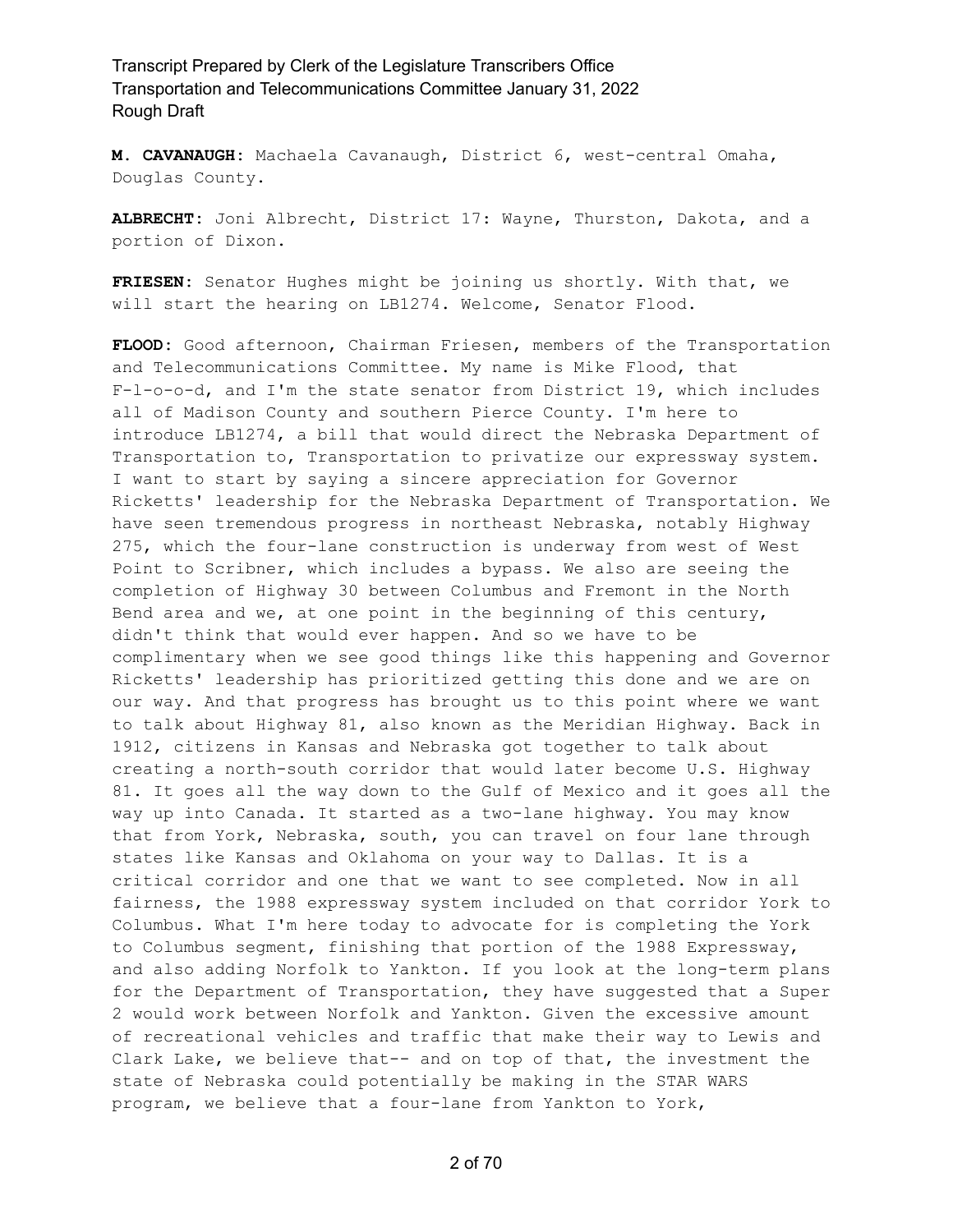understanding that Columbus to Norfolk is already done, is in the best interest of the state. This is an unprecedented opportunity to express-- to finish the expressway system, help grow Nebraska, to serve agriculture, and to promote tourism. Impact on the trucking industry and in particular on the growth of truck traffic are due to our number one industry, which is agriculture. Imagine mixing all of those trucks hauling hogs or cows or grain, add in a lot of recreational traffic that's coming up northbound on Highway 81, and you have a recipe for a lot of traffic and a lot of need. Commuters from northeast Nebraska who commute 60 miles each day from communities like Crofton, Bloomfield, and Niobrara, they are a significant part of our workforce. And I think when we talk workforce, it's important to know the assets that we have in Knox County. We have a beautiful lake called Lewis and Clark Lake, which is just nestled a little bit south and west of Yankton. And we are finding that more and more skilled workers are wanting to buy very nice homes up on this lake and they can provide the kind of skilled labor we need for the jobs in northeast Nebraska. Similarly, Niobrara is underdeveloped and beautiful and it's starting to see an increase in residential homeowners there as well. Perhaps most importantly, the viability of rural Nebraska. You might say, well, why are we adding to the expressway system? We are adding Norfolk to Yankton because it simply makes sense. Imagine being in a town of 25,000 with a with a two-lane highway going north and, quite frankly, east. We're solving that now with the 275 completion. With four lanes from Norfolk to Yankton and Columbus to York, we suddenly have a four-lane expressway south through the, through the middle of our continent, which is a huge opportunity for growth. This is our time, as we have the opportunity to live and work anywhere. With the recreational opportunities available in northern Knox County, this is a chance to bring young people home, to reach out to others and say this is the place to be. We can't kick our commitment to the expressway system down the road another 30 years. And so today, I want a hand out-- and I'd ask the page to deliver this letter to everybody on the committee-- a letter from Kay Orr, Governor Kay Orr. She is a resident part time of Knox County and knows the beauty and the opportunity available. And Governor Orr has eloquently outlined, I think, for members of the committee, the reasons why a four-lane from Norfolk to Yankton is a good idea. I also want to thank people here today from York, from Columbus, from Norfolk, and from Knox County. I know that Senator Brandt's excited about this. He represents the area around Hebron. I would note that this bill has the support of several-- of all the senators along the corridor. And this is a unusual step. You might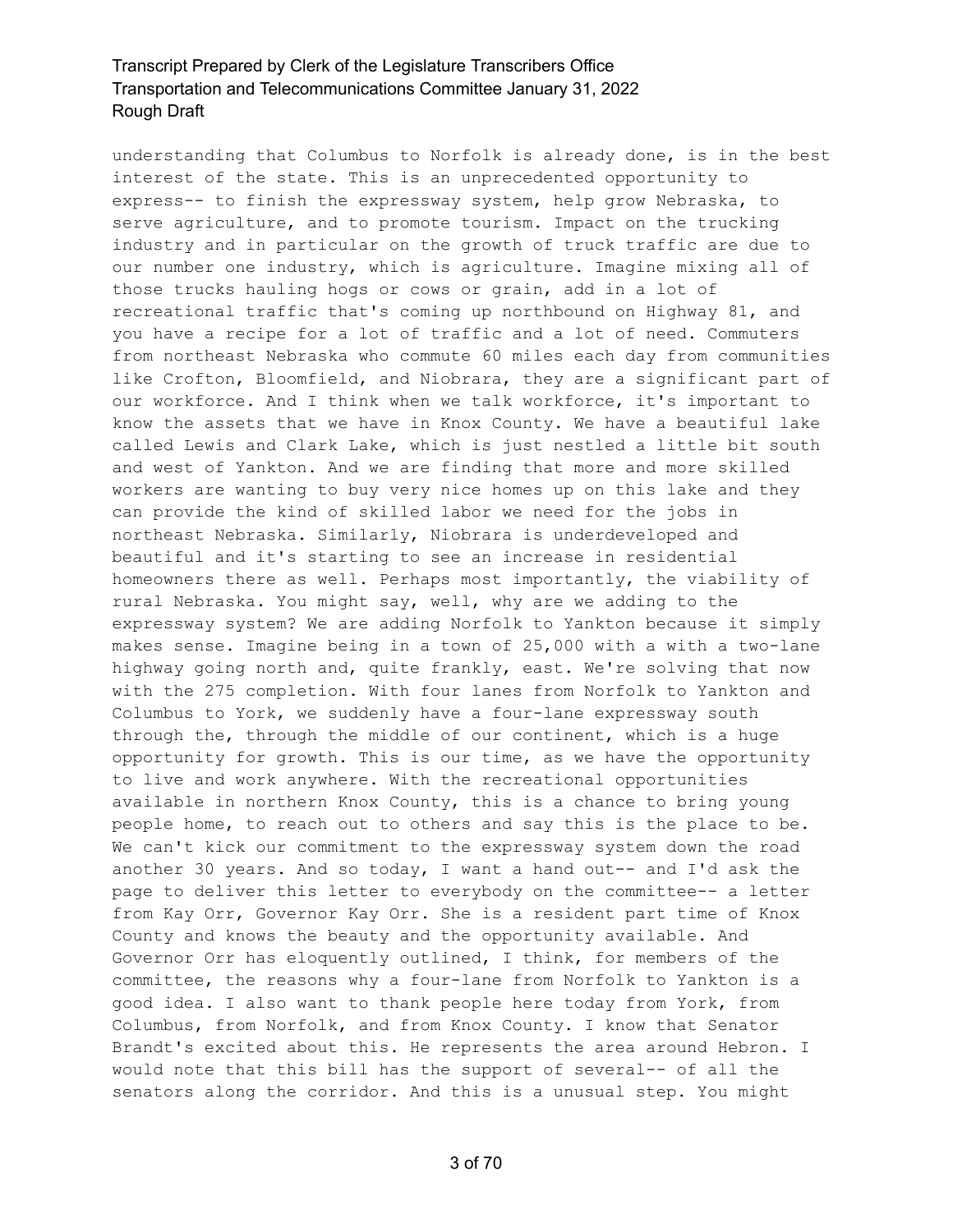say, well, how does this work? We are essentially directing the Department of Transportation to begin the design, the planning to complete this north-south highway and if we have to amend the language to avoid any concerns regarding special legislation, we'd be willing to do that. Finally, I just want to say this is a chance to be super visionary, to address an opportunity in our state to grow our population, and think about what this does for Columbus. Columbus is going to be linked to Omaha with a four-lane. It will be linked to Interstate 80 with a four-lane that is a-- that makes Columbus a major-- it gives it a major leg up when it comes to recruiting businesses where you can get to the interstate and you can get to Omaha on a four-lane in either direction and I think that's a game changer. So with that, I'd like to thank everybody that came up here for a while, and I'll save the rest for my close and would ask- answer any questions.

**FRIESEN:** Thank you, Senator Flood. Senator DeBoer.

**DeBOER:** Thank you, Senator Friesen. Senator Flood, is this-- am I missing something or is this just intent language? Is there anything more in the bill besides intent language?

**FLOOD:** Senator DeBoer, I believe it directs the Department of Transportation to begin the design, the right-of-way acquisition, and the--- looking for the green copy here, here it is--

**DeBOER:** I'm not, I'm not trying to be difficult.

**FLOOD:** Are you watch-- are you looking at page 2, where it says-- line 22, quote, (2) The Department of Transportation shall plan, design, and purchase right of, right of way for the north-south meridian--

#### **DeBOER:** Yeah.

FLOOD: And then it-- (a), (b), (3). And I should have note this also does include Highway 20 between Highway 81 and the Iowa border to give us access because the state of Iowa has a four-lane across all of Iowa that is, that is already constructed, which provides us some opportunity to link with Sioux City.

**DeBOER:** So, yeah, I'm just, I'm just curious, does this sort of add [INAUDIBLE] to the Department of Transportation? Is that something we do very often, to your knowledge, or is this an intent or, or what, what is the, what is the effect of passing this litigation or this legislation?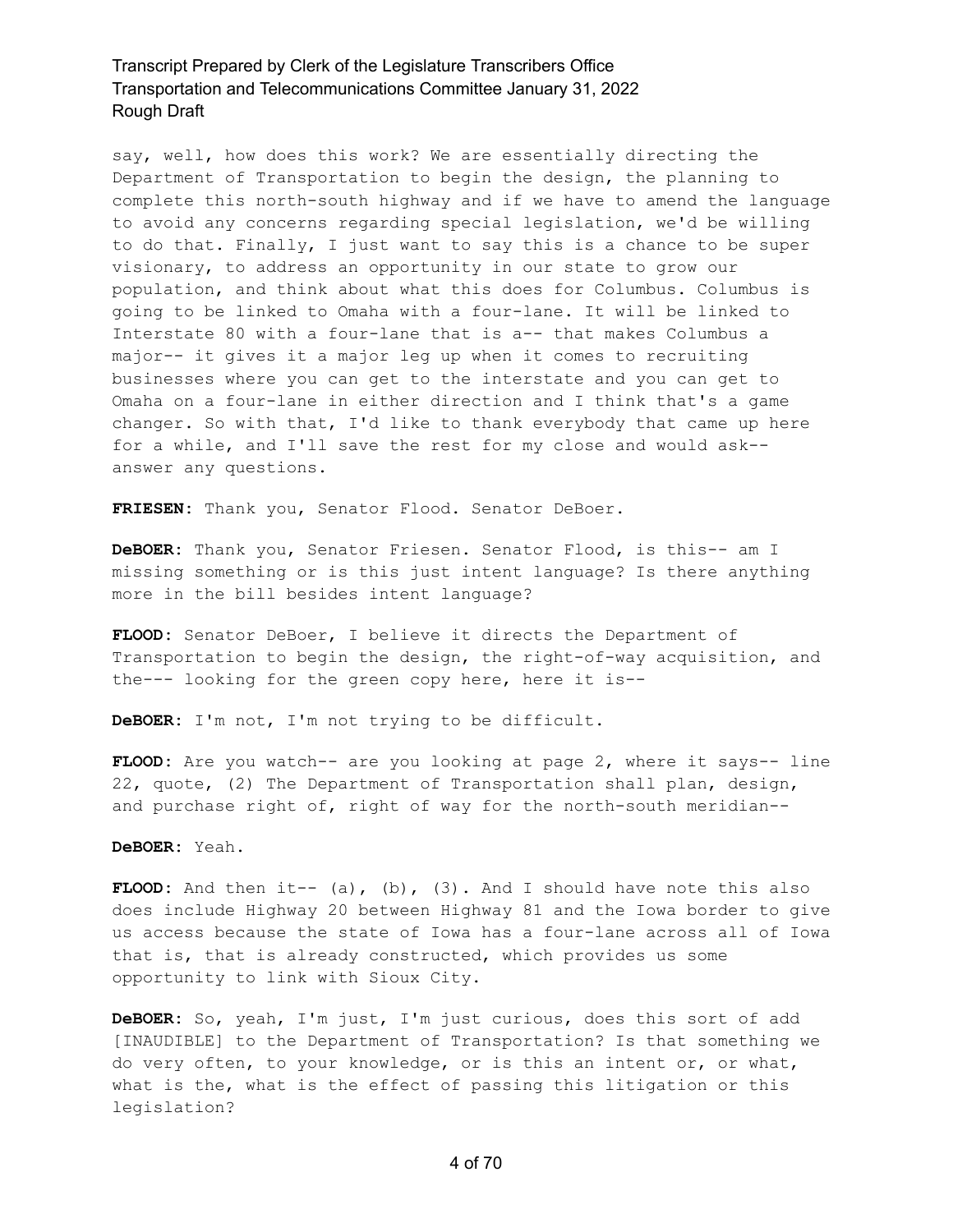**FLOOD:** Well, the Legislature has the purse strings for the state of Nebraska and has the authority to direct the executive branch agencies to carry as will and intent, similar to what was done to support the Lincoln South Beltway, where a bill was passed to aid in the construction of what will become a vital link for Lincoln. This is a similar bill that tells the Department of Transportation that this is a priority, similar to what Congress does all the time when they send down potentially, you know,\$ 25 million for the highway between Blair and Omaha to go four lane.

**DeBOER:** So is this-- these, these roads are all-- or these highways are all currently sort of coming down the pike eventually, but this is just sort of moving them up, is that, is that kind of a correct--

**FLOOD:** I don't want to speak or speculate for the Nebraska Department of Transportation. They'll be up here shortly, I'm sure, to share where they are. I know that York to Columbus is on the horizon, probably toward the later of the decade, of this decade, for, for progress to start there with the completion sometime in 2035 if you- if I'm remembering correctly. Norfolk to Yankton is identified in the future as a Super 2, but I don't think it's in a five-year plan. I don't think Highway 20 from Highway 81 to Sioux City is on the horizon for any type of--

#### **DeBOER:** OK.

FLOOD: --road improvement, but I would add that if you want, if you want to see an intersection that needs substantial attention, Highway-- the intersection of Highways 20 and 81 is, is a very difficult intersection to look at and be proud of where we're at in Nebraska. It's a, it's a major intersection or area and it hasn't seen any improvement for decades.

**DeBOER:** Is this something that some of the national dollars that are going to be coming in to help with our infrastructure will potentially help with or is this not something that could be helped with-- by that?

**FLOOD:** Well, it's my understanding that we could go from a roads program-- and I could be wrong here-- I want to say it's a, another \$100 million could be coming in with the infrastructure funding. That's ultimately up to the Department of Transportation and the State Highway Commission as to how they allocate those dollars and I don't know exactly what strings would be attached to that.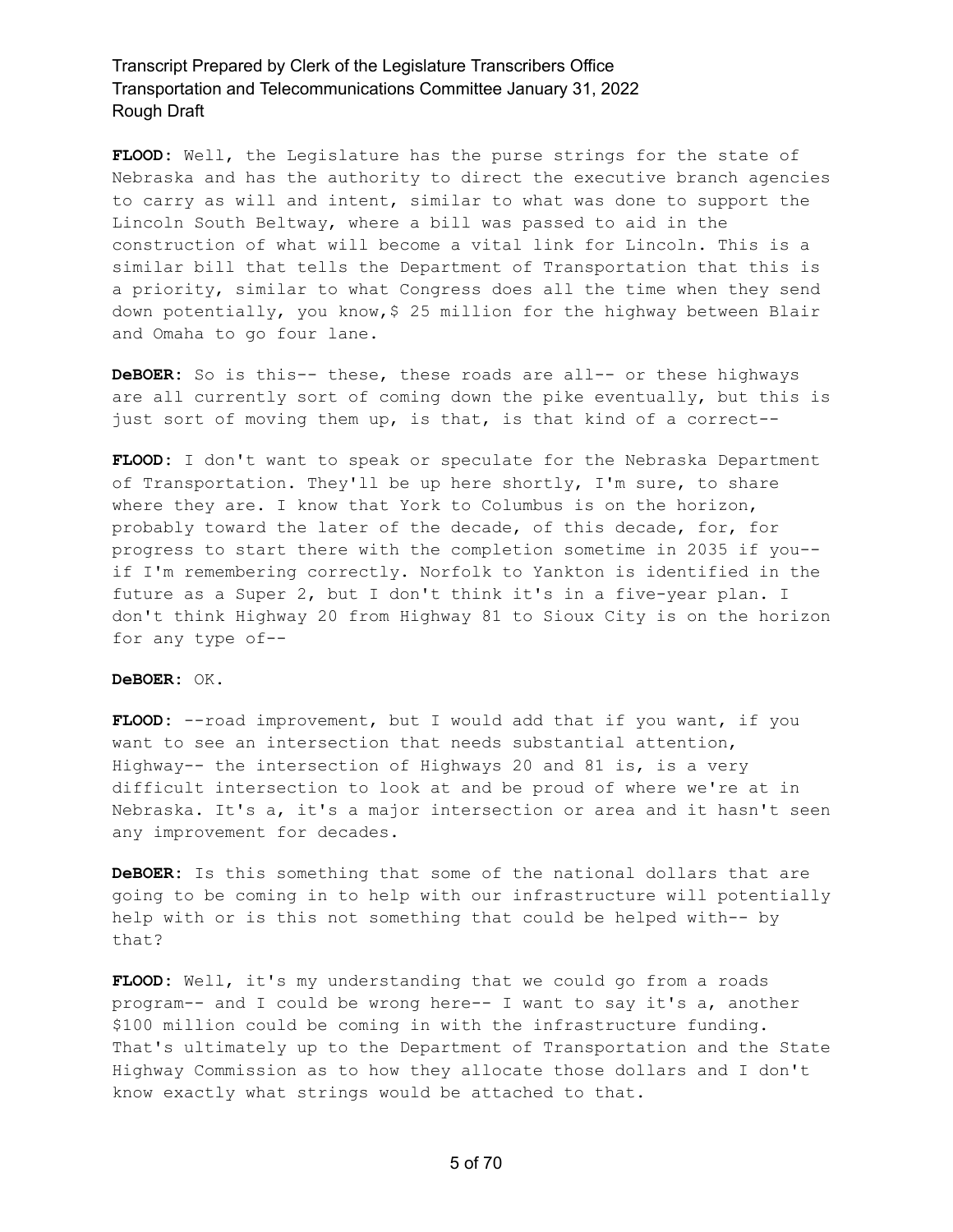**DeBOER:** OK. Well, I appreciate your advocacy for these roads. Thank you.

**FLOOD:** Thank you.

**FRIESEN:** Thank you, Senator DeBoer. Senator Cavanaugh.

**M. CAVANAUGH:** Thank you. Thank you, Senator Flood. I wanted to ask you some questions about the fiscal note.

**FLOOD:** I'd like to answer them.

**M. CAVANAUGH:** You don't know what they are yet. You might, you might regret that. At the bottom of the second page of the fiscal note, it's the very last sentence, it says the fiscal note assumes a Highway Cash Fund appropriation increase to fund increased expenditures. And I appreciate what you-- your answers to Senator DeBoer's questions, but I guess my question is the highway-- or the Department of Transportation has sort of their own cash fund that we don't actually oversee as the Legislature. And so how are they going to appropriate the money? Where is that money actually going to be coming from?

**FLOOD:** Well, when I introduced the bill, it's my intent that this would come within their regular budget. And I think for purposes of the fiscal note, they broke it out so they didn't have to show the entire Highway Cash Fund. I'll let them answer that question, but in my opinion, this gives you an idea of what it would cost to do the planning and design, as noted in the bill, for the, the improvements that I've suggested.

**M. CAVANAUGH:** So this-- because it has \$16 million in expenditures, but also \$16 million in revenue, so I guess I'm sort of "telepathing" now a question to the department through you that maybe they can explain that further.

**FLOOD:** Yeah, I just got the fiscal note that was prepared on January 26 and so I haven't had a lot of time to review it, but--

**M. CAVANAUGH:** When you drafted the legislation, what was your intention for the funding to come from?

**FLOOD:** That it would come out of the existing program for the Highway Cash Fund.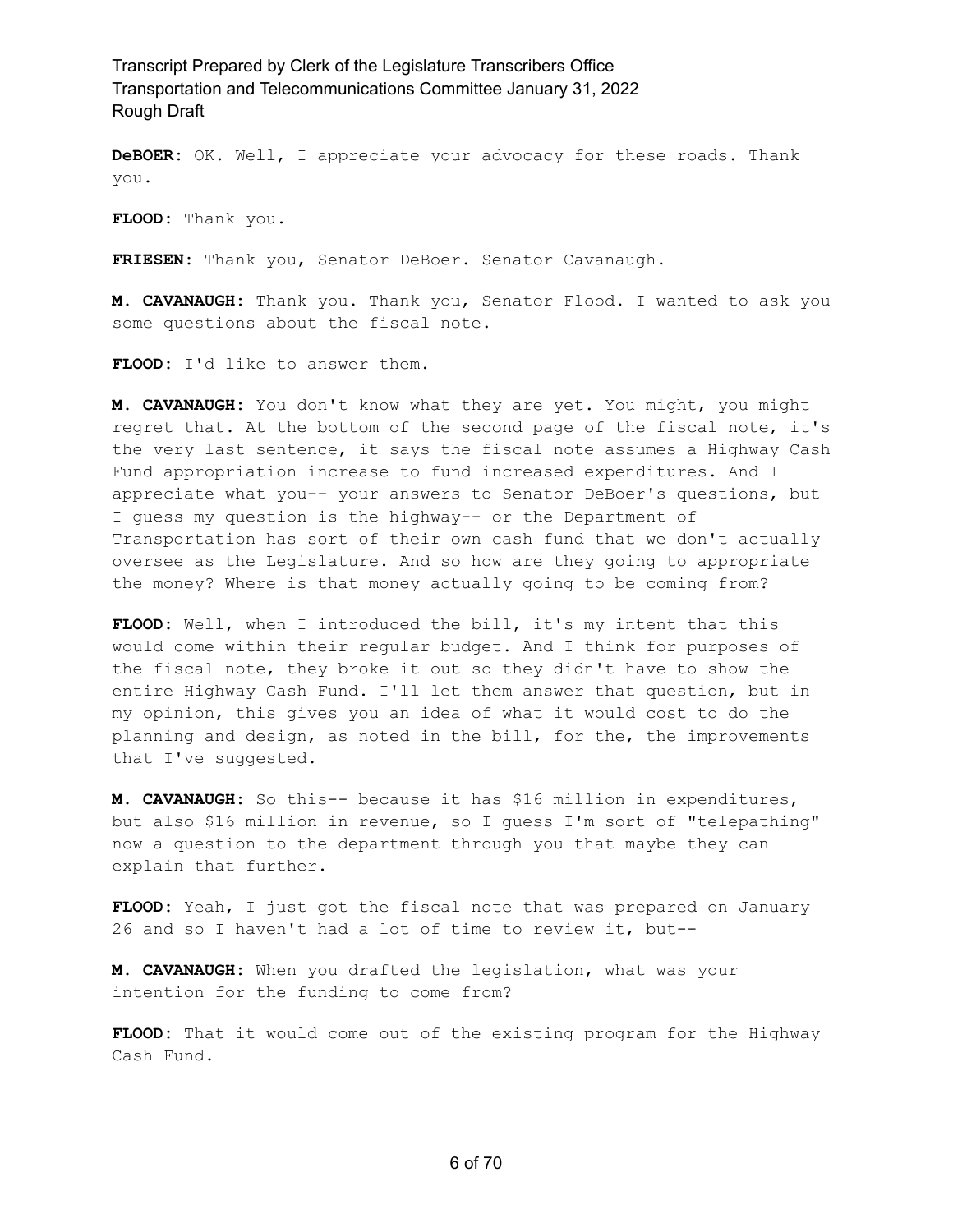**M. CAVANAUGH:** OK and what does the-- do you know what the-- other things the existing program--

**FLOOD:** So the Highway Cash Fund right now would be contributing to the construction of Highway 275 from West Point to Scribner. It would be used to finish the road at North Bend. It would be used for maintenance of our state highway system.

**M. CAVANAUGH:** OK, I'll stop you. You don't have to give me the full list. I, I got the idea. Thank you.

**FRIESEN:** Thank you, Senator Cavanaugh Any other questions from the committee?

**MOSER:** Frown like that.

**FRIESEN:** Go ahead.

**MOSER:** He knows I'm an ally. He thinks I'm probably going to get carried away. So what's your motivation? You know, these, these things, if-- I don't know if you saw the handout that the Department of Transportation sent us or gave us in December and it highlights the expressway system. And it looks to me from this matrix that design would have started in 2029 or something like that. So you're hoping to accelerate this and get it moved more quickly.

**FLOOD:** Thank you, Senator Moser. So the, the initial expressway system-- and I want to be clear, Norfolk to Yankton was not on the initial expressway system in 1988, nor has it been added. So I'm not trying to suggest that-- moving it in thee., I'm suggesting to the Legislature that it be done. But if you think about it, in 1988, I was in eighth grade and Senator-- or Governor Orr and the Legislature and Senator Scott Moore and many others from York at the time, they came out with this groundbreaking announcement about connecting communities of 15,000 or greater with four-lane highways and--

**MOSER:** So how long's that been from 1988 to now?

**FLOOD:** It's been a very long time and it is not-- you know, the progress we see on 275, thanks to Governor Ricketts, is because of people in West Point, Scribner, Beemer, Wisner, Norfolk, Fremont, Columbus, North Bend, Schuyler. These communities are rising up. They're asking questions. They're saying that our area matters enough to have a four-lane highway. And I don't see how we will complete this expressway plan, nor see the kind of growth that we need to make this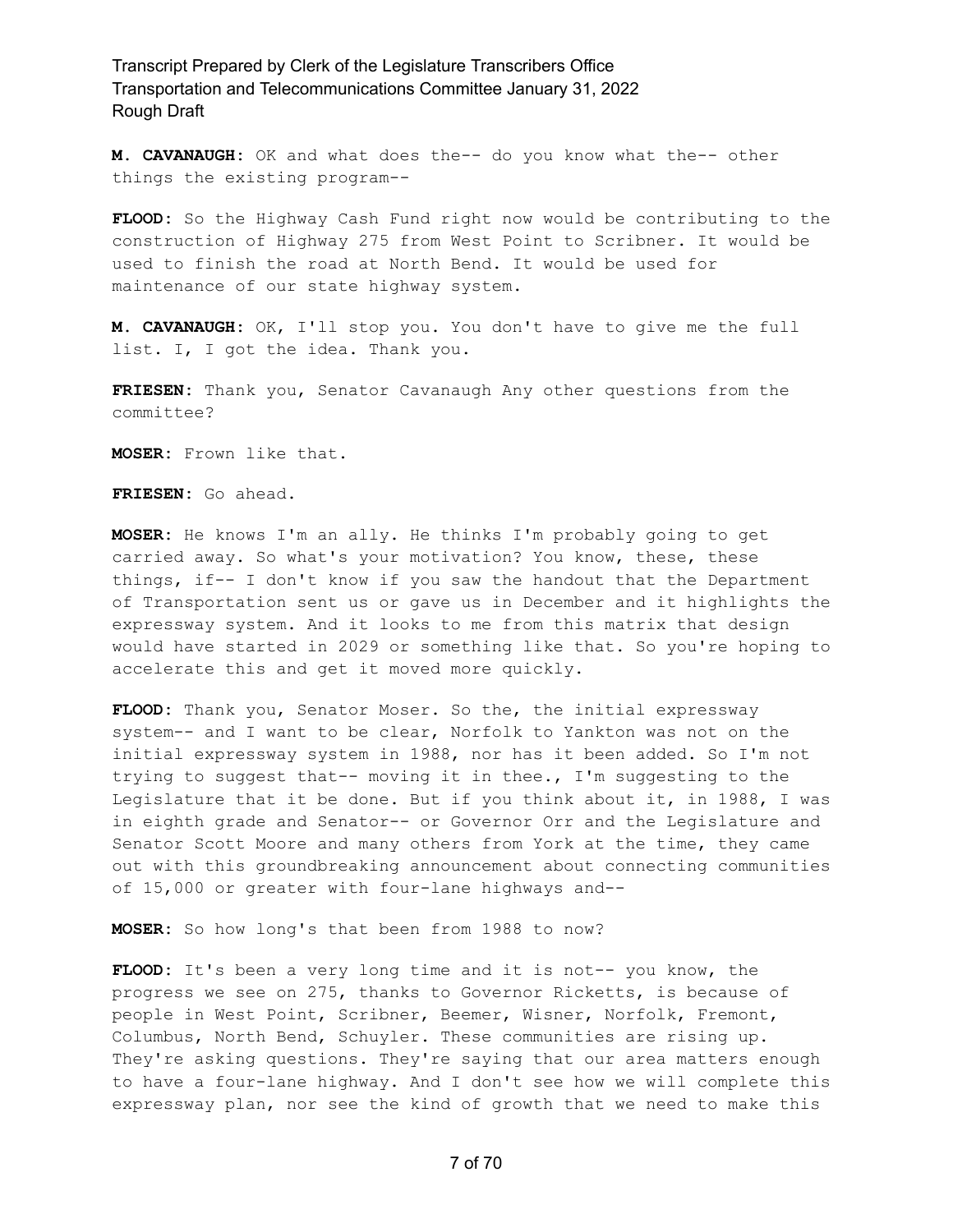go if we aren't loud enough and if we aren't forward enough and if we are not persuasive. We have to advocate for ourselves. We do not enjoy the same population as Omaha or Lincoln or even Grand Island, but we are down here every day trying to move our system forward and that's what this bill is about. It's about--

**MOSER:** So you think--

**FLOOD:** --going to bat for Columbus.

**MOSER:** You think having a four-lane from South Dakota through Nebraska and then connect to those four lane and head on through the southern states would bring more traffic through the middle part of the, the state?

FLOOD: I do. I-- you know, there's, as you know, between Vermillion and-- well, Sioux City, quite frankly, to Vermillion to Yankton, there's a corridor there. All of-- you know, when you look at what's in the-- Lewis and Clark Lake and you look at the traffic we have on Highway 81, you look at the dangerousness of that road-- I can't tell you how many fatalities that we've had there because it's, it's a high number, for me anyway-- and I believe that once you're linked to the rest of the nation in the mid-continent, that was the whole reason we had citizens from Kansas and Nebraska get together at the beginning of last century to try and unite everybody and Highway 81 is an opportunity for us that we haven't taken advantage of.

**MOSER:** So some people may come through Nebraska rather than take I-29 through Iowa and skirt Nebraska?

**FLOOD:** Sure.

**MOSER:** So would this four-lane be a good place to put a casino somewhere?

**FLOOD:** Well, I'm sure the people in Columbus would love--

**FRIESEN:** Thank you, Senator Moser--

**MOSER:** [INAUDIBLE]

**FRIESEN:** Any other questions from the committee? Senator Albrecht.

**ALBRECHT:** Seeing how I have to leave it a little bit to go talk to some other committee, just wondered if Highway 35, because that's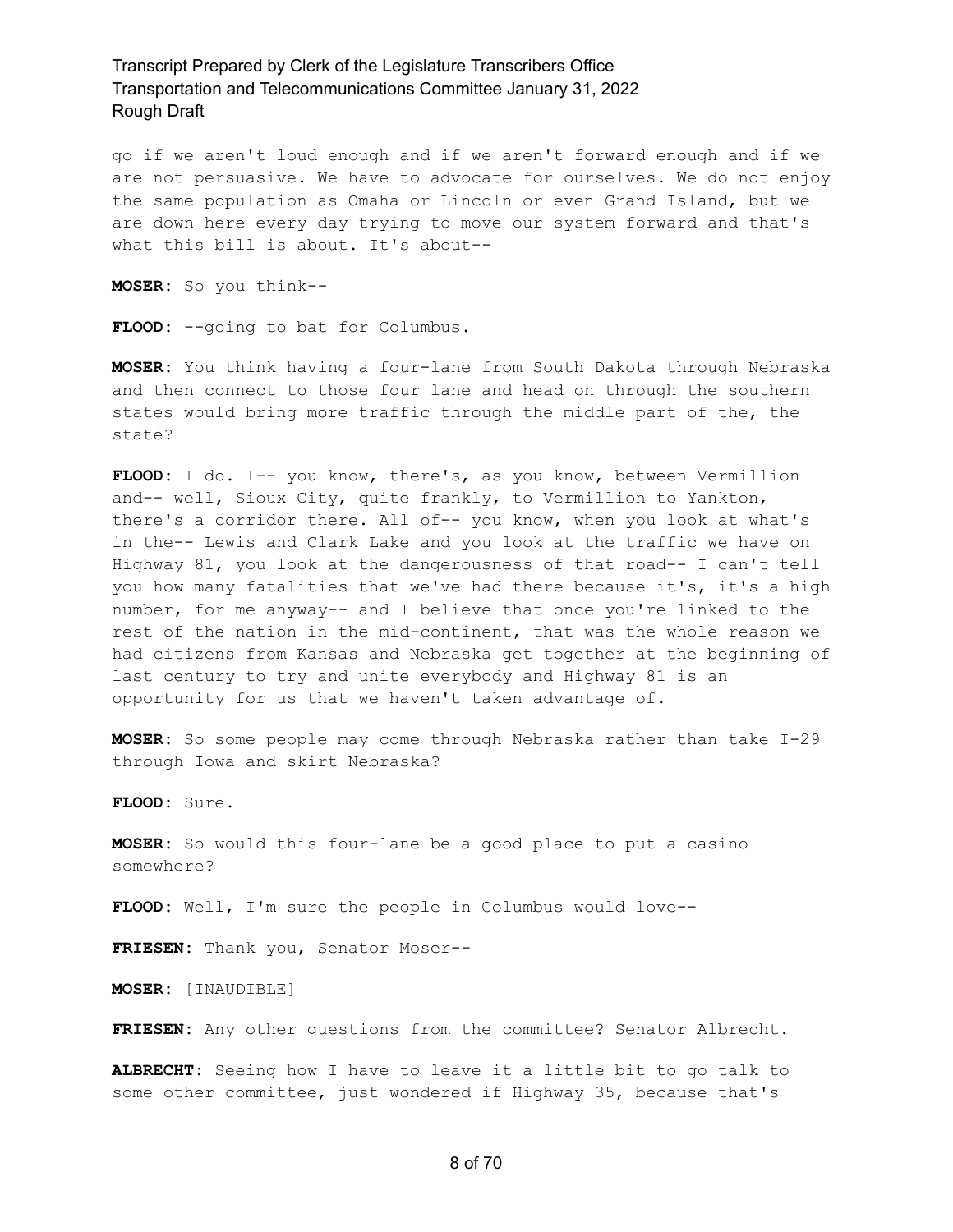quite a, a roadway as well-- so I mean, you chose those two, obviously for certain reasons, but when I think of our state college, community college in Norfolk, Nucor Steel, there's a lot of traffic that runs on 35 too. But, but what do you say to the state roads department that does have a one- and six-year road plan or a plan already laid out? So has it ever been done where a senator just comes in and says, hey, I think we need to get this done and, and it happens?

**FLOOD:** Well, certainly the Legislature did in 1988 and, and that step in 1988 was significant. There's not a lot of confidence in the timeliness of what gets done because we have waited so long for the kind of infrastructure. I think that-- I understand that you may hear from a representative of the city of Norfolk today that's going to talk about the value of Highway 35, which I've been for that too. I'm for a four-lane in any direction--

#### **ALBRECHT:** Correct.

**FLOOD:** --in my district. And if it-- if the consensus was Highway 35 was, was important more so than Highway 20, at the end of the day, we're looking for connectivity. I do want to put Highway 81 first because we feel like 275 and 30 are getting done.

#### **ALBRECHT:** Thank you.

**FRIESEN:** Thank you, Senator Albrecht. Any other questions from the committee? So you, you mentioned earlier that this process really hasn't been used in the past. I mean, I think the quarter cent sales tax, you were here when that happened and that was supposed to fund this expressway system, but it's been inadequate. So would you think that this is probably a good project for ARPA funding? It fills the time frame. Would that be a better, better way to get the money appropriated? Because I look at those too and if, if-- sometimes we move projects ahead of others where we're going to delay a project that is probably on the way somewheres by us meddling in the department's funds.

**FLOOD:** Well, I've learned-- I've been at this for a long time in the roads business and I have a couple of different reactions to your comment. One is, I don't think this is as much a funding issue because obviously the state has LB84. It has its Highway Cash Fund. What we're doing here is we're getting-- and we're only asking for the planning design because getting that done sets us in motion to be eligible for all sorts of future opportunities. There's no way that, that the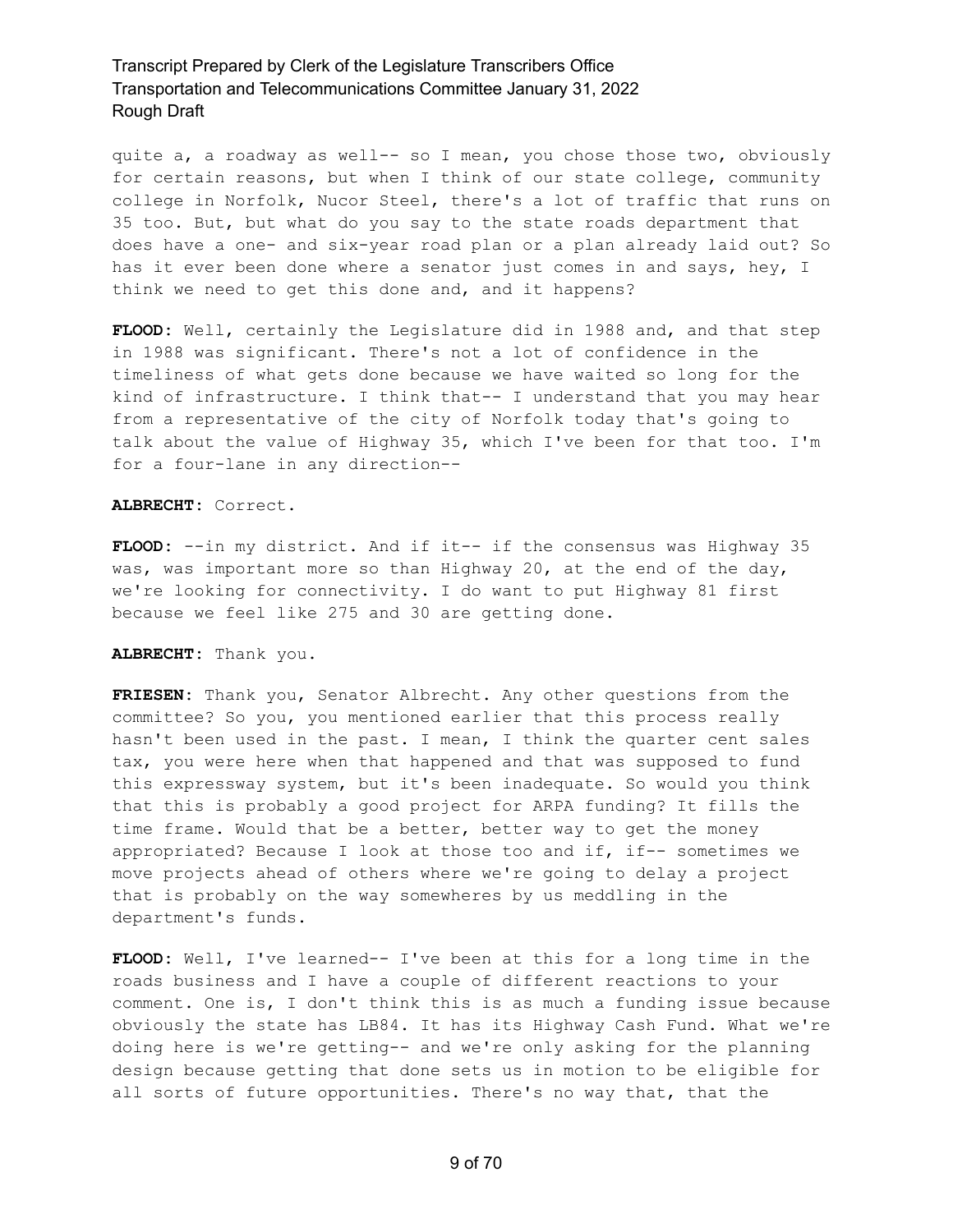federal infrastructure money could probably be used to do anything other than planning and design because it's going to take that long just to get, get that all handled. And I-- and the Department of Transportation will tell you. You know, I've kind of remodeled my views on bonding because it's a matter of getting the roads designed first and it's kind of a chicken or egg thing. And so this bill takes a different approach to say the Legislature is telling you to design these roads and to purchase the right of way so that we're eligible for what funding opportunities may come in the next five to ten years. And the fact that 275 from 11 miles east to Norfolk to Wisner is being designed right now is music to our ears because it tells us that we are in the pipeline. And the problem for a long time with 275 was that we weren't even in the design phase. And so it isn't as much about money as it is about-- I'm sure it's always about money, but it's more for us about being in the queue.

**FRIESEN:** Are you, are you concerned, though, down the road, if the Legislature starts deciding which roads get done first that rural Nebraska doesn't have that clout to get it done and once we start meddling in it, it gets a little messy? Is that-- you've been here longer than I have.

**FLOOD:** Right. Well, I, I would tell you that we have a 1955 road system in a lot of places in northeast Nebraska. We just have been left out and I don't feel that this Governor has left us out. I think he's actually done more for us than anybody with getting 275 done and Highway 30 done. But when I started in 2005, other than Norfolk to Columbus, it was two lanes in every direction and I don't know what other remedies we have. When I go back to my district, people pull me aside and they tell me about accidents they've had or issues they have and they talk about their wives or husbands not wanting to live here because they can't-- we don't have an airport. You know, we don't qualify for the airport money because we're too close to Omaha. So we don't have that benefit like Chadron or McCook or Alliance has where United Airlines comes in with a subsidy-supported aircraft to provide daily service to Denver. So this is all we've got. We used to have a railroad that went from Omaha to Chadron, but they ripped that up. That-- last time that train ran was 1955. So in 1955, thanks to Karl Stefan, who was our congressman at the time, we had daily air service, we had rail to Omaha and Chadron, and we had the roads everybody else had. We regressed.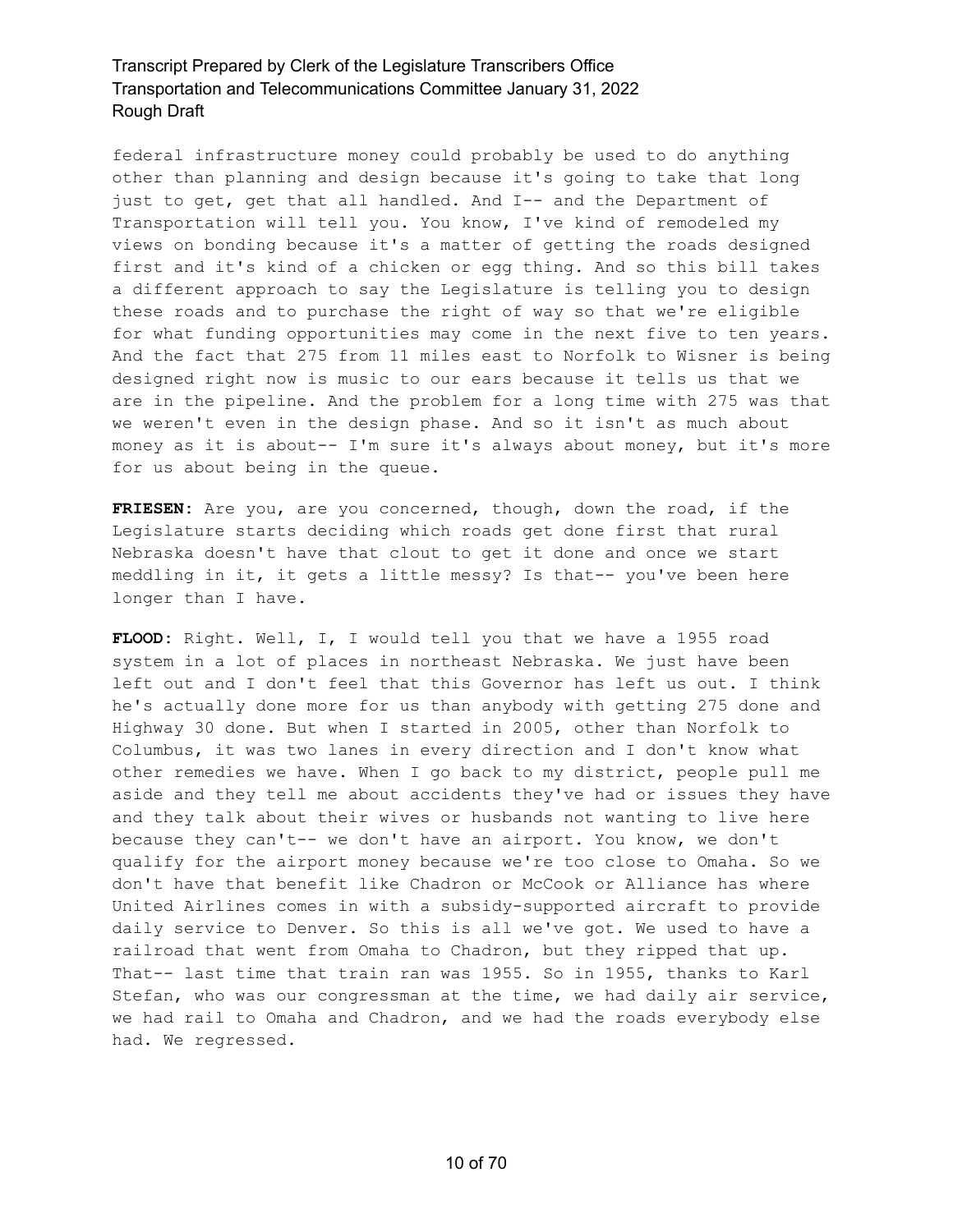**FRIESEN:** Well, I, I also don't want you to forget that most of the people on here were here when we raised the gas tax so just didn't want to forget that.

**FLOOD:** Yeah.

**FRIESEN:** Thank you, Senator Flood. Proponents for LB1274.

**SUE CRAWFORD:** Good afternoon, Chairman Friesen and members of the committee. My name is Sue Crawford, S-u-e C-r-a-w-f-o-r-d, and I'm here testifying on behalf of the city of York and the York County Development Corporation. So Senator Flood has laid out the importance of Highway 81 as a key corridor for rural Nebraska and the city of York and the communities in the county of York, including Henderson, would clearly benefit from a four-lane 81. Prioritizing four lanes for 81 with whatever money you have access to advocate for, for transportation, doesn't matter to me where it comes from, but this is an essential corridor in Nebraska. And so that-- it's easy to see why I'm interested in it from York. My main point of my testimony is why the rest of you should all be interested in it, regardless of where your district is. And so the map I have in front of you shows the highways in the country and I think you'll see I've highlighted Highway 81. And if you see it, you see it, it creates a straight shot. So Senator Flood was talking about the Meridian Highway. Visually here, you can see why that is so important. So right now, if someone is coming from the south, coming from the south-central part of the country, coming from Nebraska, they are driving over to I-29 and driving up I-29. And all of the sales of gas, food, hotels, and all the sales tax is going to Iowa. So regardless of where you are in the state, this is an important corridor. It opens a corridor for the people in the state to get north and south. Also our businesses, our manufacturing and agribusinesses to move their products better north and south, but in addition to that, it will drive traffic that currently goes through Iowa to Nebraska. Because notice-- I mean, they're already-- they're going over to I-29 and they kind of go out of their way to get to I-29 right now and Highway 81 creates a straight shot if it were a four-lane. So that is why I believe the- making Highway 81 four lanes should be a priority for the entire state of Nebraska. Thank you.

**FRIESEN:** Thank you, former State Senator Crawford. Any questions from the committee? Senator Geist.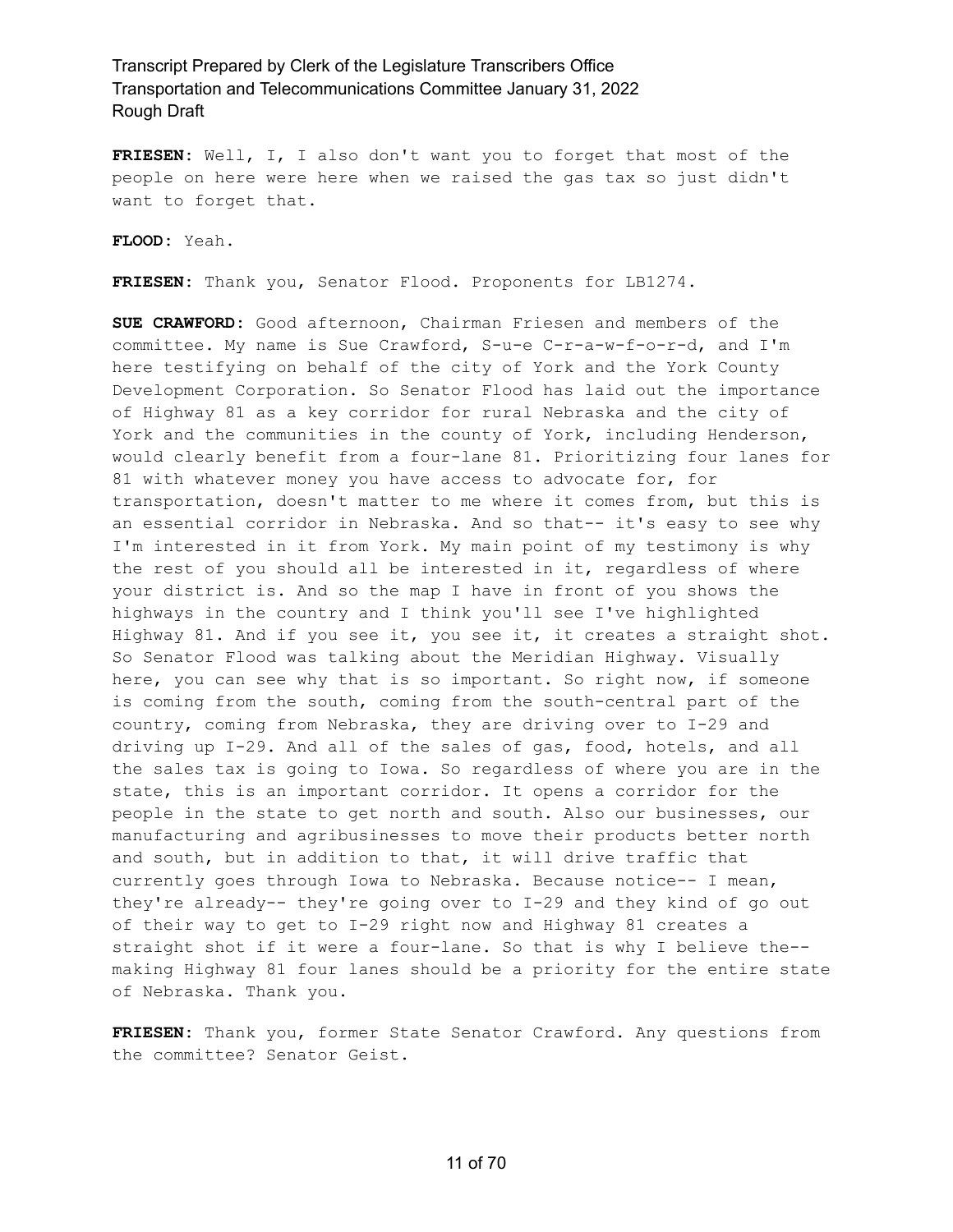**GEIST:** Thank you. Thank you, Ms. Crawford, for your testimony. It's good to see you.

**SUE CRAWFORD:** Thank you.

**GEIST:** I need to get out more and drive because I haven't been on Highway 81 for quite a while. According to this map, it looks like- is 81 currently four lane in part of Nebraska and two lane the rest of the way or is it--

**SUE CRAWFORD:** It is a partial four lane, partial two lane.

**GEIST:** OK.

**SUE CRAWFORD:** This map doesn't illustrate which parts are four and two--

**GEIST:** OK.

**SUE CRAWFORD:** --and I'm just showing you--

**GEIST:** But it's south--

**SUE CRAWFORD:** --if it's all four lane, how it would open south.

**GEIST:** York, south is four, is that correct? South of--

**SUE CRAWFORD:** I don't know exactly which parts--

**GEIST:** OK.

**SUE CRAWFORD:** --are four lane.

**GEIST:** OK.

**SUE CRAWFORD:** Just the point I want to make is if the whole thing is four lane, that's what really opens the corridor.

**GEIST:** Sure.

**SUE CRAWFORD:** So even if parts of it are four lane now, someone still is not going to take it for that stretch. They're going to go over to 29 because 29 is four lane the whole way.

**GEIST:** Gotcha.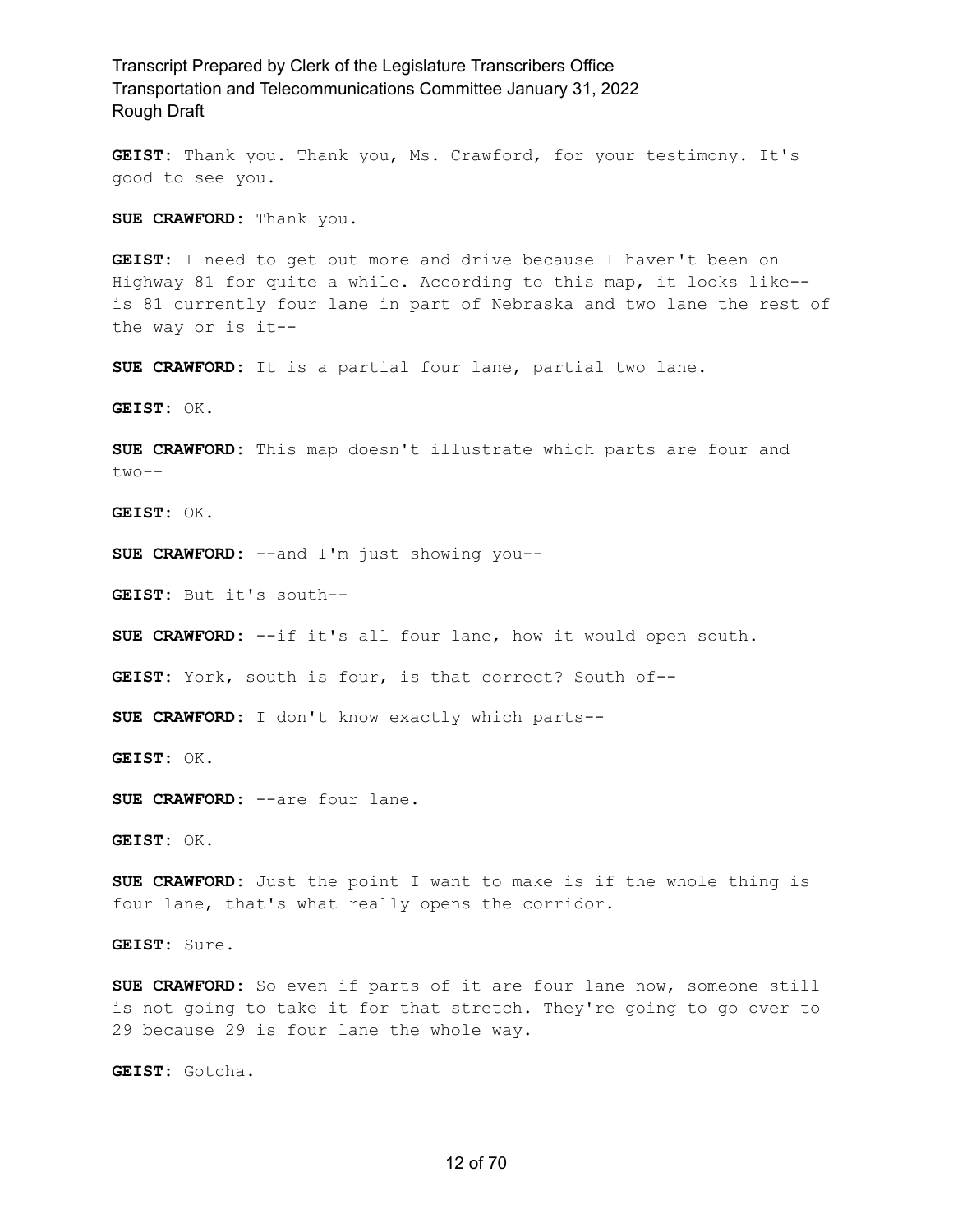**SUE CRAWFORD:** Thank you.

**GEIST:** OK. All right, thank you.

**SUE CRAWFORD:** Thank you.

**FRIESEN:** Thank you, Senator Geist. Senator Cavanaugh.

**M. CAVANAUGH:** Thank you, Chairman. I feel like this is an unfair advantage for Senator Flood to bring one of my favorite former colleagues and I'm just really happy to see you.

**SUE CRAWFORD:** Thank you. Nice to see you.

**M. CAVANAUGH:** Thank you for being here. Also, I noticed that Highway 81 goes through Madison, South Dakota. So is there any concern about creating greater access to the Corn Palace?

**SUE CRAWFORD:** I don't think so, just more tourists that will stop in Nebraska on their way.

**M. CAVANAUGH:** All right, thank you.

**SUE CRAWFORD:** Thank you.

**FRIESEN:** Thank you, Senator Cavanaugh. Any other quest-- Senator Moser.

**MOSER:** I just wanted to mention the handout that I asked the pages to pass out is page 4 of the assessment of the road system that the Department of Transportation gave us in December at our annual report-- annual meeting, where they come in and talk about what they're doing, where they're going. And I just marked the-- drew a little line for fiscal year '35 down to show you where 81 is finally complete, I think. Well, I guess, no, there isn't-- that doesn't include construction. Anyway, it's a time frame to show kind of where we're at. The way it is now, it's going to be 12, 15 years, plus whatever delays we get between now and then. So that's the reason I handed it out. If I didn't mention it, then it-- it's not an official handout. So I had to--

**SUE CRAWFORD:** Thank you, Senator. Thank you. Yes, it shows it is currently scheduled, but a long ways out.

**MOSER:** Yeah.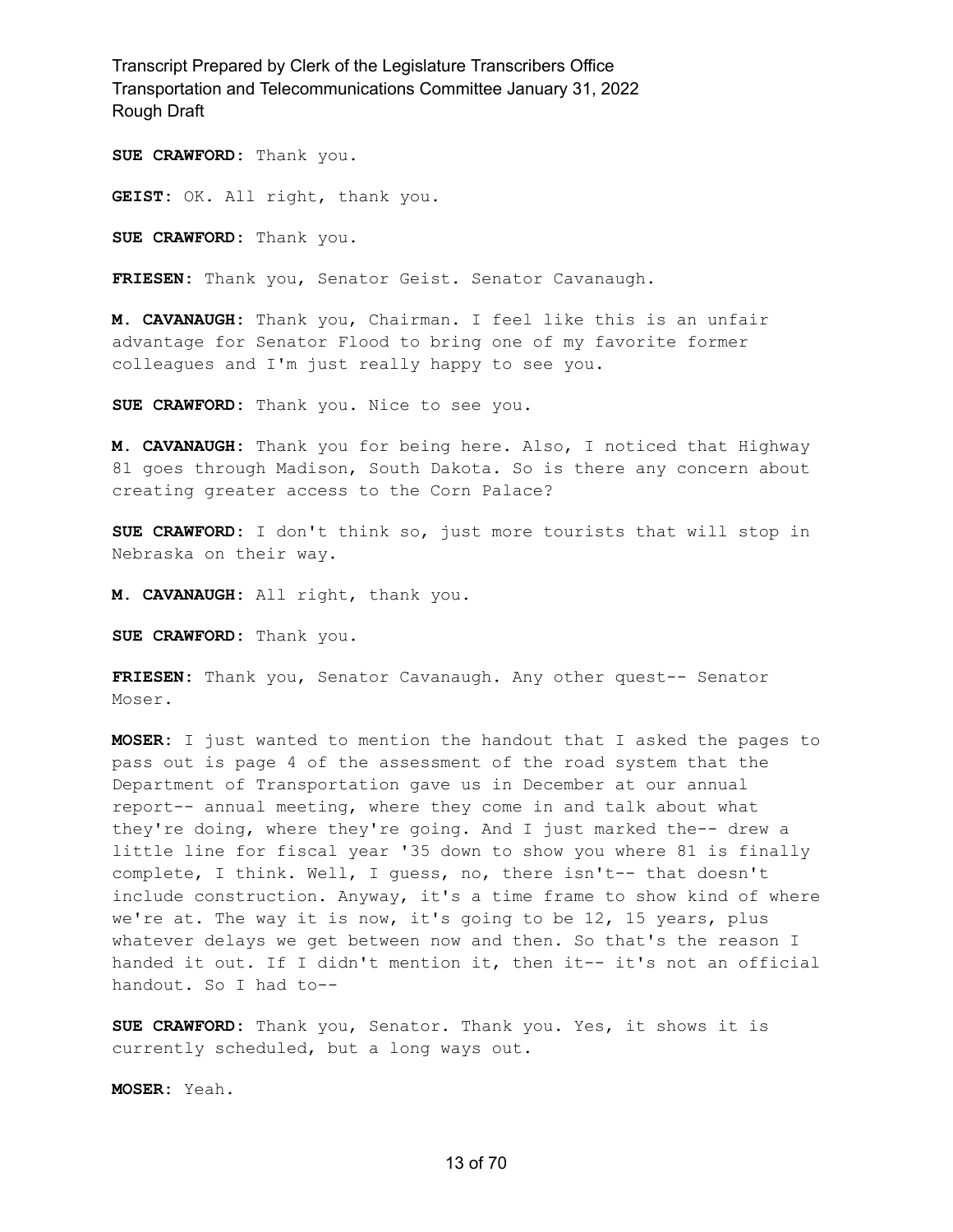**SUE CRAWFORD:** So I would advocate for--

**MOSER:** But right now from--

**SUE CRAWFORD:** --speeding up implementation.

**MOSER:** --Highway 64 to Norfolk, it's four lane. So seven miles south of Columbus, then north to Norfolk. If I wanted to go to some good place in Norfolk to eat, you can get there and ride 10 or 15 minutes less time than going any, you know, any other direction. And so once 30 is done and 81 is done, that's going to be a big benefit.

**FRIESEN:** Thank you, Senator Moser. Any other questions from the committee? One question, so you've been in this body before, does it bother you at all that the Legislature is going to dictate to DOT where to start building roads?

**SUE CRAWFORD:** Well, I, I do think this is a prime time because we also have additional monies coming in. But again, I, I don't know which pot of money is important, but I know we have additional infrastructure money coming in and so that's a time when the Legislature can step up and, and say it's-- we want to direct where some of this money goes to hit key priorities.

**FRIESEN:** OK, thank you.

**SUE CRAWFORD:** Sure.

**FRIESEN:** Seeing no other questions, thank you for your testimony.

**LEE KLEIN:** My name is Lee Klein, L-e-e K-l-e-i-n. I live in Norfolk, Nebraska. Chairman Friesen and distinguished members of this committee, I'm here to support this bill and wish it had came before this committee when I was a member back in 1997 because I would have supported it then. We have many manufacturing companies along Highway 81, all across, from York, Columbus, and Norfolk, home of the only steel mill in Nebraska. We're situated about halfway between Interstates 80 and 90. We need the work done for economic well-being and safety for all of Nebraska. We know we all talk about brain drain in our state and the ability of citizens to drive safely in, in their work or pleasure will contribute to the retention and recruitment of people to live in this great state. It's been said that if you have any two of these elements, an ocean, mountains, international airport, or professional sports team, it isn't difficult to recruit and keep citizens at home. We don't have any of those so amenities like lake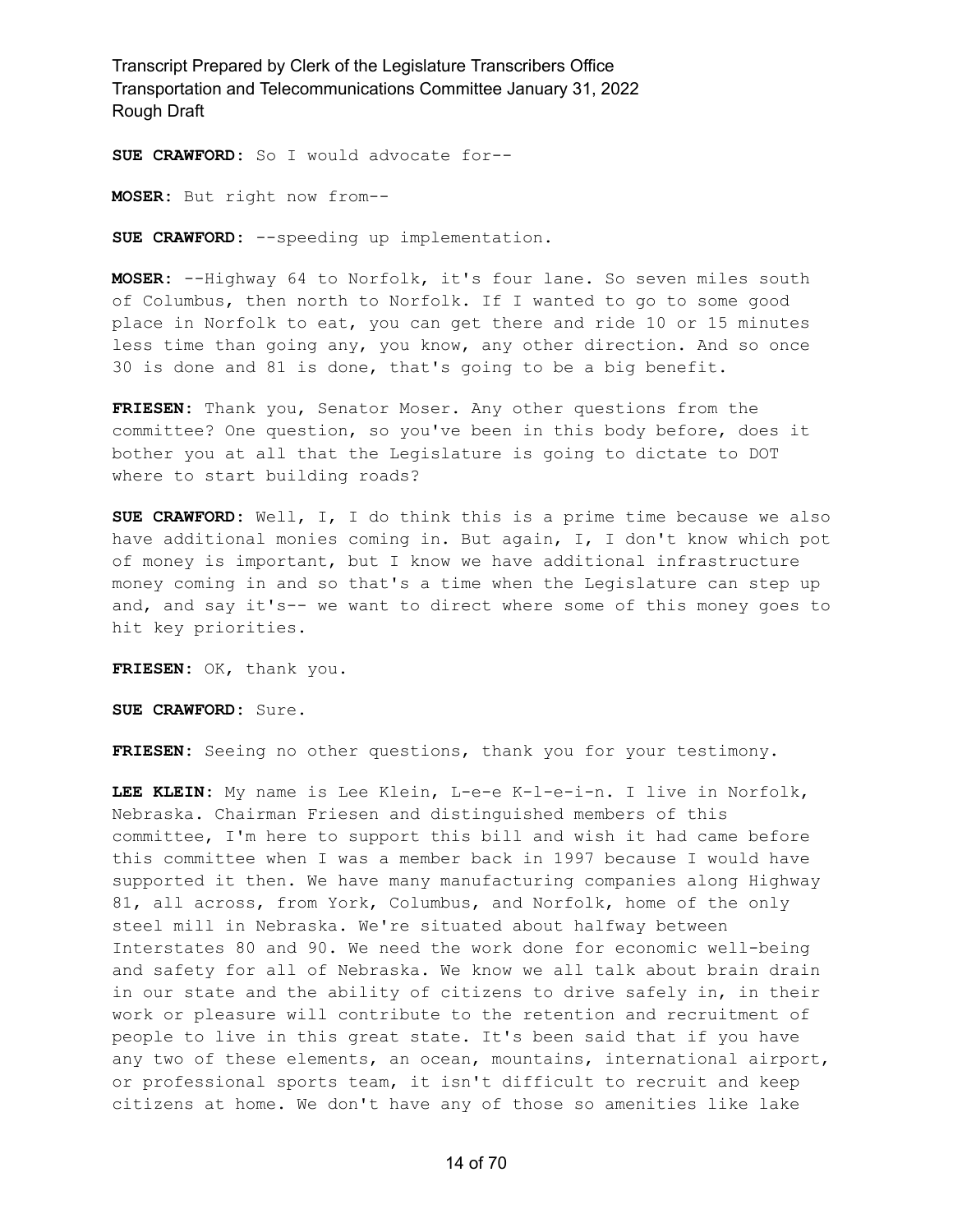access, boating, and camping are attractive to many of us. And again, allowing us to go to these kind of recreation areas safely and rapidly weigh heavily on our minds. We encourage people who want to live and prosper here. I assure you that people will be extremely happy to get this work done. Thank you for your time and thank you for serving in the Unicameral. I'll try and answer any questions if you have any.

**FRIESEN:** Thank you, Mr. Klein. Any questions from the committee? Seeing none, thank you for your testimony. Welcome.

**BARRY DeKAY:** Good afternoon, Chairman Friesen, Vice Chairman Geist, and the members of the committee. My name is Barry DeKay, B-a-r-r-y D-e-K-a-y. I am a farmer and rancher from Niobrara, Nebraska, here today to testify in support of LB1274. I would like to thank Senator Flood for bringing this important legislation before you today. Three reasons that I feel this legislation is important are agriculture, safety, and economic development. Agriculture is this state's number one industry. I feel this would enhance the growth of agriculture, from grain trade to the cow-calf operations to the feedlots in northeast Nebraska. Safety, we have a large number of trucks, campers, boats, and cars travel on Highway 2-- Highway 81 at this point in time. Increasing this to a four-lane would help alleviate the congestion and make this a safer highway for the commuters and visitors in northeast Nebraska. And from the economic development standpoint, I applaud the work of the STAR WARS Committee. Knox County is home to the state's second-largest reservoir, Lewis and Clark Lake, and one of the most beautiful state parks in the country, yet few even know that it exists. We have an incredible opportunity to capture the 2 million visitors who travel through Yankton, South Dakota, and show them what northeastern Nebraska has to offer. It would help enhance economic development by developing jobs and more income coming in through tourism. If I was going to prioritize one of these, safety would be my priority on these bullets because of the amount of accidents. Senator Flood alluded to the intersection of Highway 20 and 81. Three or four years ago, there was a bus accident there. Very lucky nobody got hurt at all be-- got hit by a bus-- school bus got hit by a semi. Luckily, the back of the bus was full of band instruments rather than children. It took off the whole back of the bus, but nobody was injured in that. So I urge you from the safety aspect to really consider what the congestion and the bottlenecking does on these highways. I've witnessed it on 81 and Highway 275 and these-- those problems are going to start to alleviate themselves on 275 and Highway 30. I urge you to support LB1247 [SIC]. I thank you for this opportunity and I'd be happy to try to answer any questions.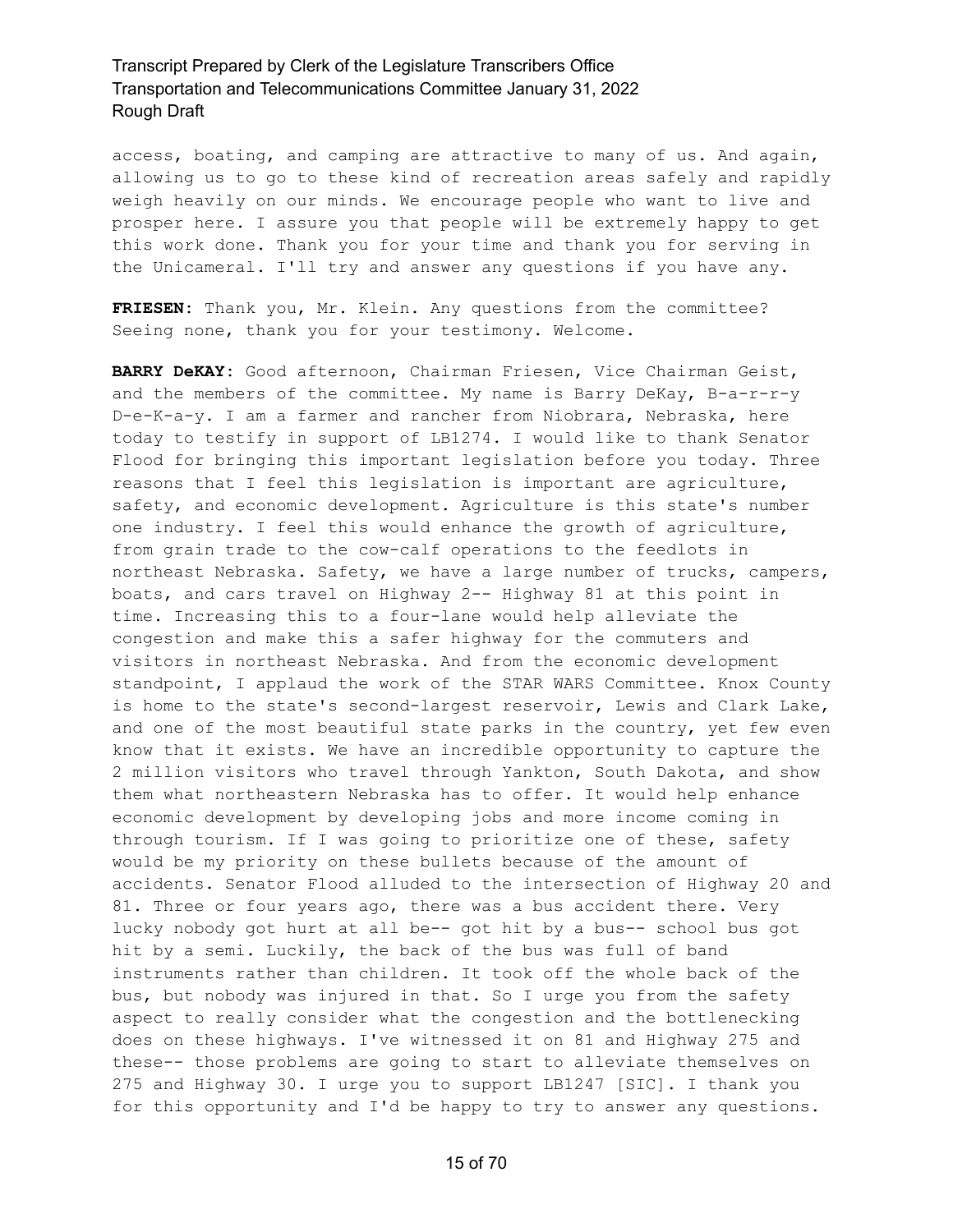**FRIESEN:** Thank you, Mr. DeKay. Any questions from the committee? Seeing none, thank you for your testimony.

#### **BARRY DeKAY:** Thank you.

**KENT GRISHAM:** Well, good afternoon, Mr. Chairman and members of the committee. My name is Kent, K-e-n-t, Grisham, G-r-i-s-h-a-m, and I am the president of the Nebraska Trucking Association. Truckers are blessed in Nebraska because the vast majority of our citizens realize that when the world stops for whatever reason, our trucks keep rolling. So on behalf of our more than 860 members, ranging from single truck owner-operators right up through some of the largest trucking companies in North America, I am here to speak in favor of Senator Flood's legislation, LB1274. It might also interest you to know that in 2021, the Nebraska Grain and Feed Association and the Nebraska Trucking Association entered into a joint effort as the Grain and Feed Association was dissolving. Under our joint effort, the NTA's agricultural commodities and marketers council was formed, absorbing members of the NGFA. By doing so, we are working to ensure that the NTA is an effective voice for all trucking in Nebraska, whether commercial or agricultural. There is an urgent need to improve, expand, further develop, and construct in northeast and southeast Nebraska, the highway express system. The highway and expressway system in this geographic section of Nebraska includes U.S. 81, which carries a substantial amount of trucking capacity from the Canadian border and on through Norfolk, Columbus, York, Hebron, and then on to Texas, where one can connect to the Mexican border, one of the straightest and truest North American highway routes. One of the many additional highways in the northeast corner of Nebraska, which will benefit from LB1274, is, of course, U.S. 20, another cross-country highway that connects New England to the Pacific. But nowhere is Highway 20 more important than in Nebraska, where it intersects Highway 81 and services a recently constructed state-of-the-art Central Valley Ag grain, fertilizer, and farm chemicals facility, which is a regional hub for Yankton, Norfolk, Columbus, Wayne, O'Neill, and South Sioux City. If you add all that commercial and agricultural traffic to the rapidly expanding tourism and hunting traffic involving Niobrara and the Game and Parks areas on Lewis and Clark Lake, it becomes obvious that there needs to be, for safety and commercial reasons, the major highway and expressway development improvement-- and improvements, which LB1274 contemplates. The trucking industry thanks Senator Flood and all the leaders and teammates at the Department of Transportation for the efforts and vision with respect to the development of our highway and expressway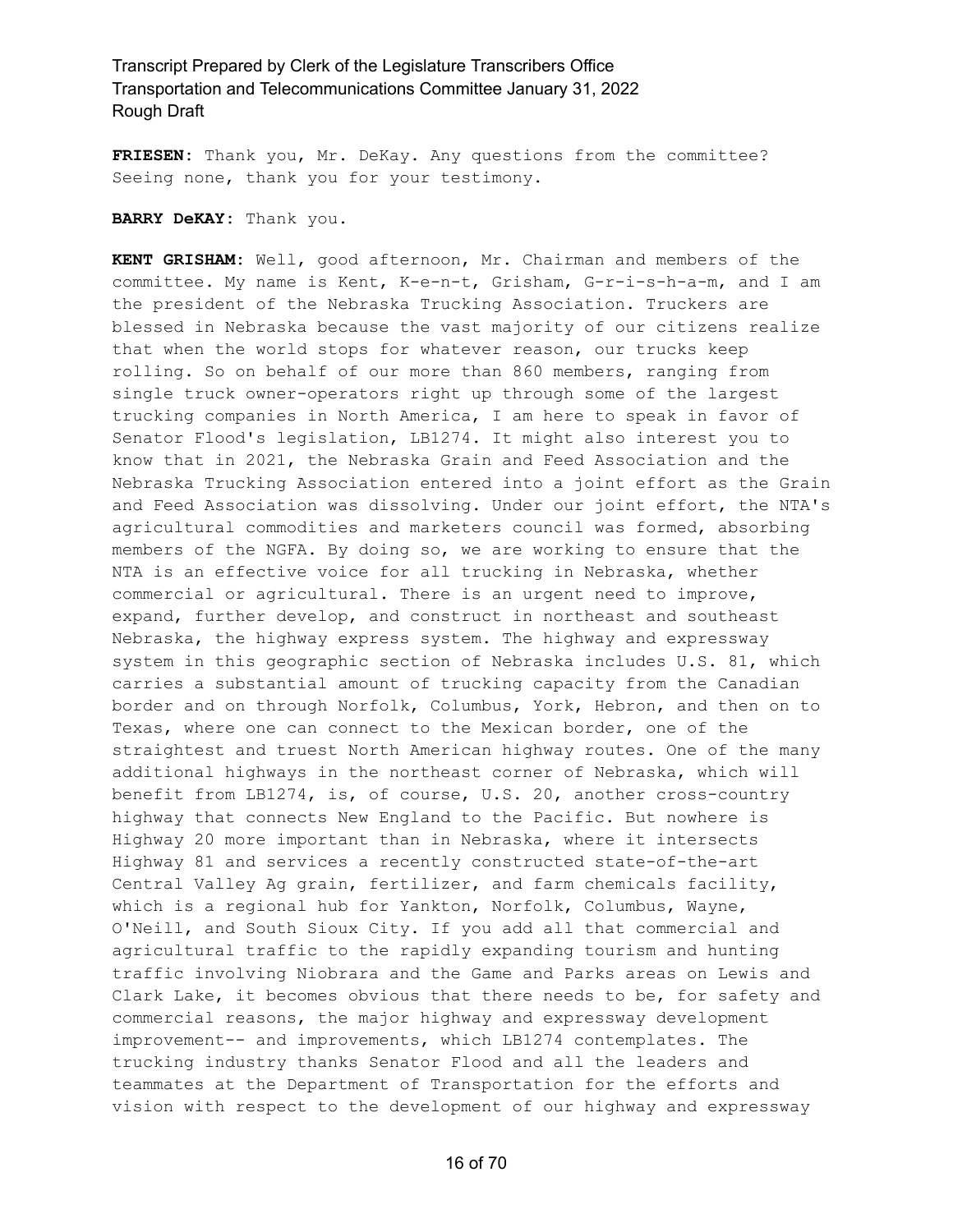system in Nebraska. But before I conclude, Mr. Chairman, if you'll allow me to share that I had the pleasure of being a part of Governor Kay Orr's team when the original expressway system first came about under her leadership as Governor in the late '80s, when Senator Flood was in the eighth grade. So her comments submitted by Senator Flood, I believe, are certainly very important and germane to the discussion. With that, Mr. Chairman, I'm happy to take--

**FRIESEN:** Thank you, Mr. Grisham.

**KENT GRISHAM:** I'm still green, Mr. Chairman, too.

**FRIESEN:** You're still good. You're still good. Any other questions from the committee?

**GEIST:** I'll just ask--

**FRIESEN:** Senator Geist.

**GEIST:** I just want to appreciate what your industry does for our state, for one thing. Also, has this issue come up regularly with the drivers that you encounter or those that-- you know, in feedback. How do you hear that information from your--

**KENT GRISHAM:** I can--

**GEIST:** --drivers?

**KENT GRISHAM:** Well, I can honestly tell you, Senator, that they're- when it comes to discussing road development in Nebraska, there are no two highways that are more discussed among our membership than Highway 81 and Highway 20.

**GEIST:** Really.

**KENT GRISHAM:** I, I think we are, as an industry, very aware of the great progress being made on 275 and we certainly appreciate every effort that's gone into our roads. What I think our industry is most concerned about, though, (a), is the incredible amount of time it takes from the time you begin even conceptualizing a road through the design and planning, through the acquisition of right of way, and then years and years and years of permitting. You know, the road didn't start out, costing hundreds of millions of dollars. It ends up costing that because it took us 20, 30 years to get it done. The Lincoln South Beltway probably-- which you're so familiar with, is probably one of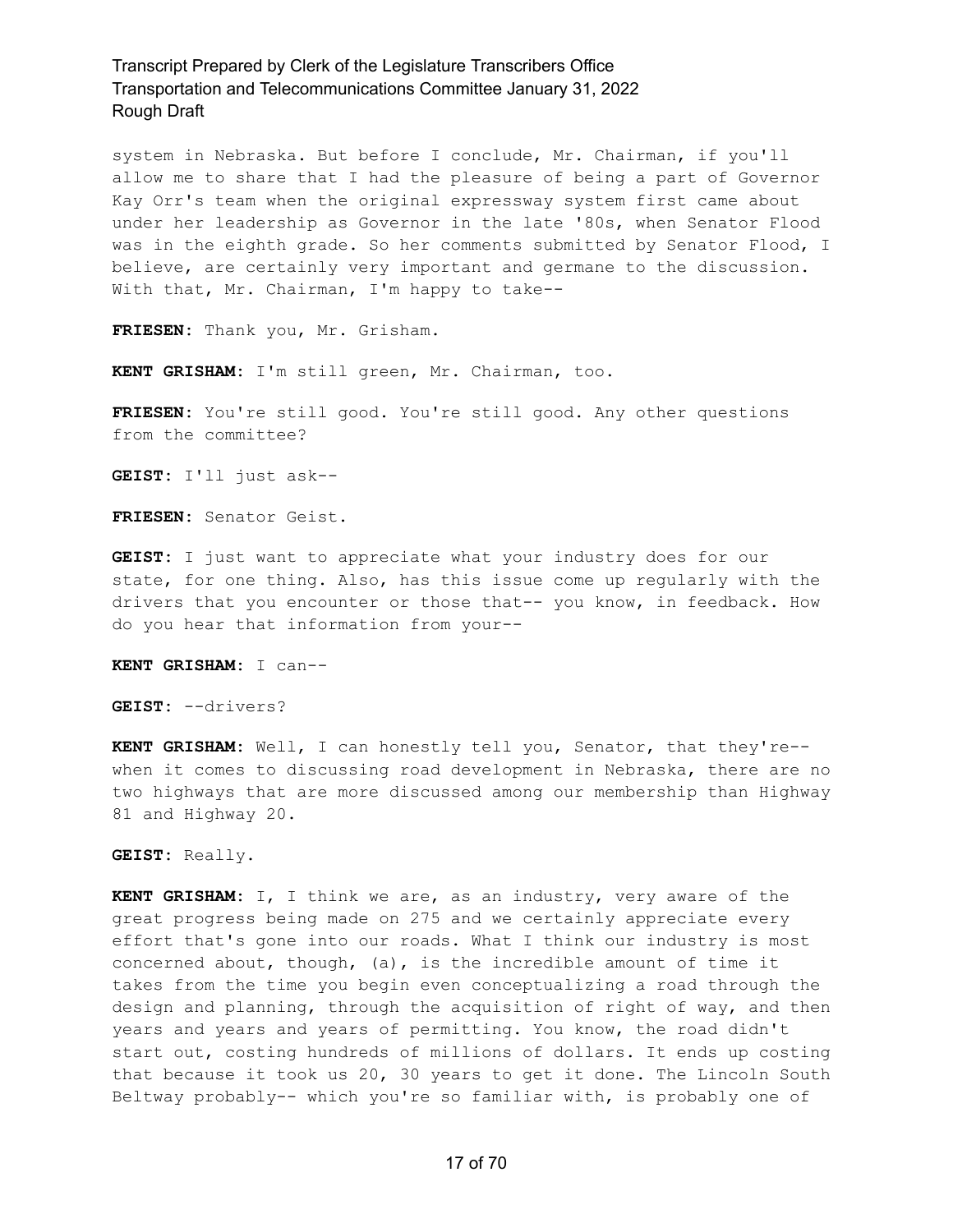the best examples. We could have saved lives. We could have saved dollars. We could have had a much more positive environmental impact, using that example, the Lincoln South Beltway, had we moved it along faster, had we taken these kinds of opportunities to take a leap forward.

**GEIST:** So I'm interested then, just economically, that this Central Valley Ag and fertilizer group--

**KENT GRISHAM:** Um-hum.

**GEIST:** --chose this location, even though the roads didn't accommodate as well as they could have.

**KENT GRISHAM:** Yes.

**GEIST:** Was there-- there must be other factors in their decision-making and hoping that this would come sooner. I don't know, I'm just guessing.

**KENT GRISHAM:** Yeah, well, and I wouldn't pretend to speak for Central Valley Ag, but I, I am familiar enough with that and other similar circumstances that they do look at existing roads and believe in the development of future roads and whether or not those are going to fit the kind of traffic growth that they expect. The trucks that we see coming in and out of that facility today are a fraction of what we'll see ten years from now.

**GEIST:** OK, thank you.

**FRIESEN:** Thank you, Senator Geist. Any other questions from the committee? Senator Bostelman.

**BOSTELMAN:** Thank you, Chairman Friesen. Mr. Grisham, thank you for being in today. I'm kind of curious one-- back in the day--

**KENT GRISHAM:** Yeah.

**BOSTELMAN:** --when this was talking and this was set up, was there discussion about federal funding? Because I'm kind of looking at this map here. It looks like, you know, Kansas and South Dakota, it's, it's the interstate system. Was there any discussion and, and do you recall-- I mean, it was maybe a day or two ago, but--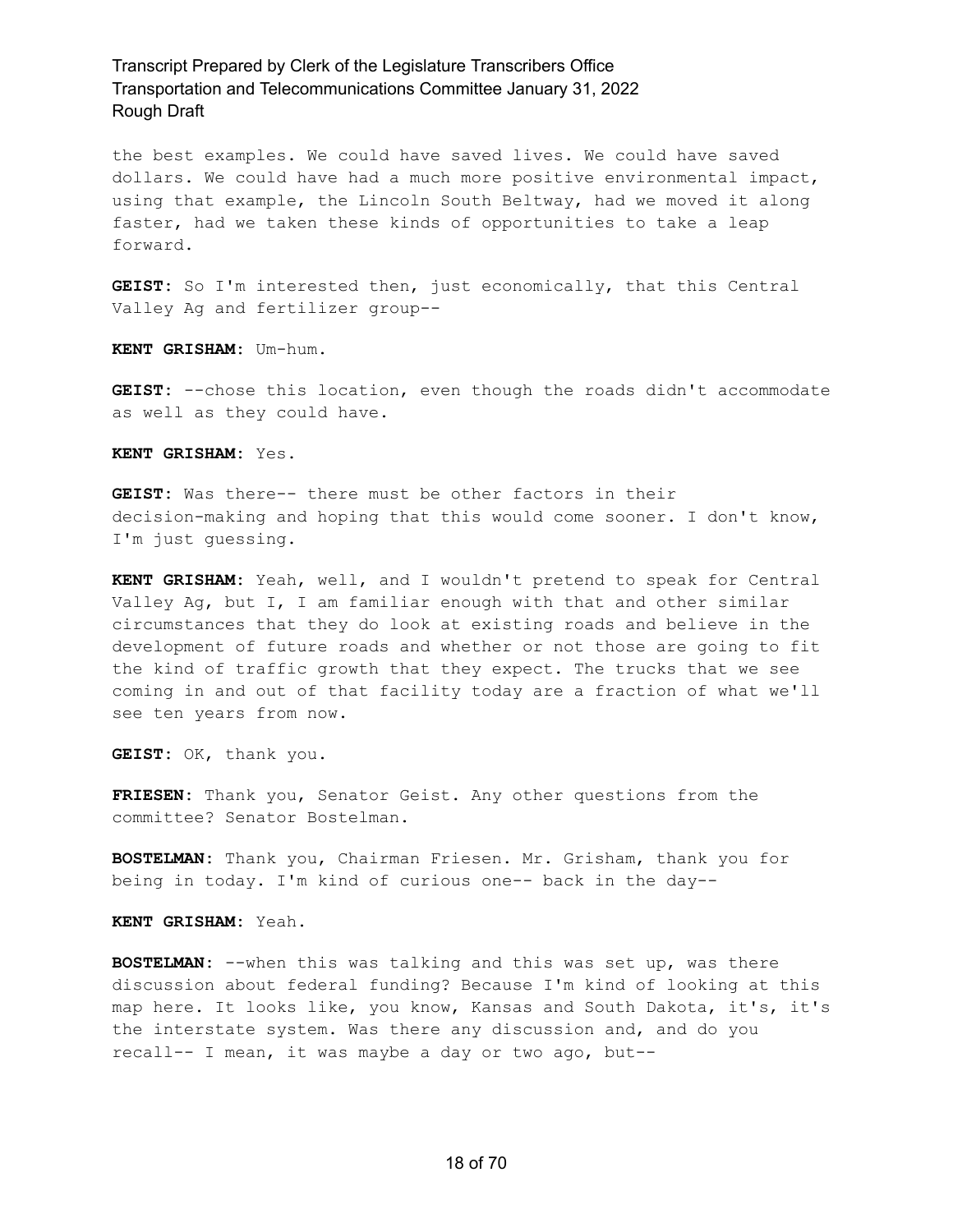**KENT GRISHAM:** It was-- and a few pounds ago top, thank you, Senator, yes.

**BOSTELMAN:** Was there any discussion on that?

**KENT GRISHAM:** There-- as I recall-- and, and those discussions, I, I believe, still are good to have because these are U.S. designated highways. We've spoken at the American Trucking Associations with the various committees that work there and U.S. 81 is discussed even at the national level, as if the nation were to ever build another interstate, where would it be, and U.S. 81 is always in the top five considerations for that because it is such a straight and true route from one border to another, north to south. So yes is the direct answer to your question and yes, it continues to be a consideration. Where that fits into the budgeting process and stuff is above my pay grade.

**BOSTELMAN:** Oh yeah, the interesting part of it is awful small and you can't read it, but, you know, it's interstate from Texas all the way up to interstate in Kansas--

**KENT GRISHAM:** Yeah.

**BOSTELMAN:** --and then it stops. So then it's from the interstate in Kansas, all the way to North and South Dakota is a highway.

**KENT GRISHAM:** Um-hum.

**BOSTELMAN:** So it just kind of curious-- it seems to me that-- I mean, that just makes sense--

**KENT GRISHAM:** I believe the Kansas portion--

**BOSTELMAN:** --if, if federal would want to have-- make that into an interstate system.

**KENT GRISHAM:** I believe the interstate portion in Kansas stops where it intersects with 70, I believe.

**BOSTELMAN:** Yes.

**KENT GRISHAM:** Yeah.

**BOSTELMAN:** Thank you.

**FRIESEN:** Thank you, Senator Bostelman. Senator DeBoer.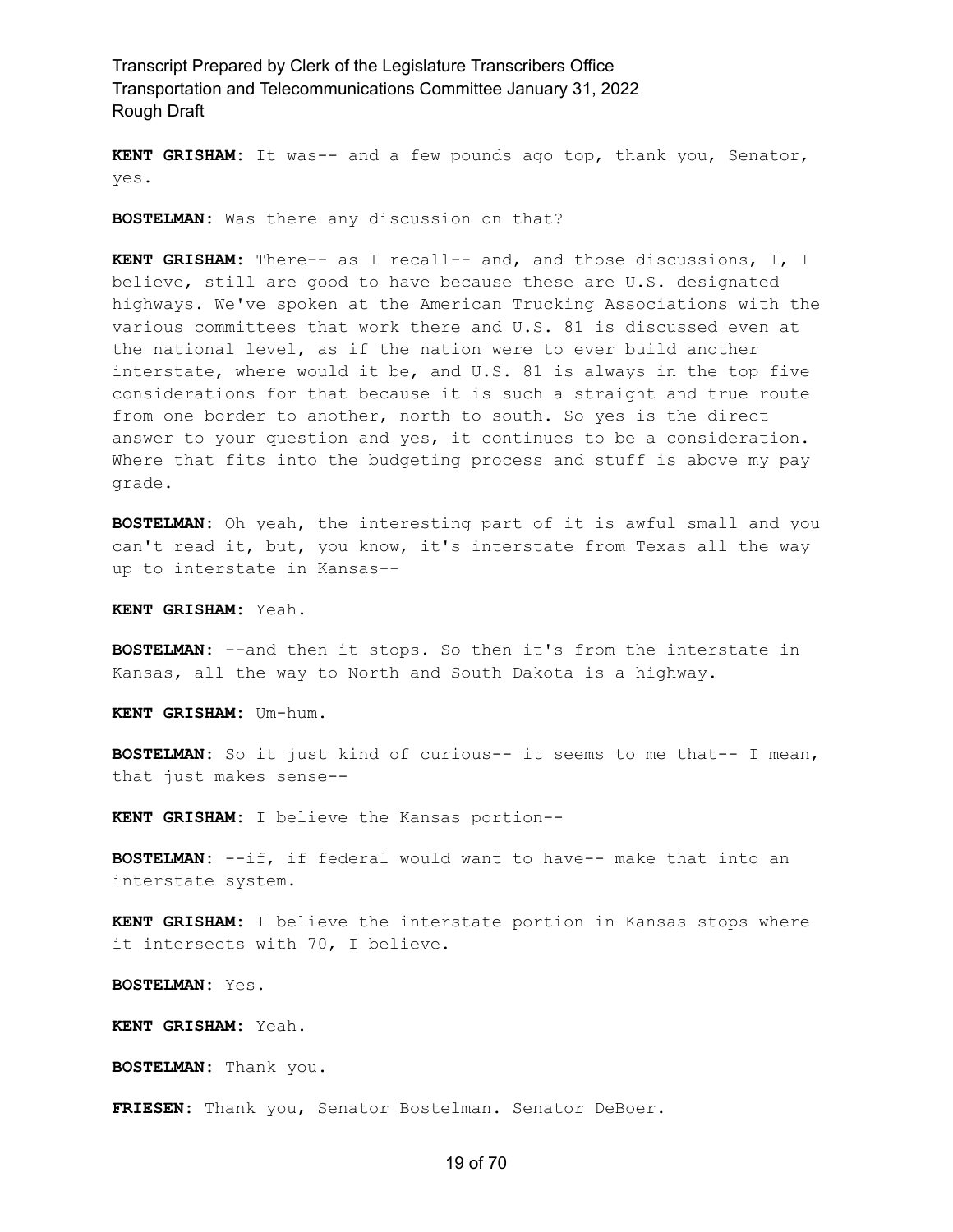**DeBOER:** Thank you, Senator Friesen. So I was probably in ninth or tenth grade--

**KENT GRISHAM:** Great.

**DeBOER:** --so surely not that long ago, but--

**KENT GRISHAM:** Yes.

**DeBOER:** --what, what was the understanding back then in terms of what the timeline was? Did you, did you all talk about that? Did you know what the timeline was going to be at that time?

**KENT GRISHAM:** I would have to defer to folks who were more directly involved--

**DeBOER:** OK.

**KENT GRISHAM:** --on the state staff than I was at that time.

**DeBOER:** I just thought maybe you knew.

**KENT GRISHAM:** Yeah, I was the communications person, so--

**DeBOER:** Perfect. Thank you.

**FRIESEN:** Thank you, Senator DeBoer. Seeing no other questions, thank you for your testimony.

**KENT GRISHAM:** Thank you, sir.

**SHANE WEIDNER:** Good afternoon, Chairman Friesen and members of the Transportation and Telecommunications Committee. My name is Shane Weidner, W-e-i-d-n-e-r. I'm the environmental manager of Nucor Steel in Norfolk, Nebraska. On behalf of all four divisions of Nucor Nebraska, we encourage your support of LB1274 and its movement out of committee for consideration. Nucor prides itself on being a major industrial partner of commerce in the state of Nebraska. High-quality and safe roadways are a necessity to our continued success. Nucor Nebraska employs 1,400-plus teammates and we have an average daily traffic count of over 250 inbound and outbound commercial trucks. These trucks be in-- bring much-needed raw materials to our plants and export our world-class steel products nationwide. Our teammates and our-- all of our commercial vehicles access our plant via Highway 81 and 20 and 275 and 35. These highways were slated to be expanded to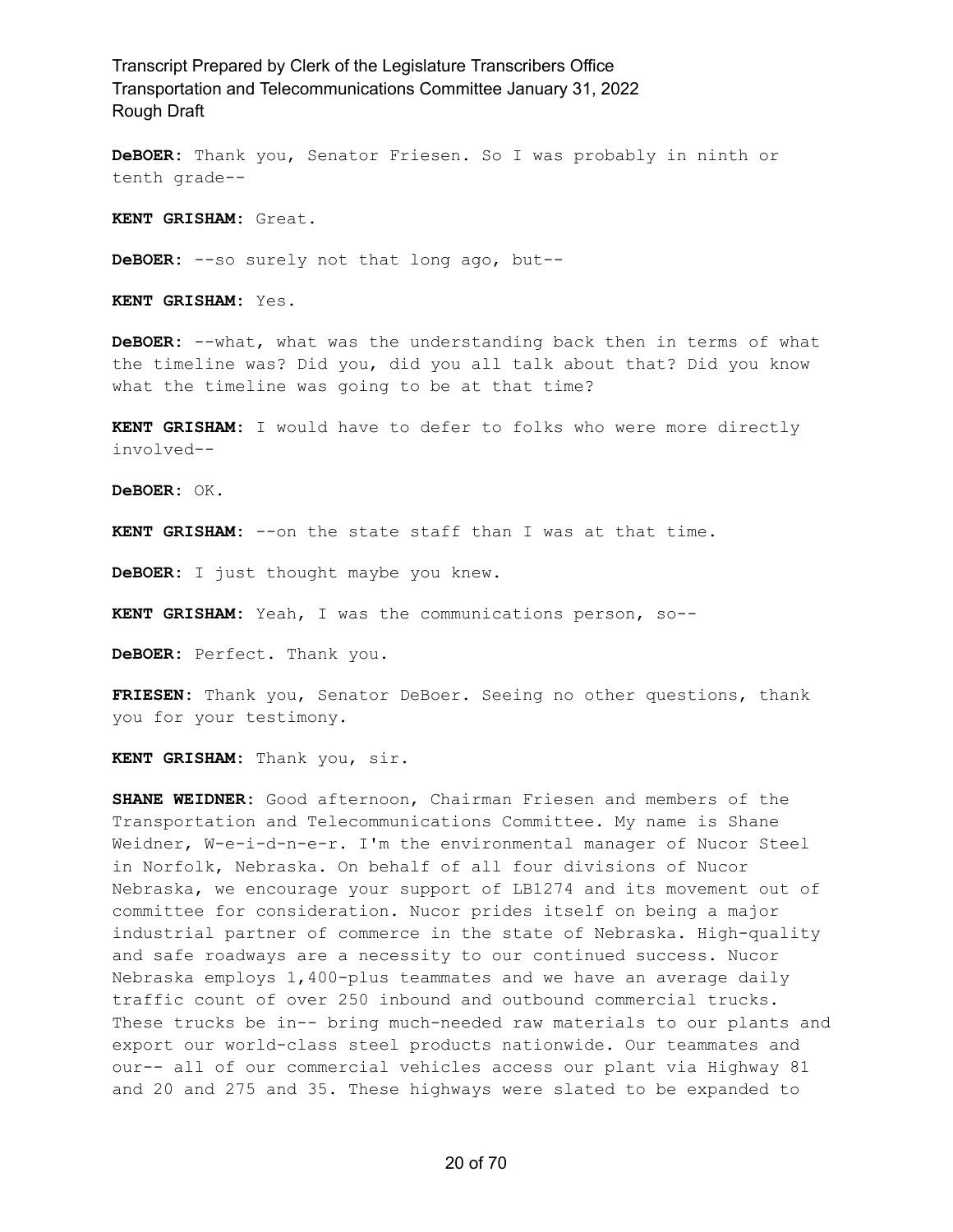four-lane connectivity to our country's interstate system for many years and remain unfinished. Nucor teammates put safety first and strive every day to come to work and to leave work in the same condition and manner. Safe roadways play an important piece in achieving our goal. As a retired Norfolk public safety professional, I can tell you firsthand that the mixture and high volume of heavy commercial and passenger vehicle traffic on these two-lane highways make for very unsafe travel. Please support appropriating the funds for planning, design, and purchase of the right of way for these critical pieces of Nebraska infrastructure. Thank you.

**FRIESEN:** Thank you. Any questions from committee? Senator Albrecht.

**ALBRECHT:** Thank you. I appreciate your comments. And again, that's why I talk about 35. I happened to travel that probably most of, of all the, the roads they're talking about here. But Nucor Steel, I know, has a lot of traffic to 35. You must go to Sioux City or I know a lot of your employees come from all around. I mean you have a great--

**SHANE WEIDNER:** Yes--

**ALBRECHT:** --great business--

**SHANE WEIDNER:** Yes, ma'am.

**ALBRECHT:** --and we're happy that you're here in Nebraska. It would be great if we could-- I'd like to maybe take a look at-- and if, if you've been in safety on the roads yourself, it would be interesting, the number of accidents that have been on some of these major highways that we're talking about up there because a lot of it does have to do with big, heavy truck traffic that I know on 35, the way the road is designed is a little bit risky and we've had a lot of loss, you know, of--

**SHANE WEIDNER:** We--

**ALBRECHT:** --lives and-

**SHANE WEIDNER:** We have, absolutely. I don't have the data in front of me, but I can-- I was a firefighter for 31 years in Norfolk and obviously, we responded to more fatality and injury accidents than I care to care--

**ALBRECHT:** On the roads.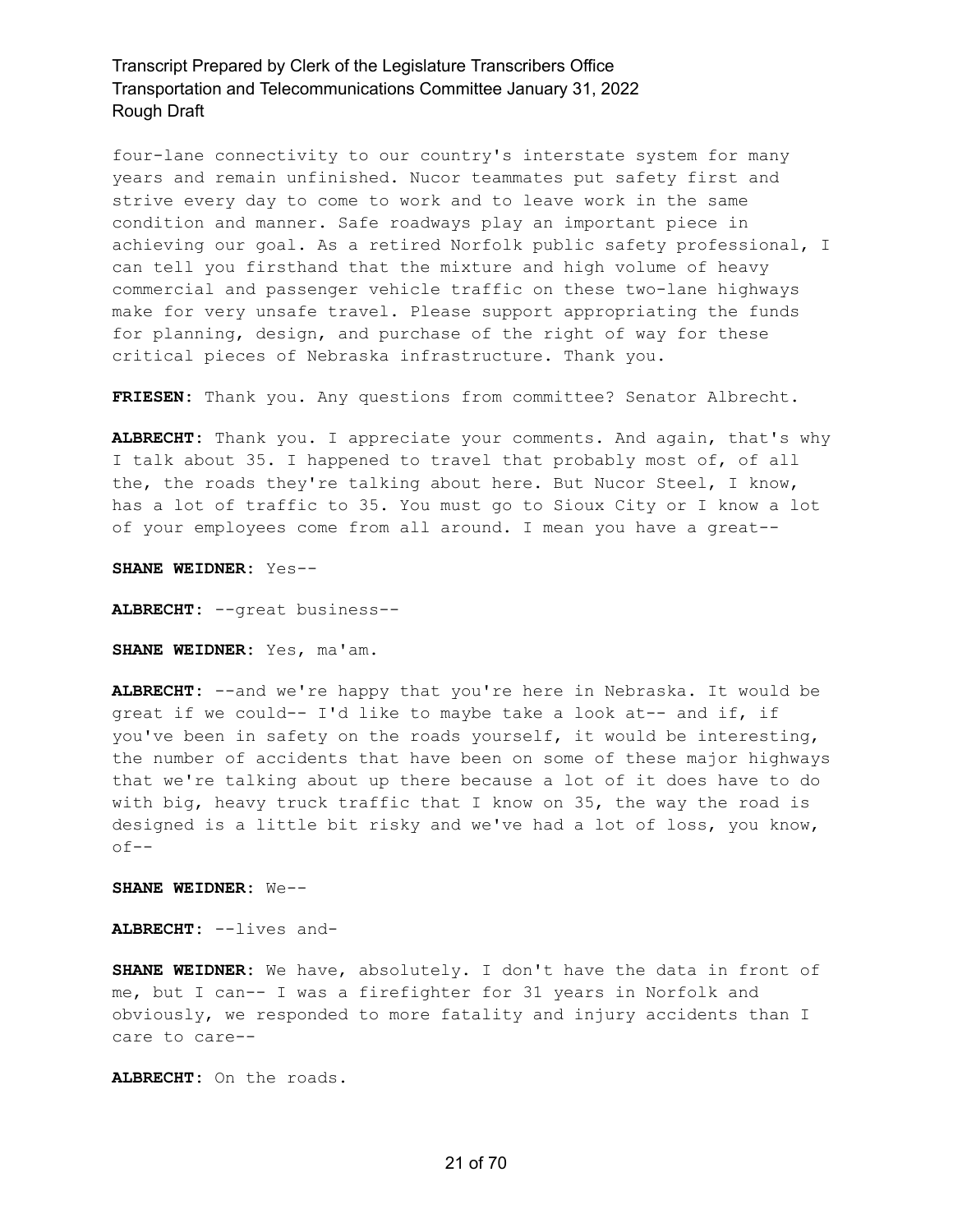**SHANE WEIDNER:** --to remember--

**ALBRECHT:** Right.

**SHANE WEIDNER:** --on all these highways--

**ALBRECHT:** Um-hum.

**SHANE WEIDNER:** --coming into Norfolk, Nebraska. So the safety factor is real and then when we reach out to our mutual aid partners that really affect all of northeast Nebraska, the stories are endless of, of major traffic accidents. So four-lanes increase the safety and viability of all those communities and of our citizens in general,  $so--$ 

**ALBRECHT:** Absolutely.

**SHANE WEIDNER:** --I appreciate that, Senator.

**ALBRECHT:** And I do appreciate you coming up today. Thanks.

**FRIESEN:** Thank you, Senator Albrecht. Seeing no other questions, thank you for your testimony.

**SHANE WEIDNER:** Thank you.

**BENJAMIN BENTON:** Good afternoon, Chairman and members of the committee. My name is Benjamin Benton, B-e-n-j-a-m-i-n, Benton, B-e-n-t-o-n. First and foremost, thank you for making me feel younger. I was only in sixth grade in '88. Thank you, Senator. So now I'm grappling with how old I'm going to turn this year, but I feel better, so thank you. I am the city administrator for the city of Randolph, 879 population, home of The Frozen Cow and Jerry's Hilltop restaurant. I am here to testify in support of LB1274. My wife and I drove in today about 150 miles, just shy of 100 of those were two-lane, so I can say definitively the need for an expressway system in northeast Nebraska is definitely paramount. I'm going to catch my breath and relax here. Providing the four-lane continuity on the Medal of Honor Highway 20 from 81 to the Iowa border and Highway 81, York to Yankton, would greatly improve safety for daily commuter traffic, increase capacity for commercial and agricultural traffic, and boost opportunities for tourism and economic development in Randolph and in northeast Nebraska. As city administrator, I wear many hats, but the largest one is recruiter, recruiting of people, families, and businesses as well as industry. Recruiting is the only way for small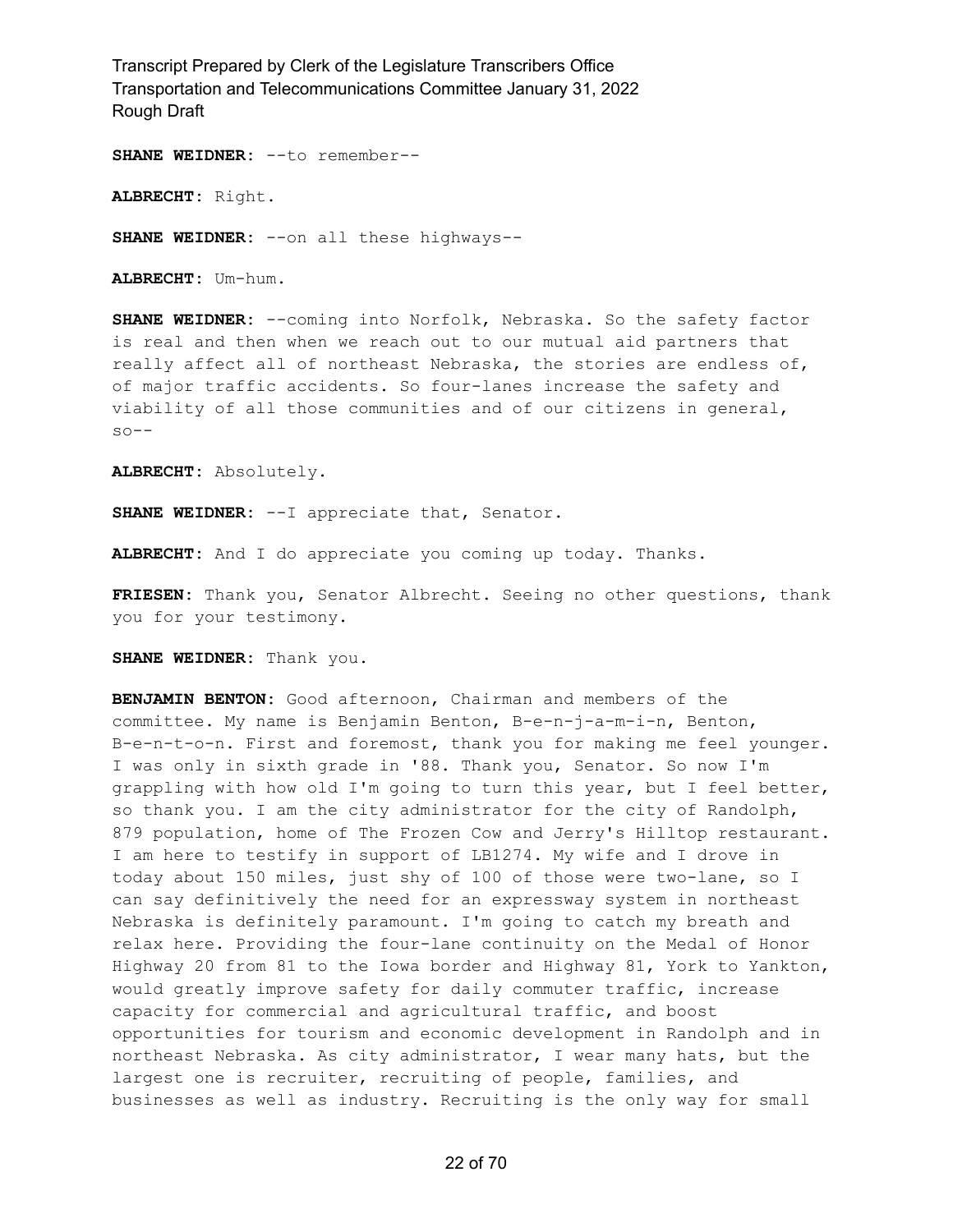towns to survive and let alone thrive. So when people are looking to relocate their family or their business or their lives to northeast Nebraska, transportation truly is a major factor of their decision. So let's bring them home by passing LB1274 and funding in the Northeast Nebraska Expressway.

**FRIESEN:** Thank you, Mr. Benton. Any questions from the committee? Seeing none--

**BENJAMIN BENTON:** Great.

**FRIESEN:** --thank you for your testimony.

**BENJAMIN BENTON:** Yes, sir. Thank you.

**FRIESEN:** Welcome.

**AUSTEN HAYGOOD:** Chairman Friesen, distinguished members, my name is Austen Haygood, A-u-s-t-e-n H-a-y-g-o-o-d, and I'm the president and CEO of the Norfolk Area Chamber of Commerce and for the record, was born in 1989. I'm here to speak for our Norfolk business community in support of LB1274. Not only as U.S. Highway 81 a manufacturing corridor, but it's also one of the most important arteries in northeast, northeast Nebraska, which has also become one of the most dangerous. As we try to retain and grow our region, it's of paramount importance that this project is completed. As Nebraskans, we can appreciate the fiscal conservatism that's led to a robust state economy, but now is the time to live up to the promise made in the '80s. It's important for business, it's important for growth, and it's important for the safety of northeast Nebraskans. This bill has been universally embraced by the citizens of my area and I know they'll be grateful to see progress. As a native Texan, but a Nebraskan by choice, I'm very familiar with Highway 81 from Norfolk to Dallas and on the 11 hours on the road, the roughest part is Columbus to York. So please help keep our driver safe and support LB1274. Thank you for serving.

**FRIESEN:** Thank you, Mr. Haygood. Any questions from the committee? Seeing none--

**AUSTEN HAYGOOD:** All right.

**FRIESEN:** --thank you for your testimony. Welcome.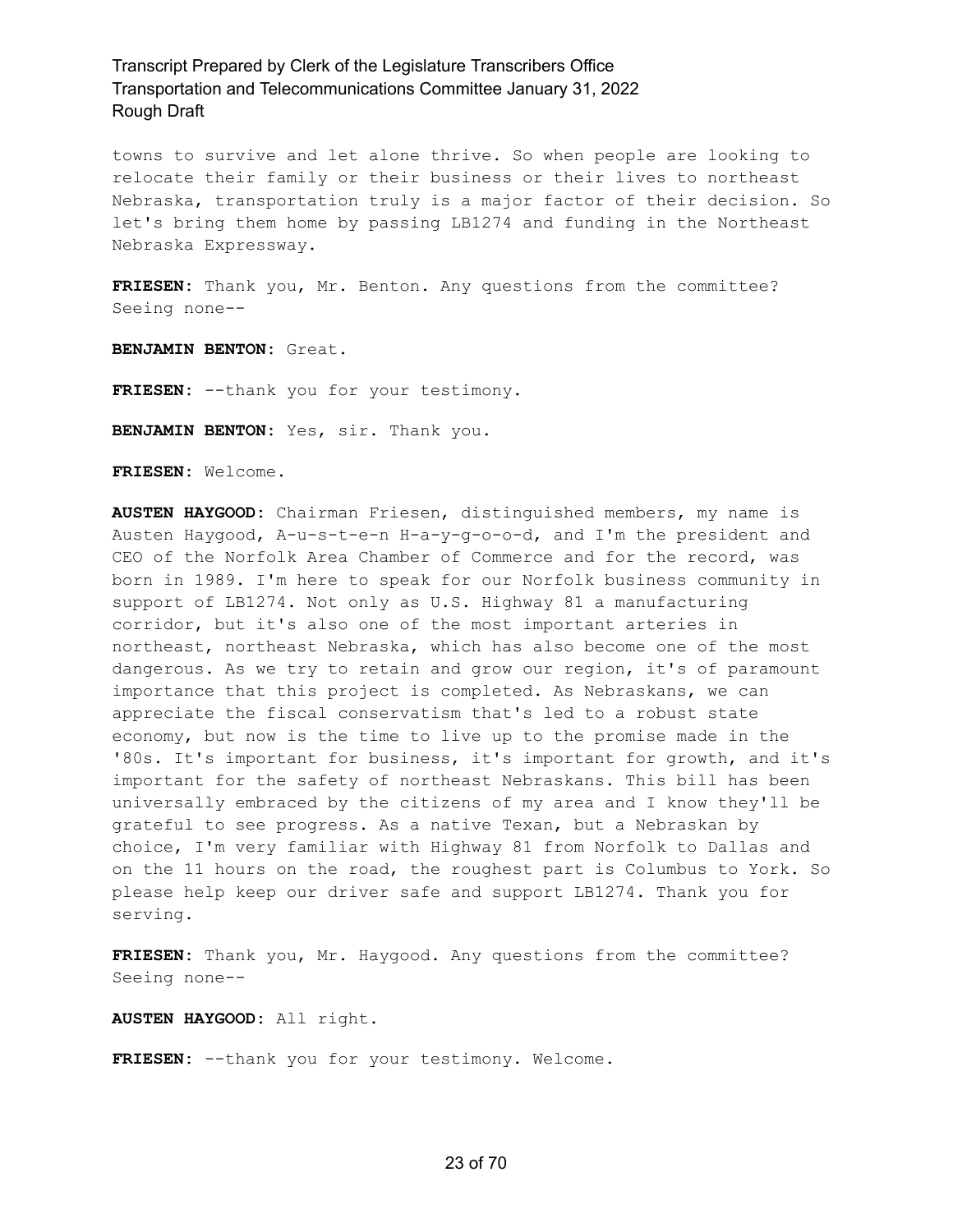**DAWSON BRUNSWICK:** Good afternoon, Chairman Friesen and members of the Transportation and Telecommunications Committee. My name is Dawson Brunswick, D-a-w-s-o-n B-r-u-n-s-w-i-c-k, and I was born in 1998, so I think I take the cake on this one. I'm the president of the Columbus Area Chamber of Commerce and I'm here today on behalf of the chamber, the city of Columbus, Columbus Area Visitors Bureau in support of Senator Flood's LB1274. Since the expressway system was created in 1988, the chamber has been a strong supporter of completing Highway 30 and Highway 81 that connect Columbus to Omaha and to Interstate 80. When we were told and our legislative breakfast two months-- two weeks ago that Senator Flood was interested in seeing this through, we got very excited and were even more excited when it was introduced as a bill. You know, we're very interested in all of 81, but especially from that section between York and Columbus. There's roughly 40ish miles left and one of the final stretches of the expressway system currently slated for 2035, as you have heard. And really, what we're interested in is how we speed that up, you know, what it creates now instead of in 2035. You know, it creates a safer driving environment for Nebraskans that drive that road every day. It helps ag producers closer to York get their product to ADM and get more money for their farms. It helps our robust manufacturing economy have more methods and more avenues to transport their goods out of Columbus. And it really helps bring more traffic through Columbus, Norfolk, York, all the communities in Nebraska along Highway 81. I don't have the exact numbers on the economic impact, but I have asked Loup Power in the Nebraska Public Power to look into that for us and when we get that data, I will gladly share it with the committee. But I do want to echo the comments of Senator Flood that Governor Ricketts and Director Selmer and the DOT. I've only been in Columbus for ten months, but they have been phenomenal. They've been in Columbus to explain the process and discuss the progress they're making on Highway 30 and it is really great to see those last couple of miles by northbound get completed. And then not that we want people going to restaurants in Norfolk or Omaha, Senator Moser, but it will, it will increase access and make it easier for our major industries to do business in Columbus. But with that, I really just want to say that, you know, it comes down to the timing. It comes down to making sure that we're not losing out on that potential revenue and that land is not going to get cheaper. So acquiring right of way, going through the process of planning and design earlier than later, I think, sets us up for those different federal funds and different opportunities down the road. And with that, I'd be happy to answer any questions.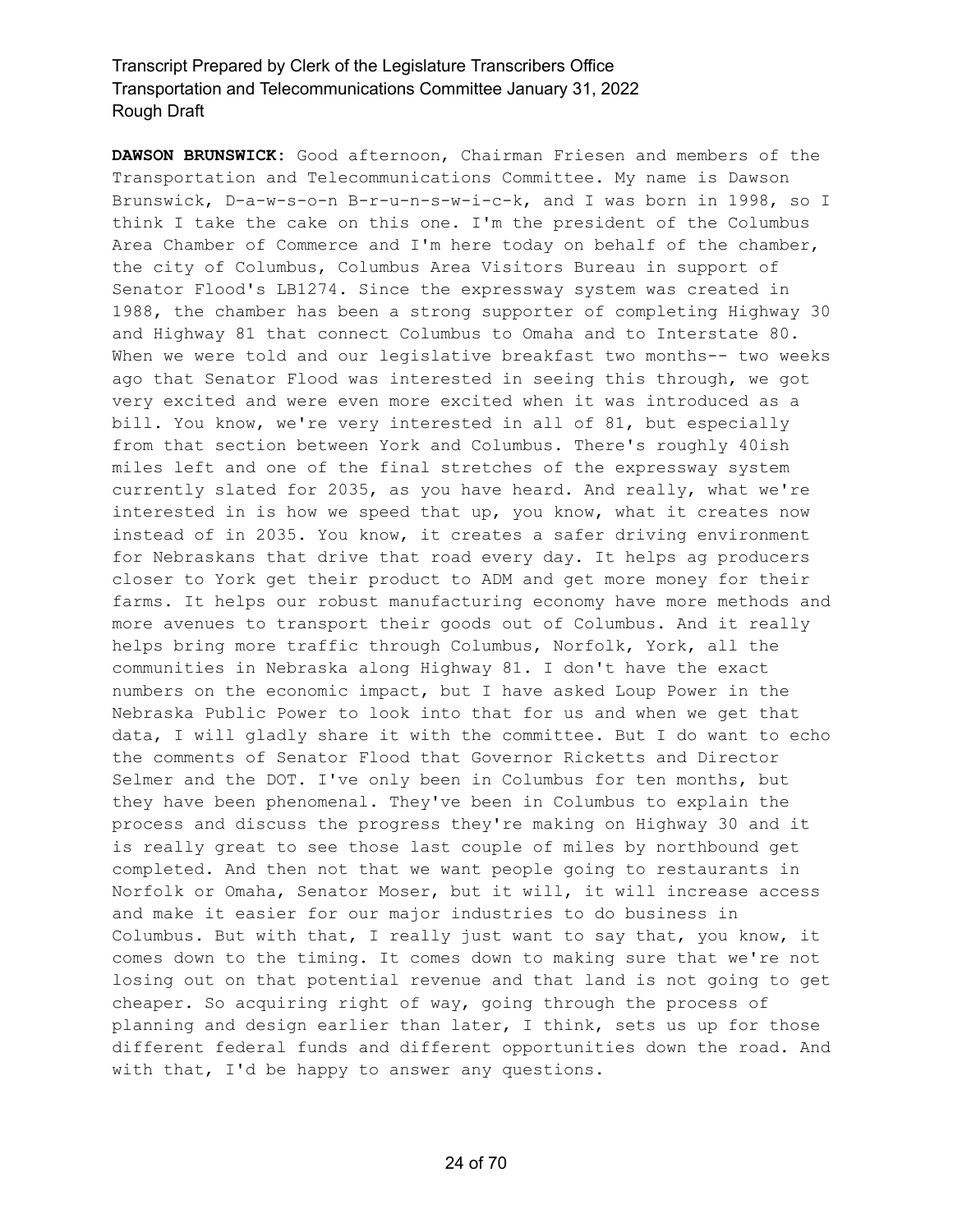**FRIESEN:** Thank you, Mr. Brunswick. Any questions from the committee? Seeing none, thank you for your testimony.

#### **DAWSON BRUNSWICK:** Thank you.

**ERIC GERRARD:** Chairman Friesen, members of the Transportation and Telecommunications Committee, my name is Eric Gerrard, that is E-r-i-c, last name is G-e-r-r-a-r-d. I am here today in support of LB1274 on behalf of the city of Norfolk. I'm, I'm here because Mayor Moenning can't be in two places at once, so I'm primarily going to read in a letter that's being passed, passed out now from Mayor Moenning. The city of Norfolk strongly supports the advancement of highway expansion and infrastructure modernization in northeast Nebraska and we thank Senator Flood for introducing LB1274. Even as the region's trade and commerce center, Norfolk remains one of the only first-class cities in the state to not be connected to the I-80 or any metro center with a four-lane highway. The opportunity within LB1274 is not only regional, it's statewide and even national. Nebraska is the only state in the lower 48 with only one interstate segment and no continuous north to south four-lane corridor. Modernizing Highway 81 gives us the opportunity to create, to create one and doing so paves a 200-plus mile four-lane shortcut between Denver and Minneapolis. The project has historical support. I'm not going to say how old I was in 1988, but the 1988 expressway system called for expanding Highway 81 from York to Columbus. Completing that project in conjunction with an expansion of Highway 81 north of Norfolk would open up new worlds of commerce, trade, and economic development for communities and regions along the corridor akin to the lifeblood of activity that you see along Interstate 80. We realize the investment involved is significant, but for too long in Nebraska, the state has postponed expressway system construction, taking on huge levels of unnecessary cost inflation and blocking any further gap connections that would help Nebraska grow. It is time to invest in real growth opportunities and unlock the policy tools to do so. We think road bonding like is employed in 47-some other states and the public-private partnerships that you're about to hear from Senator Walz in LB1016 are a good start. Lastly, and hopefully this speaks to Senator Albrecht's point from earlier, we would like to note that the city of Norfolk has been in recent discussions with the cities of Wayne, Wakefield, and South Sioux City about the expansion of Highway 35 in northeast Nebraska. We would encourage and like to participate in a legislative study in conjunction with NDOT to explore the best, most cost-effective route east from Highway 81 to South Sioux City. The industries along the 35 corridor, along with Wayne State's-- Wayne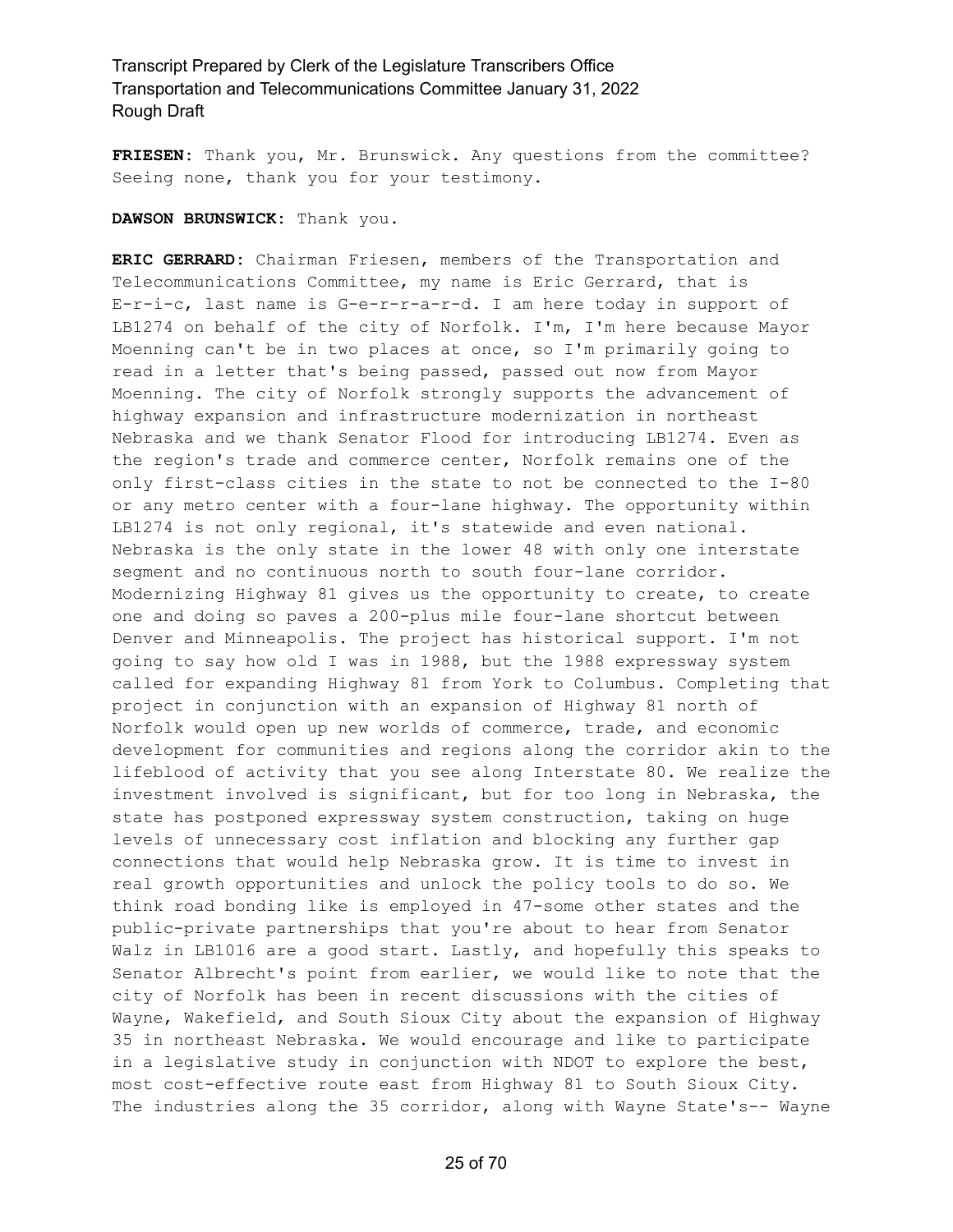State College's connection to both Norfolk and South Sioux City, would seem to make this route desirous in terms of long-term public safety and economic growth impacts. And with that, I'd like to thank Senator Flood again for introducing this bill and I will pause and answer any questions the committee may have. Thank you.

**FRIESEN:** Thank you, Mr. Gerrard. Any questions from the committee? Senator Albrecht.

**ALBRECHT:** Just wanted to check and see if you have an extra copy for Senator Flood in case he wants to amend Highway 35 into this bill.

**ERIC GERRARD:** I'll hand him this copy, so yes. Thank you.

**FRIESEN:** Thank you, Senator Albrecht. So you would think that I rode horses or something, everybody else is so young. Seeing no further questions, any other proponents of LB1274? Seeing none, anyone wish to testify in opposition to LB1274? Welcome, Director.

**JOHN SELMER:** Thank you. Good afternoon, Chairman Friesen and members of the Transportation and Telecommunications Committee. My name is John Selmer, J-o-h-n S-e-l-m-e-r, and I am the Director/State Engineer of the Nebraska Department of Transportation. I am here today to express the department's opposition to LB1274. LB1274 would require the Nebraska Department of Transportation to plan, design, purchase rights of way for certain segments of U.S. 81 and Nebraska Highway 20. In 1988, as has been discussed many times, the Nebraska Legislature tasked NDOT with designating an expressway system which led to NDOT identifying 600 miles of north-south and east-west highways to expand. This expressway system was intended to connect Nebraska's larger communities of 15,000 or more inhabitants. Today, NDOT has completed over 70 percent of the identified expressway system, with approximately 160 miles left to complete. All of the approximately remaining 160 miles or either under construction, designed, or in the planning stage. None of the routes identified in this bill are part of the original expressway system. NDOT is well aware of the disappointment many feel regarding the speed or lack thereof of the system-- expressway system completion. We feel it would be unwise to begin directing NDOTaway from this goal of completing the expressway and towards the expansion of highway segments, which are not part of the expressway system. I anticipate many of those who have contacted me would be even less happy if NDOT suddenly allowed projects identified in LB1274 to leapfrog and divert an estimated \$1 billion away from projects which are already programed. NDOT has a complex and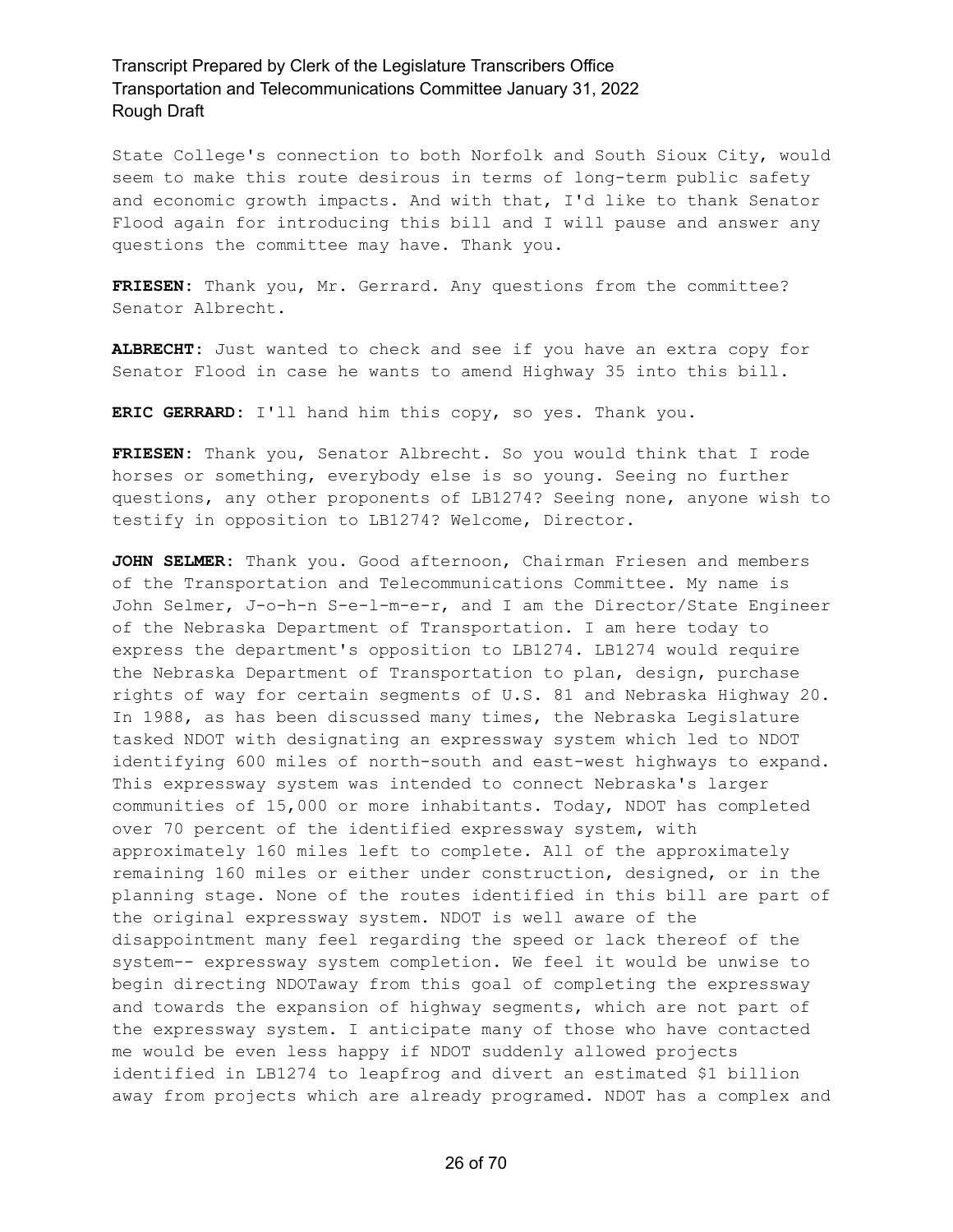recently audited and approved process for the selection and development of projects with the greatest need within the state's 12,000-mile state highway system. Legislative initiatives that direct NDOT move to a specific project ahead of the line may negatively impact our ability to manage our system. It may also violate the constitutional prohibition of special legislation. As you're aware, the Nebraska Constitution, in Article III, Section 18, says the Legislature shall not pass local or special laws in any of the following cases, that is to say: laying out, opening altering or working roads or highways. The Nebraska Legislature has delegated to NDOT the authority to identify and prioritize individual projects. We are always interested in which projects legislators believe should be considered, but we think it would have a negative impact if the Legislature began directing individual projects by legislation. I would be happy to answer any questions you may have.

**FRIESEN:** Thank you, Director Selmer. Senator DeBoer.

**DeBOER:** Senator Friesen, thank you. So my question is how long does it normally take to go from the sort of idea stage to actually building a road of this size, like an expressway road?

**JOHN SELMER:** Well, you know, it depends. I think when you start taking right of way, you have environmental impacts and you can be looking at the seven to tear-- ten-year range of actually starting construction out there. So you have the preliminary planning phase and then we start what's called the, the NEPA process, the National Environmental Policy Act. And that has a lot of delays built in just to be able to get public input. So we've got to go through different phases in terms of looking at different alternative designs, taking that out of the public, getting feedback, going back and forth. And then once you do that, then there's other clearances, such as whether it's endangered species, wetlands. They all have their own timeline and process that we're trying to integrate, so--

**DeBOER:** So--

**JOHN SELMER:** --projects of this nature can take quite a bit.

**DeBOER:** Why has this one taken so long? If it was planned in the '80s, why has this one taken so long?

**JOHN SELMER:** Well, this one hasn't or if we're looking at the 80/120 corridor, there has not been any planning in terms of an expressway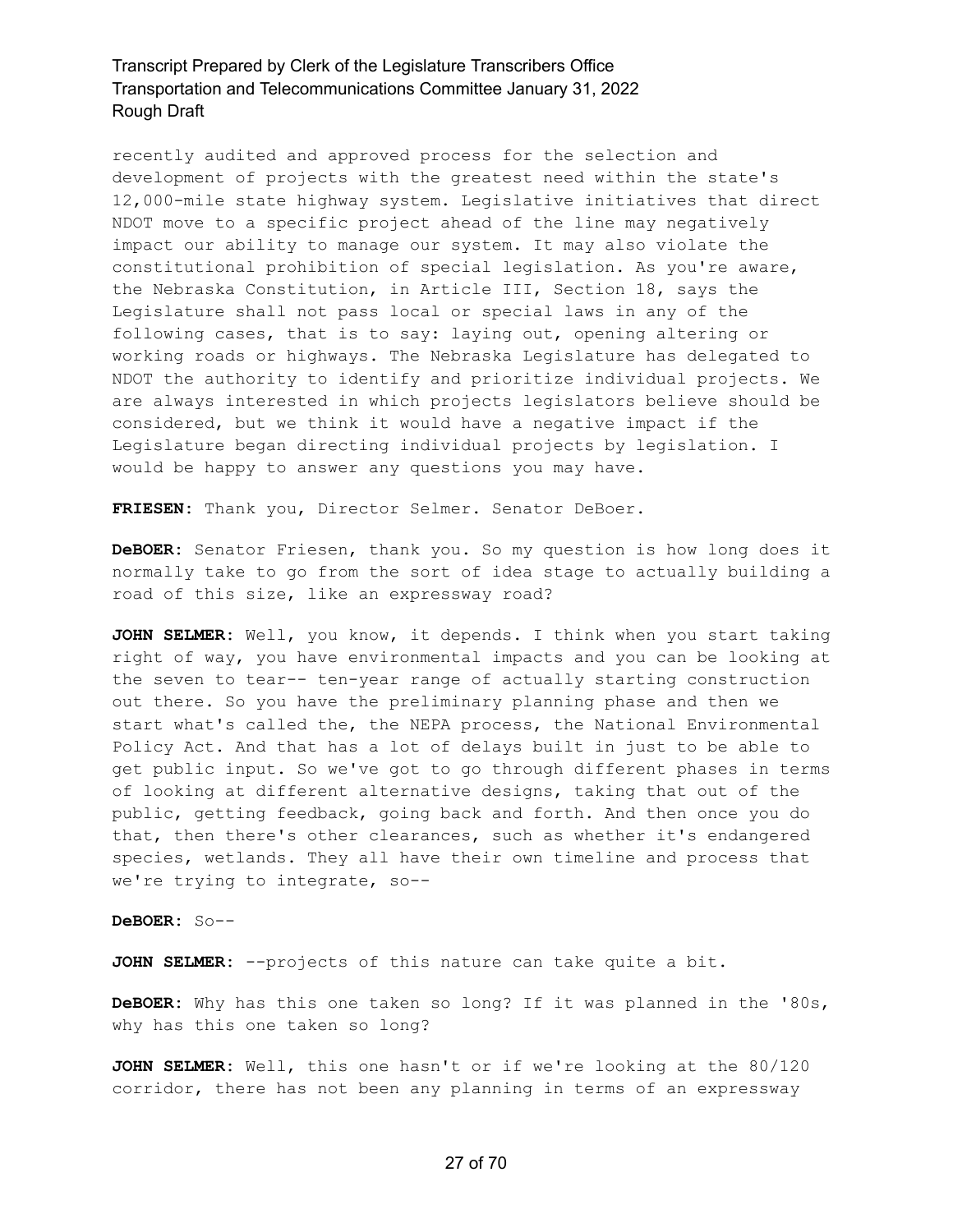because it's not part of it now. The part, I believe, from York to Columbus is still-- it's in the planning phase and I believe Senator Moser showed on, on Gantt chart that's actually the years we expect construction to begin.

**MOSER:** Do you want a copy of that?

**JOHN SELMER:** I think I'm fine right now.

**DeBOER:** So--

**JOHN SELMER:** Some of it's funding too. We can't do every project at once. There's about \$1 billion left to be done on the expressway system.

**DeBOER:** So has there been a delay on this portion or not?

**JOHN SELMER:** Pardon?

**DeBOER:** Has there been a delay on this portion? Like, it's take-- I mean, we've all said our ages. It's been a while since they-- then they, you know--

**JOHN SELMER:** You're talking about the portion that's--

**DeBOER:** Yeah.

**JOHN SELMER:** --on the expressway system?

**DeBOER:** Yeah.

**JOHN SELMER:** I think we're looking at basically prioritizing based on the needs in terms of what is the freight traffic and others as we're selecting that and how can we fit it in with the rest of our programs, such as maintaining the system. We, we invest about \$630 million a year in the transportation system and about \$450 million or so are just taking care of the system without looking at capacity. So now you're looking between 100 and 150 typically that we can do on projects such as these. And so now it's just how do, how do you fit the different segments in and get them complete? When the-- 1988, when the expressways was identified, there really wasn't any funding identified. It was use your-- the revenue that you're generating. So I think it was the Build Nebraska Act and the TEA Act that actually allowed us to start accelerating again or, or getting these segments completed.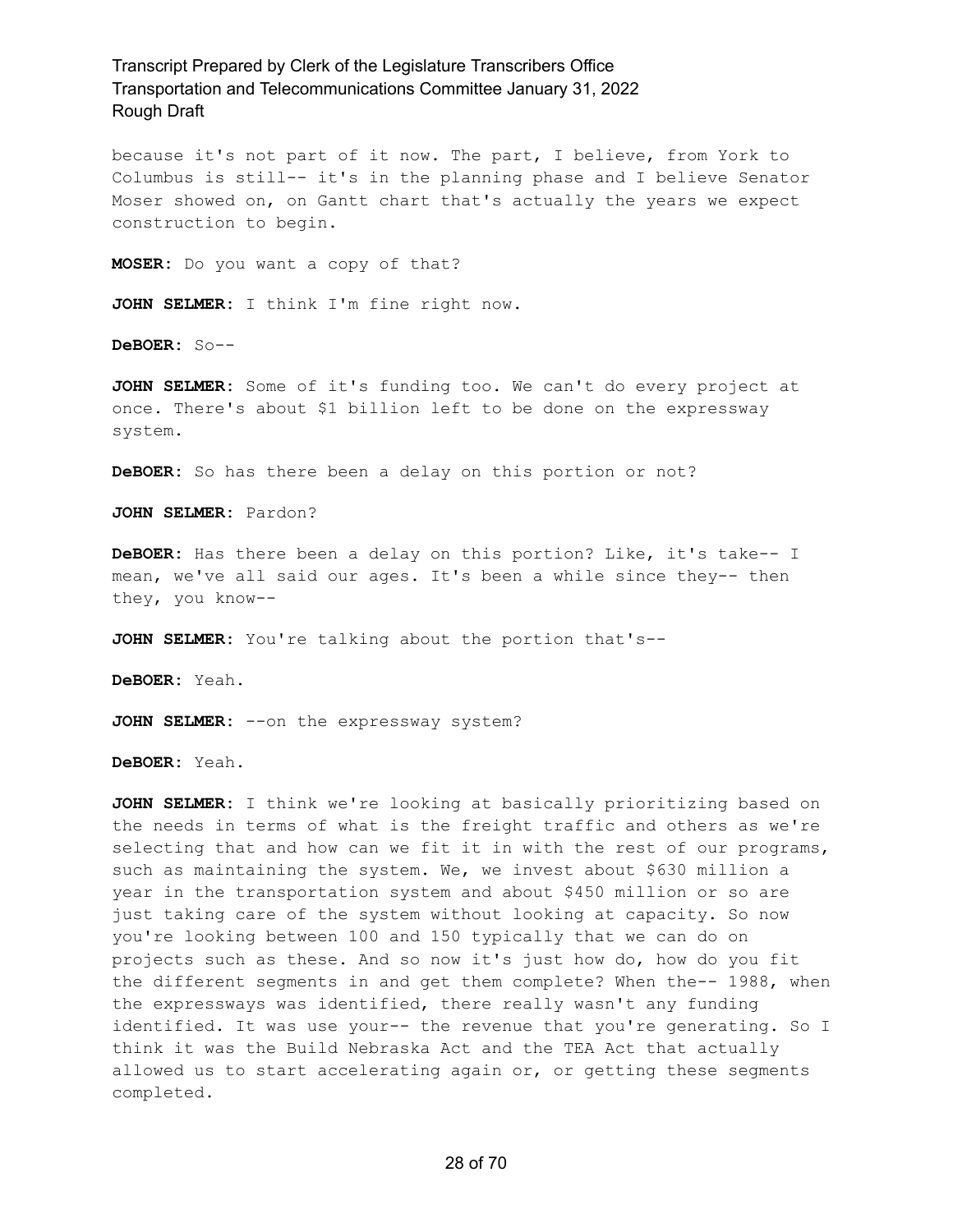**DeBOER:** Does the NDOT have the capacity that if the money would show up, you would have the capacity to add or speed up some of these processes? I mean, could you get to these roads faster if you had more money or is there some other limiting factor that I'm not aware of?

**JOHN SELMER:** Well, you know, that was part of the discussion last year. Money doesn't necessarily speed all these up because part of it is the capacity of our other stakeholders, so the Corps of Engineers, those that are doing archeology for us, and then it also gets into contracting industry that we don't all of a sudden want to throw a lot of money out there because we're just not going to get the, the buying power because of the constraints that they have. So it's a complex issue. I would say we like to buildings and spend money, but just throwing money at it doesn't necessarily get you the desire that you want. But we're always looking at how we can, can get better at that.

**DeBOER:** All right, thank you.

**FRIESEN:** Thank you, Senator DeBoer. Senator Moser.

**MOSER:** So I was looking at this chart that we got in our report you gave us back in December and there are dark sections showing the planning and design of 81, looks like it's going to be complete in fiscal year '35, but that's just design and planning.

**JOHN SELMER:** That's where it's at today. So what, what that chart is actually showing is when we're actually going to be breaking ground and constructing. So it will take those few years to actually get the complete corridor constructed.

**MOSER:** Well--

**JOHN SELMER:** Those are the years that construction will--

**MOSER:** --when's construction going to start, then?

**JOHN SELMER:** That's what all-- the first colored box will be the first year of construction.

**MOSER:** You don't have this copy.

**JOHN SELMER:** I don't have that. Thank you.

**MOSER:** You got it. OK, so--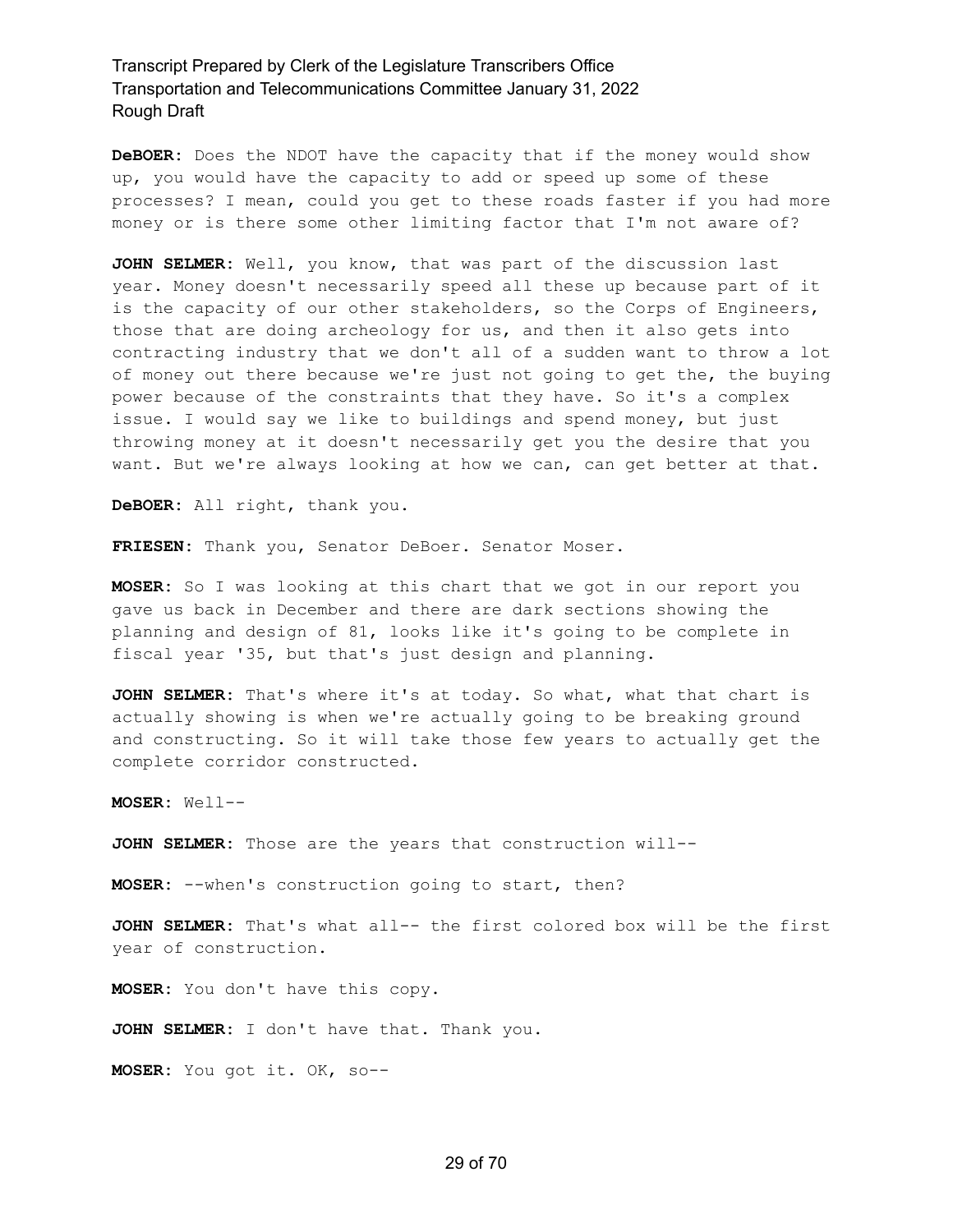**JOHN SELMER:** So you're saying the--

**MOSER:** --on mine, it's all the same color and it's-- so it all looks like it's all design and planning.

**JOHN SELMER:** Right and so you're seeing the first of year construction will be in FY '29 and that's a segment from the east junction at 92 North and that will take four years to complete that work, but there will be parallel work occurring on other segments, so an additional segment will start in FY '30, with it all being complete by FY '35, is basically what this is talking about.

**MOSER:** OK, well, that's a little better than what the shading showed, you know, to my reading of the chart, so that's good. But does the Department of Transportation consider bills like this to be meddling in their business?

**JOHN SELMER:** Well, you know, I think there's a history as what role you want us to play. You know, I think, I think there's other ways to do it, similar to the expressway, as-- you know, if we're trying to look at what does the system need now? You know, I'm not-- I wasn't around when the expressway-- I did start my transportation career in that--

**MOSER:** You were alive.

**JOHN SELMER:** I was alive--

**MOSER:** Yeah.

**JOHN SELMER:** --when it started it. But, you know, the world has changed since 1988 and promises were made and commitments are made. You know, I, I think we're going to be starting kicking off, even tomorrow, a statewide freight plan and really trying to look at the economics and other aspects that I think would help inform us, inform this body, the Governor's Office as to what is the next phase? We're, we're building appetite. But even in the needs study, I was showing that there wasn't really a lot of extra capacity. There's, there's a feeling that the funding coming from the new transportation bill, that we have some extra funds and a lot of that's already spoken for in trying to complete these projects.

**MOSER:** From our perspective, you know, if the Legislature can't tell the Department of Roads what to do, who does tell you what to do?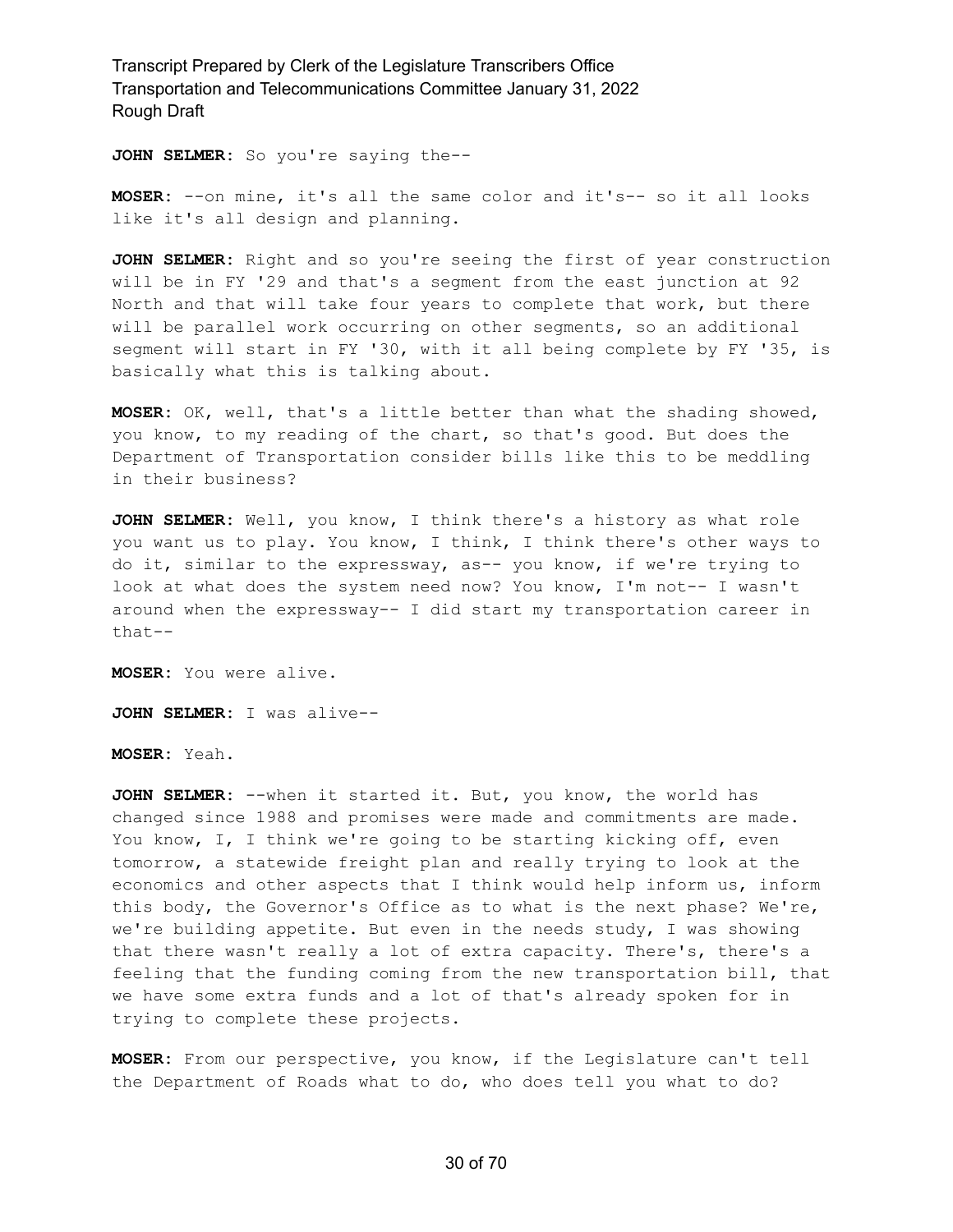**JOHN SELMER:** Well, I think it's probably more in a general sense. I think what you want us to do is be able to collect the data, hopefully look at it in an unbiased way, and look at how we can optimize investment in the transportation system. There's, there's a lot of things that we-- I think we still believe are true that might not be true. When you start looking at freight, we've, we've got better data in terms of where synergies are. It's much more-- yeah, travel time and connections make sense, but there's other businesses, other things happening that might be driving the capacity needs that you have out there. So we're a little bit more sophisticated in terms of being able to look at that. And then we combine some of the other data, demographic data, safety data, as-- we're, we're finding out expressways are nice, but then we're getting hit on the other side that people are driving too fast and we've got crashes on our intersections and so it's changing different dynamics. So my fear here is to more directly answer your question, I have groups from different regions. So do we want to just make it that the DOT just goes only by legislation? Heartland Express, they want this and they want it done by this year. We're going to build this corridor for \$1 billion. And are you going to have the awareness that-- just in the needs study, I need \$450 million a year just to maintain the system as it exists today, just to maintain it. And so part of that, I think you delegate, but I understand also that you're elected officials and you have a role to express the desires of, of your constituents. So I think it's trying to balance it so that it doesn't, I don't know if it would become a free-for-all or not, whoever has the most clout at one time. Do you want it to be that way?

**MOSER:** Yeah, I-- you know, in terms of saying that this is special legislation, it covers a pretty wide area. I mean, if it was just going to do a few miles around Norfolk, I think it would be more likely to be viewed as, as kind of a parochial project that just helps Senator Flood's district. But I think transportation is one of the things I get the most negative feedback about when I go out and talk to citizens and they're frustrated. And I say, well, you know, the Department of Roads has a lot of smart people and they've got this all thought out and planned out and you should see their eyes roll and, and the muttering under their breath. You know, in fact, one guy said maybe we should elect somebody that can get something done at one of my listening sessions. So you might consider this a little bit of a challenge to your, your system. But the feedback we're getting from citizens, our constituents, is that they want to see these expressway segments get completed. And I would hope that-- you know, you came and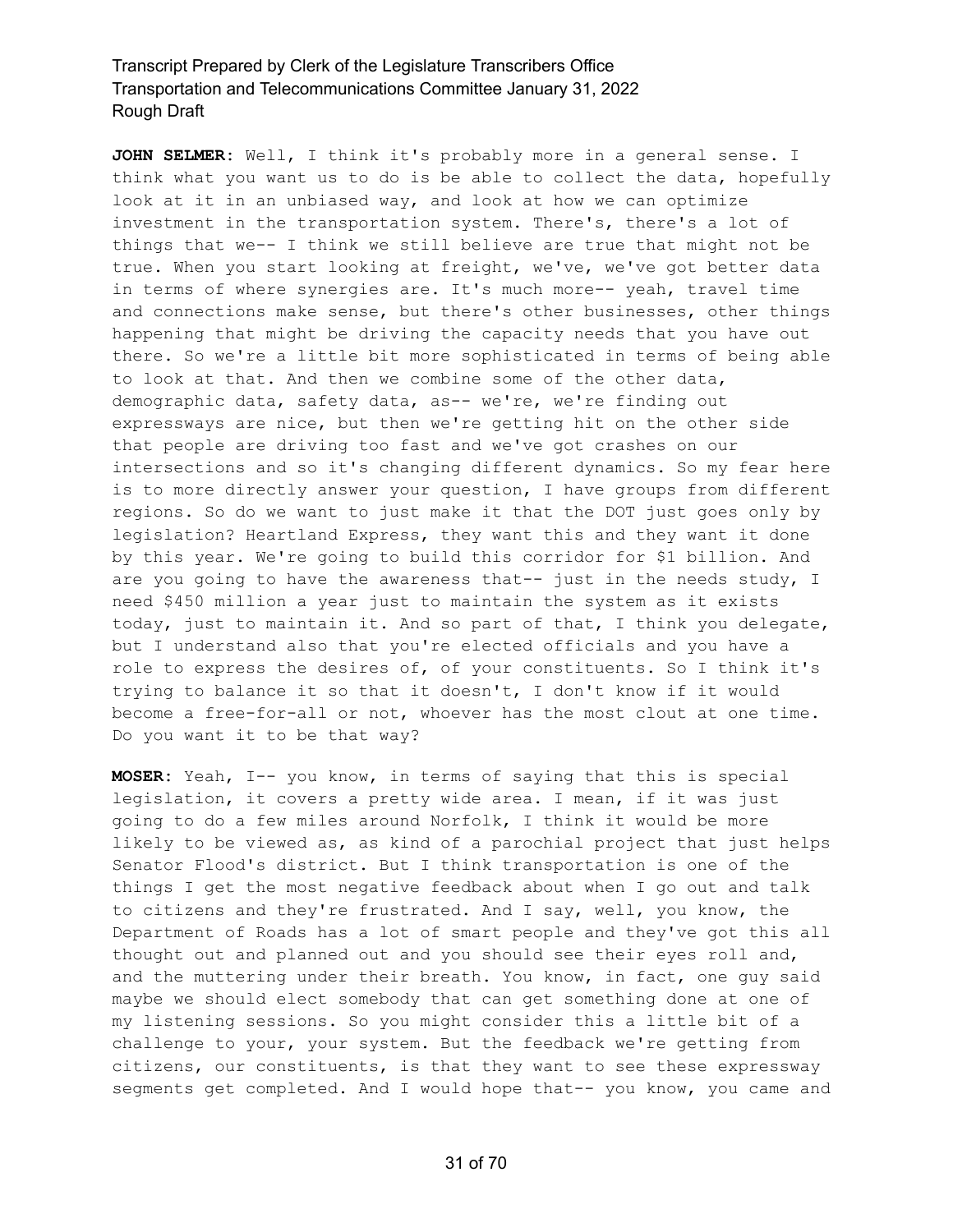testified against my bill last year to require more information in this report. You, you testified against bonding. And I think rather than testifying against what we're trying to do, you would come in and say, well, I understand. I think, you know, we want to work with you to get something done. We don't want to be forcing you to do something-- you know, I would think you should be thankful that we're willing to give you more money and try to move the process along. I mean, we're all trying to serve the citizens in Nebraska and, and I hope it's not a turf thing, you know, where--

**JOHN SELMER:** No, Senator Moser, I don't think it's that way. You know, I-- even as we look at this testimony, there, there's, there's other factors. But my, my fundamental belief is I'm not supposed to be the gatekeeper here or tell you only no. I'm trying to look at creative solutions. How can we do this? There are some concerns here. You know, even if we just do the-- buy the right of way, there's certain limitations on how long federal funds can be allocated or appropriated or used before you construct something, so-- just leaving something out there. So now I've got a corridor that if we don't have the funding to complete it later, I've got a lot of right of way taken that people are going to look at us kind of funny and say--

**MOSER:** Why are you buying it if you can't-- yeah.

**JOHN SELMER:** It was on the tax rolls. Now it's not. Do you move me? You did different types of things. So there's significant resources just for us to even go. Wwe're, you know, we're looking at \$100 million or so just to, just to go out there and design and acquire right of way. That would-- it's usually 10 to 15 percent.

**MOSER:** In my estimation-- of course, this is just strictly my attitude, but I'd rather spend half a billion on finishing the expressway than building some lake somewhere. I mean, I think it's something that would serve the citizens all-- of all in Nebraska. Don't answer that question.

**JOHN SELMER:** I wasn't.

**MOSER:** That's a political question.

**FRIESEN:** Thank you, Senator Moser. Senator Cavanaugh.

**M. CAVANAUGH:** Thank you. Thank you for being here, Director. Back to my question at the beginning of this about the fiscal note-- and I know there's been conversation about the fiscal note now, but the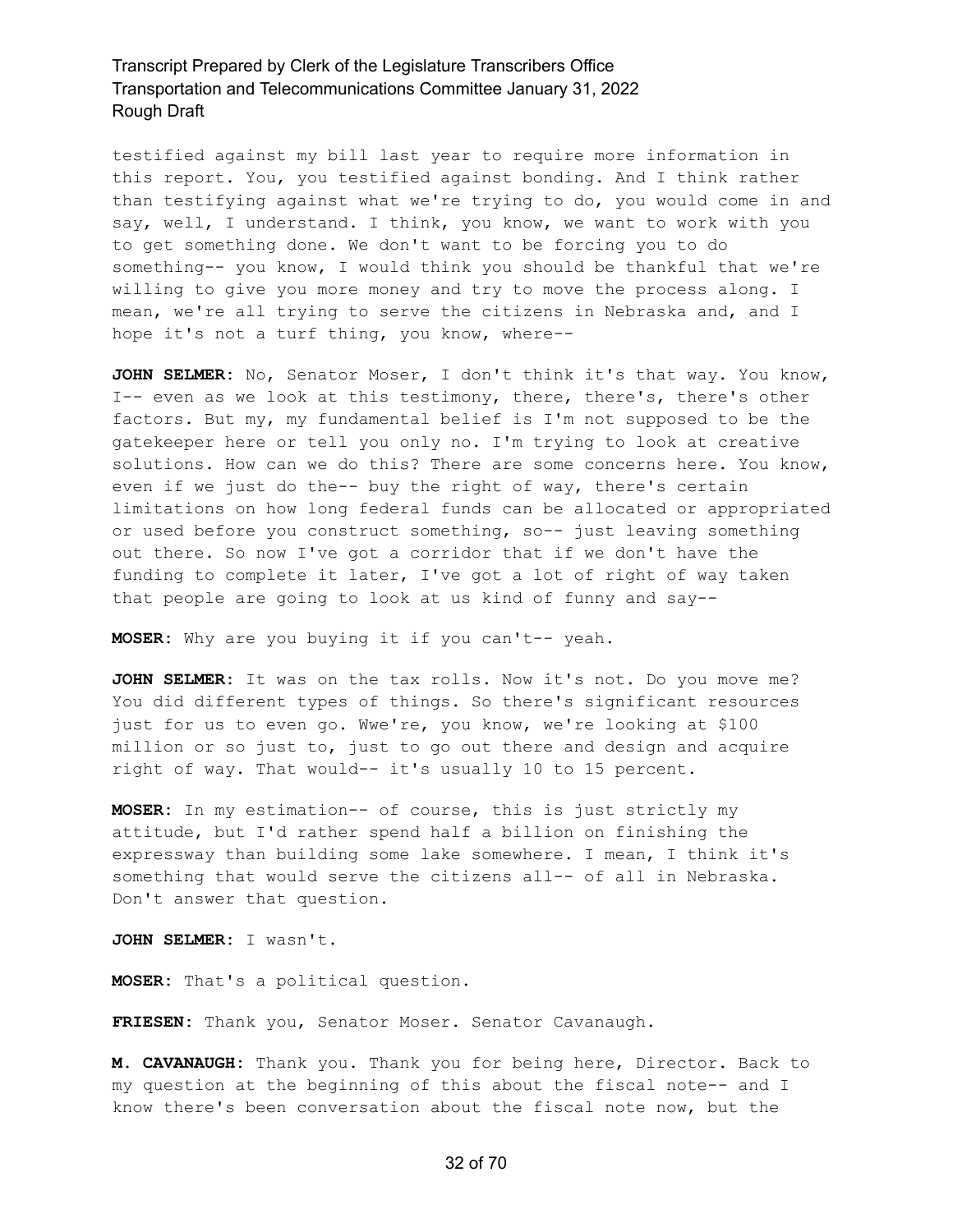money that's in this-- in our, in the fiscal note here, is that money that you already have or that-- not you already have. I should say that differently-- that already is coming into the, the fund from other-- from revenue?

**JOHN SELMER:** Well, it would come from existing revenue sources, so something else would have to give--

**M. CAVANAUGH:** OK.

**JOHN SELMER:** --depending on the time in which we do this.

**M. CAVANAUGH:** And if we were to appropriate federal funds to the department for projects, would you be able to then use-- I know you've talked about the capacity, but is there a way to add this into the timetable that Senator Moser has that would bring it up faster?

**JOHN SELMER:** I guess that's a hard question. It would be how much would you appropriate, you know, and what , what-- you know, if you're just looking at planning, design work, and right of way, we're looking at 10 to 15 percent of the corridor cost to do that. So you're, you're going to be north of \$100 million just, just to do that.

**M. CAVANAUGH:** I hear we have a lot of millions to appropriate for one-time projects. So I just was curious if that's something that would be within the capacity of the-- but not obviously immediately, based on what you've-- based on your testimony, you've already said you wouldn't be able to do it right now because you have all these other projects, but if we were to go down the route of appropriating money and not hitting your actual budget and revenue streams.

**JOHN SELMER:** You know, we, we could look at that. I can't say exactly when we'd be able to fit that in, you know, but that would be something we would fit in if we were appropriated money to look at that. The other thing, though, is still going to be the, the \$1 billion or so to complete it.

**M. CAVANAUGH:** Sure.

**JOHN SELMER:** And, you know, what type of analysis do you want for us on that?

**M. CAVANAUGH:** I know in Omaha, we just TIF it, so we would build it for \$1 billion, severely blighted, right? Thank you.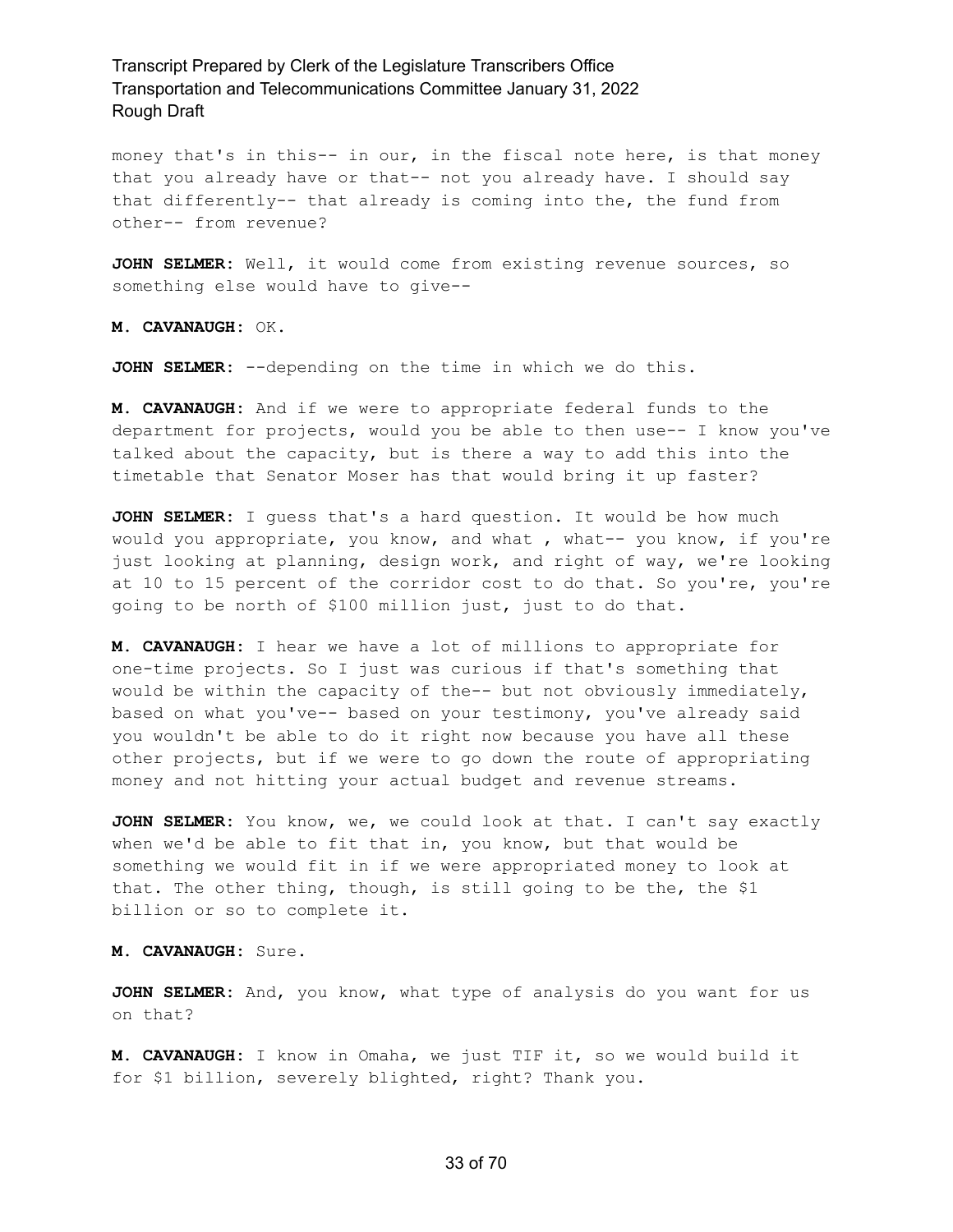**JOHN SELMER:** You're welcome.

**FRIESEN:** Thank you, Senator Cavanaugh. Senator Bostelman.

**BOSTELMAN:** Thank you, Chairman Friesen. Thank you, Director, for being here today. Do you know-- and you may not, since you've not been in your position that long. I'm kind of curious if there's been any discussion of making that interstate from I-70 all the way north to I-29 because everything else around it, everything connected to it is an interstate and it's not.

**JOHN SELMER:** I have not had any discussions or I'm not aware.

**BOSTELMAN:** It would be interesting to see if, funding wise-- if it's a funding thing, that we could get some federal funding to do that. The other question, I guess I have is you obviously go through a, a system in determining what road you're going to be working on next, right? I mean, I too would like to have-- you know, you've got Highway 77 in your-- scheduled out in the next 10-plus years. I'd love to see that done right away as well. And we've got heavy truck traffic now with Costco and stuff in Fremont. We've got a significant amount of truck traffic increase. We've got significant amount of truck traffic in Omaha from all the garbage trucks coming out that way, a significant amount of people traveling to and from Omaha. I get that, I understand. I appreciate the testifiers coming in with this, but I do believe that there is a process that we have to go through in order to determine what roads are, are completed at one point in time to meet the needs of the state.

**JOHN SELMER:** We're required, every five years, to update our long-range transportation plan on, on that. So some of the things I've been working on within the agency is improving transparency, providing more information similar to what we do with the expressway system so that you have more information as to what our progress is. And so that's something I'm continually working with the agency to provide you that so that you, you know where, where we're working at or what we're looking at. And so you indicated with the freight plan, we're, we're looking at setting up a freight advisory committee, that would be external members, to get their input in different industries so that we can start looking at how that impacts our, our transportation needs also.

**BOSTELMAN:** Thank you.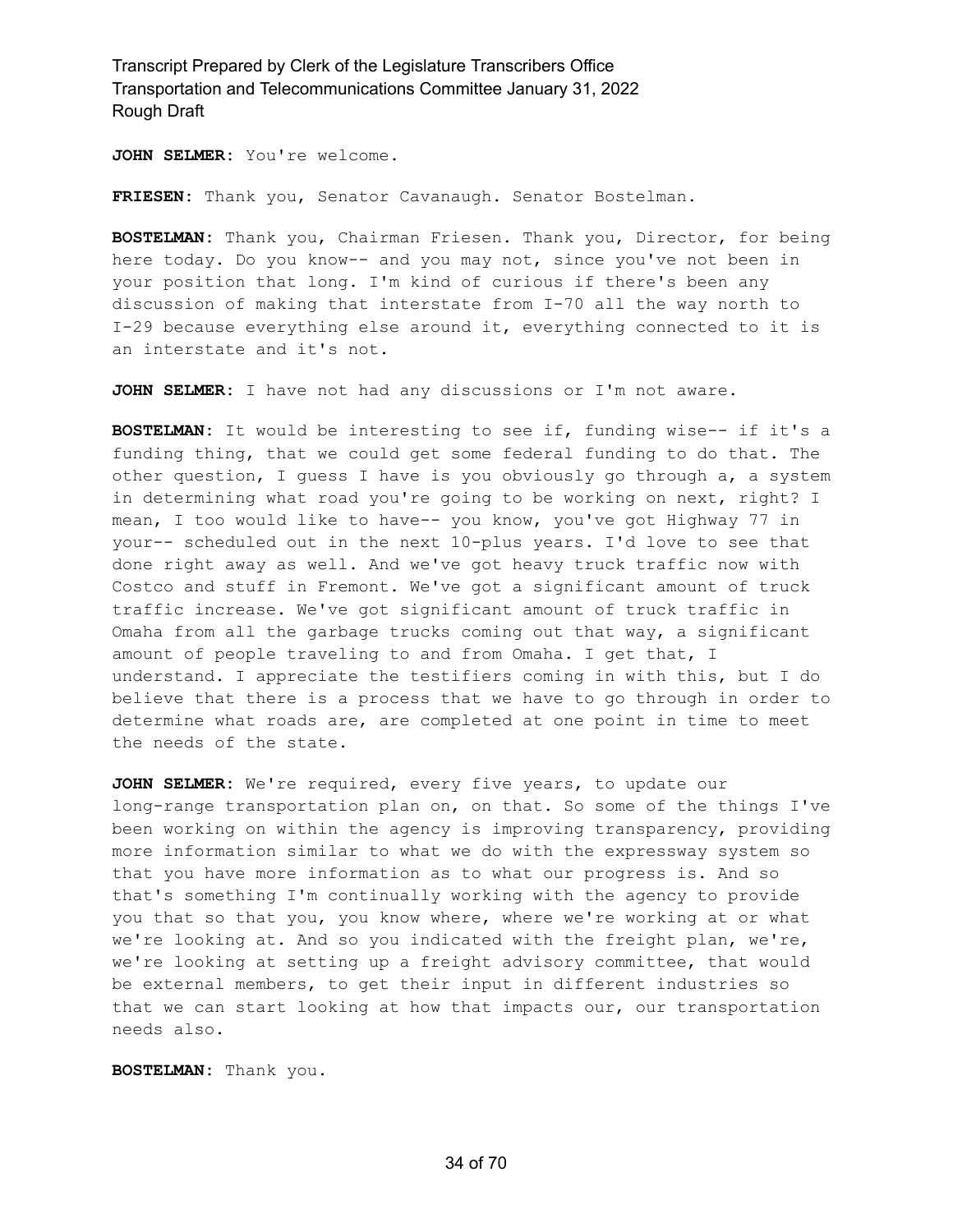**JOHN SELMER:** I appreciate your comments.

**FRIESEN:** Thank you, Senator Bostelman. So I know I was here when we made some changes. It used to be that a group of you sat in a dark room with the shutters closed and you chose different road projects. We changed that process and to-- could you describe a little bit how it's-- how you prioritize now? Because again, I look at this and I'm, I'm worried if suddenly the Legislature is starting to prioritize over you as to which roads to do first because I think you're got some criteria set up that you're following now that looks at economic development and not just trucks passing through, but trucks stopping.

**JOHN SELMER:** Well, there's, there's a whole host of information and part of it comes through the long-term, long-term transportation plan. We take input from various stakeholders as to what they believe Nebraska transportation needs to be. And we have our other data and specialties in terms of crashes and what's happening there. We have a, a sophisticated system that just monitors bridge conditions, pavement conditions, so what does it take? What, what's the likelihood-- how long is a certain segment going to last that we need to do some type of repair or major work? And we look at also an area called TSMO where it's looking at the operations of the system, such as in metropolitan areas where we're getting congestion and other types of things. So all that is really blended in-- into it. I wouldn't say there is a black box where we're having dialogue about, OK, how do we, how do we kind of merge this with the revenue that we now-- know that we have coming in and try and hopefully optimize what we're getting? So I think part of it, legislature states that number one on the top is maintaining the existing system, that we've got to consider that first before we look at expansion. And so it's a blending of all that, that we look over the years, and then it's also kind of looking at timing. Some projects I can do in a few years. I know another project is probably going to take ten years. So now how do I start fitting these different pieces in there? So that's kind of a, a quick way of, of the type of analysis that we're doing. That's-- I think that's one of our concerns. I think you've delegated that to us and we've got to figure out a way to make you comfortable with what we've come up with and how we come up with it. I believe in economic development, but I also believe in economic sustainability. There's people dependent upon the system as it exists today. And so we've got to be so careful that I'm not doing everything by benefit cost because there's others that are depending on the system as it exists today or if I want to look at sustainability or-- a lot of it, we're talking about racial diversity, but there's urban-rural diversity too in terms of-- you know, I can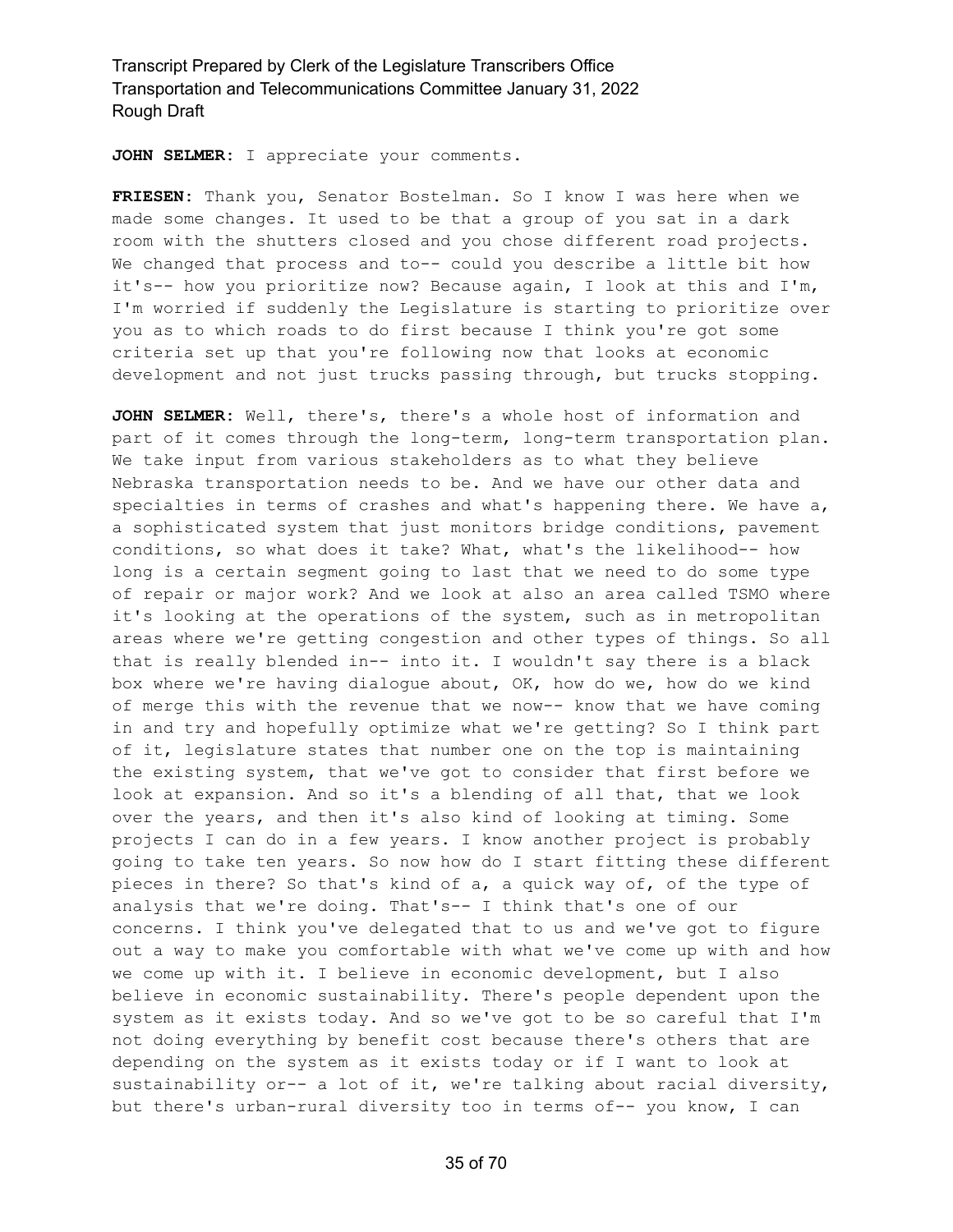justify it through economics, putting everything in urban areas, you know, on the payback, but that's not why we have the transportation system. It's a broader mission. And so I understand the, the desire to be able to give your input. I think it's something that we need to work on or I need to work on in terms of making you feel comfortable with how we're looking at the system and is it the direction we want to go?

**FRIESEN:** So you made a comment here earlier that said you don't want to go out and do the engineering and purchase right of way if you don't know the rest of the road could be built when that period is done. So the thought that we could take ARPA money, for instance, and put this into the equation so you're not delaying a project somewheres else, you're still concerned that the timing of it might not be right. Is there a segment of that highway system that's talked about here where it would work to use, like, ARPA funding to go in and start the design a little faster and would it make us eligible for any more grants through the Federal Transportation Act, things like that? Is that a possibility or is that--

**JOHN SELMER:** It might be a possibility that we could look at that and break it down into segments, but, you know, I think-- you know, I've had meetings with-- in the region, so there's still a question of 81, 20, and 35 and I think that's been brought up already, what makes sense. If you do 81 and 20, that's 120 miles. If you do 35, which is a direct connection to, to Sioux City, but not Yankton, it's about 75 miles. So there is significant difference in costs and part, part I'm looking at is I understand the opportunity in Yankton, but where is the freight coming from? Is it coming from Minneapolis and over and on 20? And Norfolk's in a great position now with multiple four-lane corridors going to be there. Are, are they going to be a hub of economic activity because of what's happening there with the transportation system? I think some of those things need to be vetted a little bit more.

**FRIESEN:** OK, thank you, Director. Any other questions from the committee? Seeing none, thank you for your testimony.

**JOHN SELMER:** Thank you.

**FRIESEN:** Any other opposition testimony to LB1274? Seeing none, anyone wish to testify in a neutral capacity? Seeing none, Senator Flood had to leave, so he will waive his closing and we did have two letters,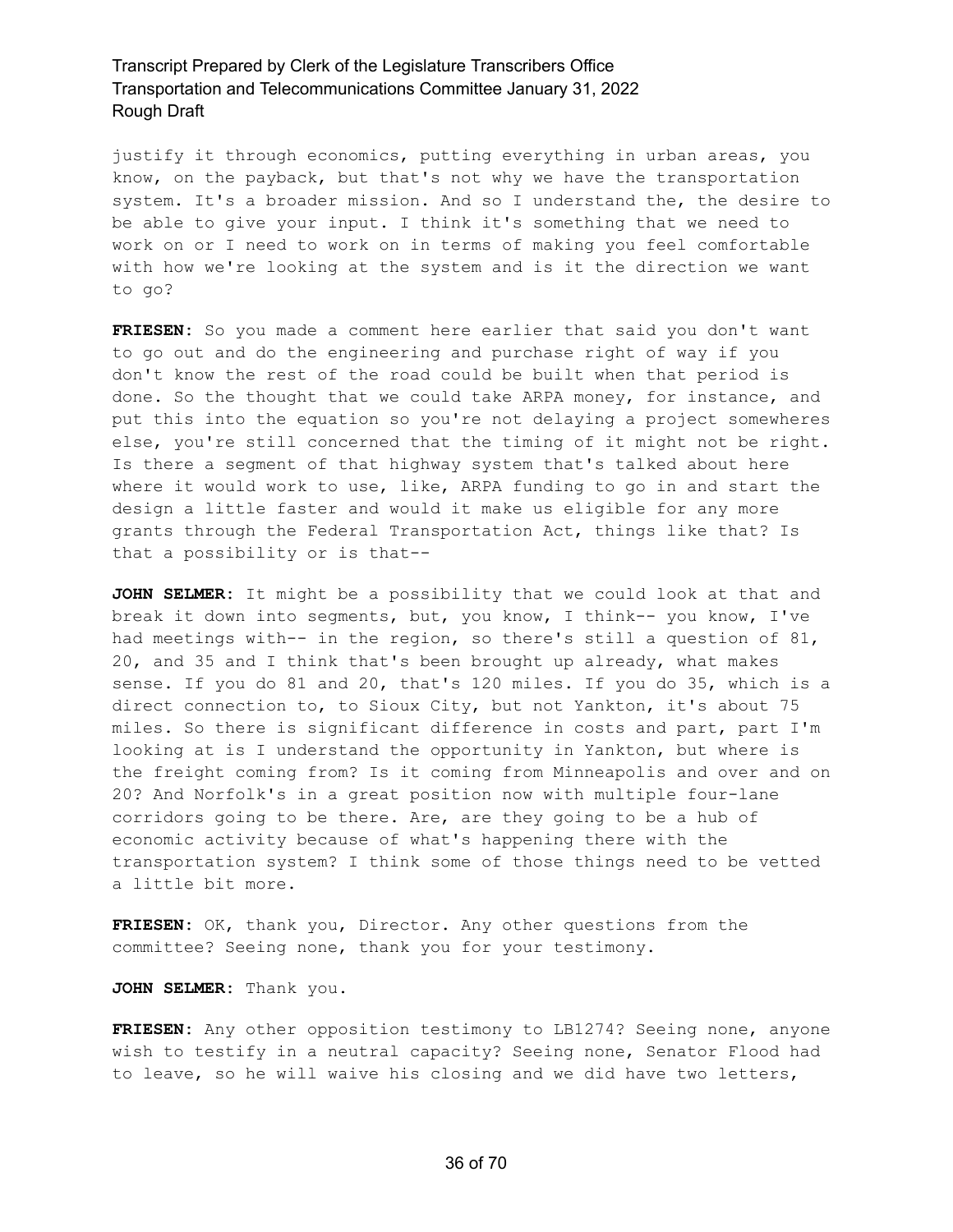online comments, in support. That will close the hearing on LB1274. Next, we will open the hearing on LB1016 by Senator Walz. Welcome.

**WALZ:** Thank you, Chairman Friesen. Good afternoon, Chairman Friesen and members of the Transportation and Telecommunications Committee. My name is Lynne Walz, L-y-n-n-e W-a-l-z, and I represent District 15. I'm here today to introduce LB1016, a bill that would allow the Department of Transportation to enter into public-- public-private partnership contracts or P3 contracts. Within the bill, we give clear guidance on how the department would handle these contracts. Last year, I had a bill that would allow the department to bond to help speed up the construction and completion of Nebraska's roads, highways, and bridges. This was a concern specifically for me. Not only do we have, as Senator Bostelman said, a lot of increased traffic on Highway 77. It's definitely been-- Highway 30 has been a highway that's caused many accidents and, and deaths, so it's-- it really hits home. The expressway system was passed in the Legislature in 1988 and there is now one-third left to be completed and it is now on track to be completed in 2040, 2040, according to the department's last report. The expressway system was intended to be complete in 15 years and would expand about 600 miles of two-lane traffic to four-lane highways. In 2016, we passed a statue that the express-- expressway system would be completed by 2033 and now its completion date is seven years later. Over the summer, the Governor and the Director of the Department of Transportation held listening sessions in the areas where highways are still not complete, including in my district. Through these conversations, we found that pushing more money toward the department may not be the best solution to completing the projects. Additionally, the department will be receiving \$1 billion, at least \$1 billion from the federal government and we don't see a need for more money at this moment. But after these listening sessions, it became clear to me that we need to provide the department with some more tools in their toolbox and that's when we came across the P3 contracts. As I'm sure you know, we are a pay-as-you-go state, which is fantastic, but I do have a concern that as we continue to see inflation, wages, and supply cost increase, we may not have the financial resources to continue down that path. P3 contracts would provide us with a different option for completion. It would allow the state to partner with a business to enter into a contract for construction and/or financing of capital projects or services. So essentially, we are trying to lift the burden off of the state in needing the money in full at the time of-- at the time of project construction and instead, working with a private contractor on the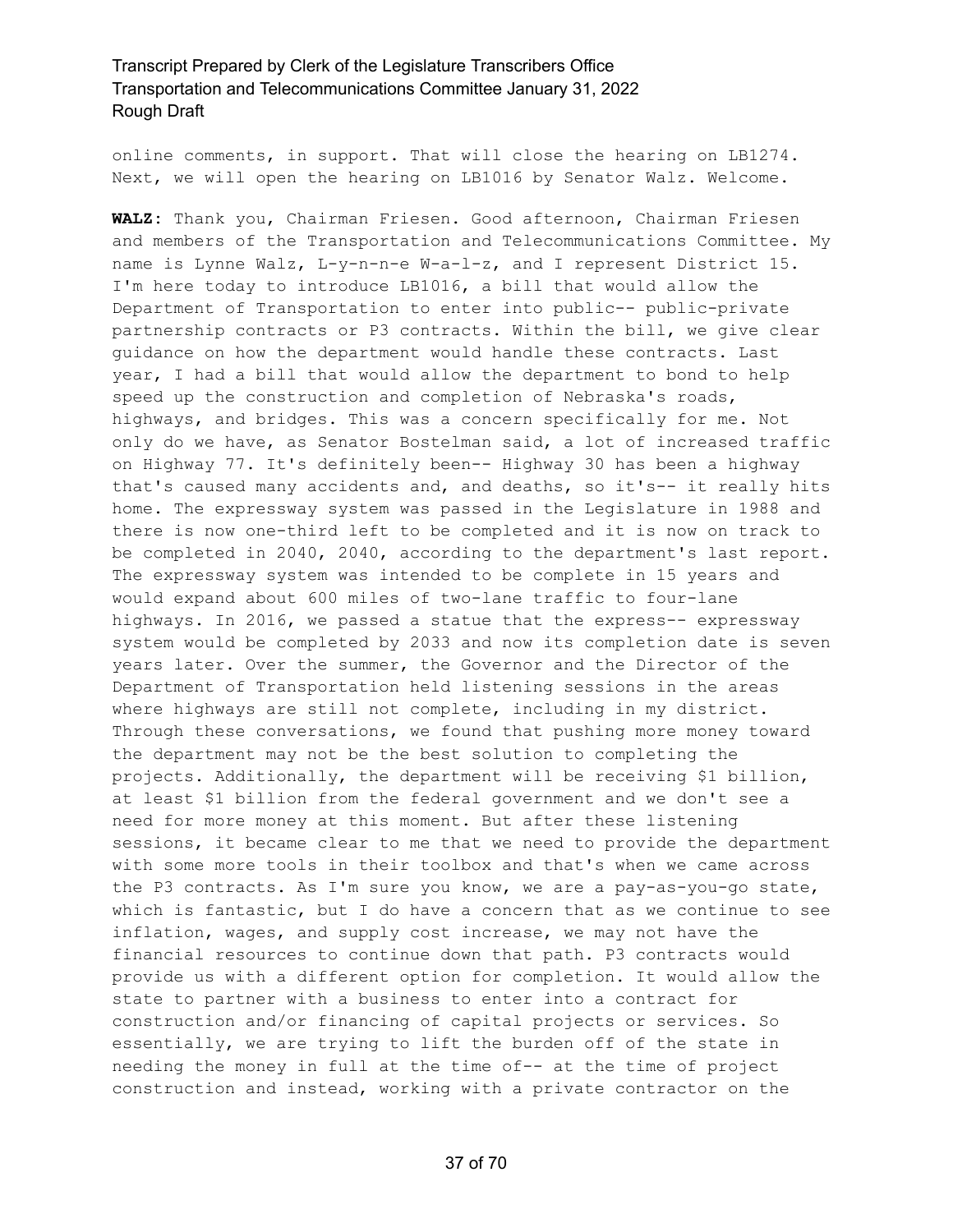payment and completion of the project. The bill's intention is to have the private partner finance the project and the state would make payments to the partner over a period of time. To briefly walk you through the bill, as I said, this would be a contract for construction and/or financing of projects and applies to projects outlined under the Transportation Innovation Act. We drafted this bill in a way to ensure that the contracting agency has oversight over the partner. We are asking the state-- the director/state engineer to create and adopt rules and regulations that would need to be followed for these contracts. We also give an outline of what needs to be included in the RFP and they must demonstrate to the contracting agency or the State Highway Commission that they are able to perform any duty, responsibility, or function and it's auth-- that it's authorized to perform. We also make the bill clear that this is for solicited proposals only. So private partners can't come to the state with suggestions. The state has to put out an RFP. The bill also outlines a limit on these projects at \$100 million. Beyond that, the department would need to seek legislative approval. After the execution of the P3 agreement, the contracting agency will need to submit the contract to the State Highway Commission and the Highway Commission will give their recommendation back to the contracting agency. Finally, we are asking that the department reports annually to the Appropriations and Transportation and Telecommunications Committee of the Legislature. I should be clear here the state is not required to enter into these contracts. We are just giving the department another tool. This bill is important because we need to not only complete our state's express system, but update all of our infrastructure. A report came out at the end of last year that ranked Nebraska's highway system 21st in the nation, when previously, we ranked 12th. We also ranked 39th in rural fatality rate, 29th in rural interstate pavement conditions, 28th in urban arterial, arterial pavement condition, and about 8.3 percent of our bridges are structurally deficient. It's clear that we need to improve our state's infrastructure and if this is just one more way we can improve that, then it's just that much more important. The bill provides a, provides a significant tool to complete and upgrade our state's infrastructure. I would be happy to work on any amendments with the committee to move this out. Additionally, I've been working with the department on the language they would like in the bill, which is the two handouts that I gave you. The first one addresses their concerns with the Nebraska Highway Commission. We originally mirrored our bill from a Kentucky bill that was signed into law, into law in 2016-- oh, I forgot to hand this out. Thank you. I apologize-- signed into law in 2016. Kentucky's legislation essentially outlined an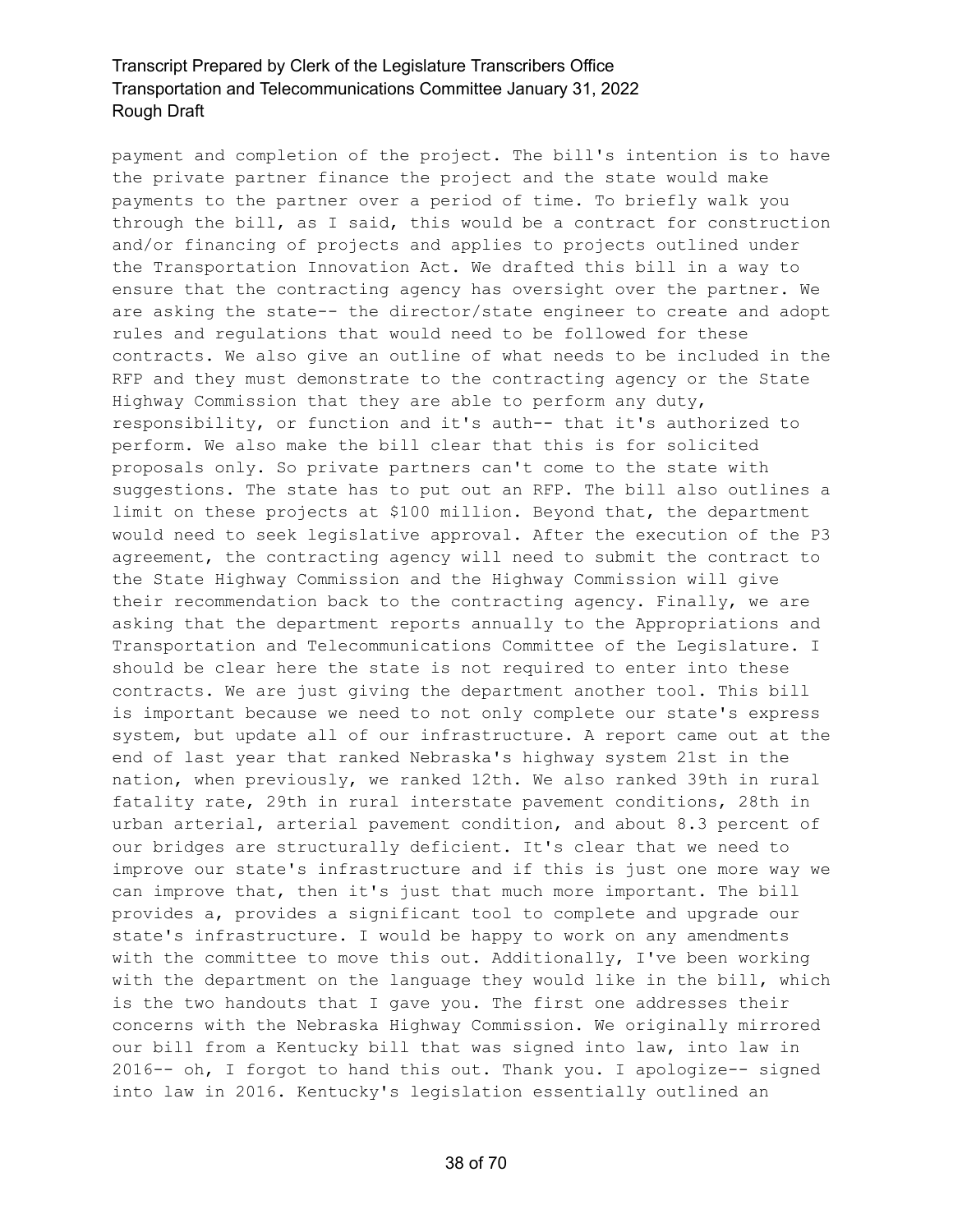oversight group that would be created and we replaced that with the Nebraska Highway Commission. However, after talking with the department, that isn't quite how the Highway Commission functions. The second amendment I handed out addressed the department's second concern that was in Section 8, the reference to the \$100 million cap on projects before seeking legislative approval. Again, the department contacted us about this and asked that we remove it. Originally, this was added in as a, as a, as an additional legislative oversight. Again, after speaking with the department, we were reassured that the budget process that NDOT goes through each year with the Legislature would accomplish what we're wanting in that paragraph. NDOT also brought up a constitutionality concern that the Legislature would basically be in charge of choosing what projects the department would do. So again, that amendment eliminates that concern. In short, both of the department's concerns are addressed with these two amendments and I support these two changes. With that, I would be happy to answer any questions that I could, but I know that there are others coming up behind me that would probably do a great job as well. And I will have to-- I won't be able to stay for closing. I have another bill that I have to introduce.

**FRIESEN:** OK. Thank you, Senator Walz. Any questions from the committee? Seeing none, thank you.

**WALZ:** Thank you, Senator Friesen.

**FRIESEN:** Proponents for LB1016.

**JOHN SELMER:** See, I'm not all negative. Good afternoon, Chairman Friesen and members of the Transportation and Telecommunications Committee. My name is John Selmer, J-o-h-n S-e-l-m-e-r, and I am the Director/State Engineer of the Nebraska Department of Transportation. I am here today offering supporting testimony for LB1016. The Nebraska Department of Transportation provides long-term needs assessment called the long-range transportation plan for our highways, state roads, and bridges. And more than anyone-- and we know more how critical it is to prepare for the 21st century transportation system. This assessment is completed in collaboration with many different stakeholders, including private consultants, to make sure we provide a thorough, realistic, and educated report that accurately represents what our state will need over the course of the next 20 years. The reason why I bring up the long-range transportation plan is to highlight how this bill would be helpful to NDOT. If passed, this bill would authorize NDOT to explore how we can address the needs in the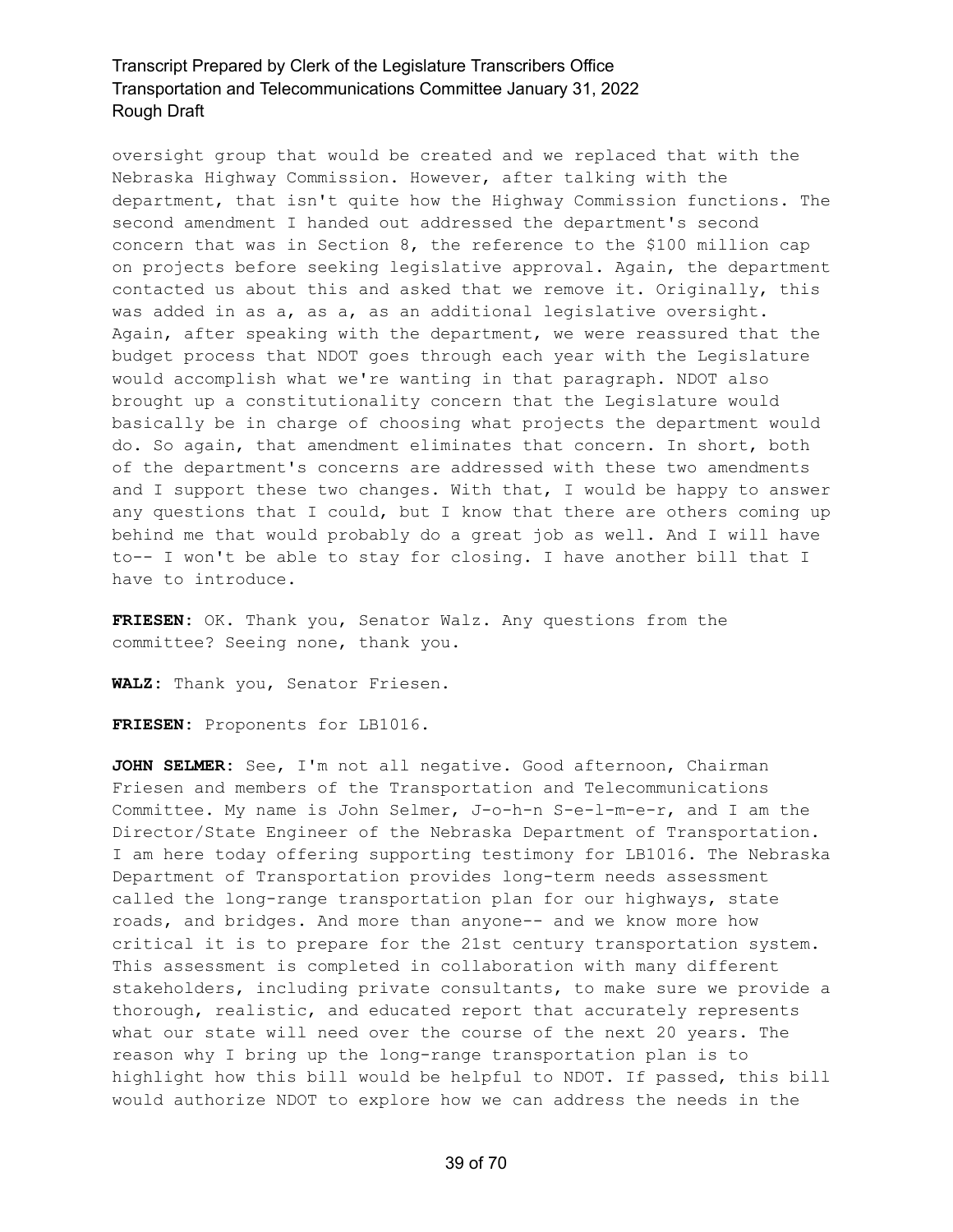LRTP with the support of public-private partnerships, also called P3s-- I've got it backwards in there, but-- specifically, through project delivery under the Transportation Infrastructure Act, found at Nebraska Revised Statute Section 39-2801. LB1016 would require NDOT to create and publish rules and regulations in consultations with many of our existing partners by July 1, 2023, including the criteria for determining when P3 can be used for project delivery. This bill would also require NDOT to award P3 projects through the competitive negotiation RFP process, a familiar process we already use to select professional services. Although we support LB1016, there are some concerns which we have discussed with Senator Walz and her staff. We understand that the bill draft has been based on legislation from other states, particularly states that have highway commissions with decision-making authority for the budgeting of highway projects. In Nebraska, we have an excellent working relationship with our Nebraska State Highway Commission, but the Nebraska commission is advisory only and does not have a decision-making role in the process of approving projects. We are requesting that the language in Section 3 of the bill be modified to conform to the role of the Highway Commission in Nebraska. We have proposed changes to Senator Walz's staff on this recommendation. Finally, Section 3, paragraph 8 is unnecessary and should be removed from the bill. The current legislation budget review process for NDOT will provide the necessary legislative oversight for all P3 projects each year during the budget review process. We look forward to continued discussions with Senator Walz and hope to push the legislation over the finish line. I'll be happy to answer any questions you may have.

**FRIESEN:** Thank you, Director Selmer. Any questions from the committee? Senator Geist.

**GEIST:** Could I just shortcut cross-referencing everything and ask if the changes that you requested that were in your testimony, are those changes reflected in these amendments?

**JOHN SELMER:** Yes.

**GEIST:** OK, that's it.

**FRIESEN:** Thank you, Senator Geist. Senator Hughes.

**HUGHES:** Thank you, Chairman Friesen. Director Selmer, thank you for being here today. So the-- what does, what does this do for Department of Roads?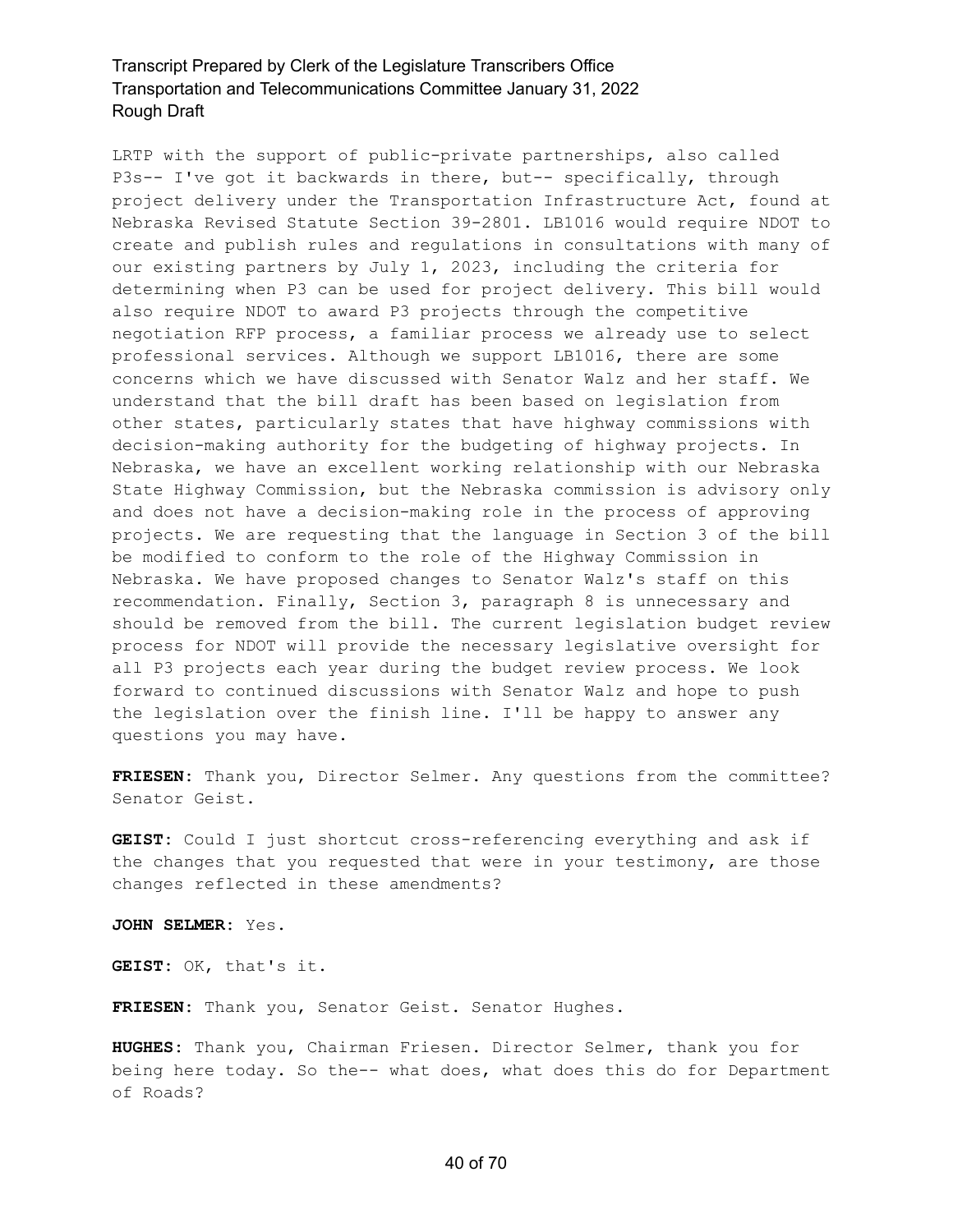**JOHN SELMER:** Well, this, this gives us another tool in the toolbox in terms of how we deliver projects. So the, the basic process is design, bid, build. So we design it, we put it out for bid, and then the contractor builds, builds the project. This, instead of looking purely a low bid, looks at best value. So there's criteria set up in partnering with typically a general contractor and an engineering firm and the three of us work collaboratively in terms of coming up with the best, best project out there. So it's a little bit different and there's different phases. There's purely design-build, which is becoming out of disfavor because typically what you do is you, you put out an RFP and then they come in and tell you how they're going to solve your problem and you can't really guide them on that. So they can come in-- you might have five different teams come in with five different concepts on a transportation project. You might not like any of them, whereas progressive design-build, you kind of tell them what criteria you want or what you're looking for and then you select the best team and then you work with them to finalize the design. And then there's options in which to make sure that there's a different evaluation on whether the, the cost is appropriate. And if you can't come to an agreement on costs, even at some point there within the certain limitations, the contract is dissolved. Those are some ways. If you go way to an extreme, which we won't do, it's kind of a design, build, own, maintain-- or not own, but operate and maintain, which is nothing that I'm aware of that we want to get into, where you're seeing some states where there might be a toll facility. And now the contractor comes in, the company comes in, and they actually derive revenues, payback from, from tolling. But what this really does is, I think it allows us to look at different avenues. There's-- we've got some complex projects, I believe, still up by the Niobrara that- working with, with a contractor. They can give us some ideas on how we might solve this problem and actually, I think, get better value. But part of that's going to be definitely in the rules making, the formula, and I'm sure you'll have a lot of involvement too, along with our general contractors and engineering firms that we work with.

**HUGHES:** So is, is this just going to be a, a time savings or is this getting you more expertise, more, more engineers to look at a project?

**JOHN SELMER:** I think what, what the hope is, is there can be some time savings because, you know, as you're working with your team, you're addressing construct ability issues up front instead of finding out after you left the project that it's, it's impossible to build it this way. So there can be because typically your, your greatest savings too are going to be up front where you have the ability to make changes.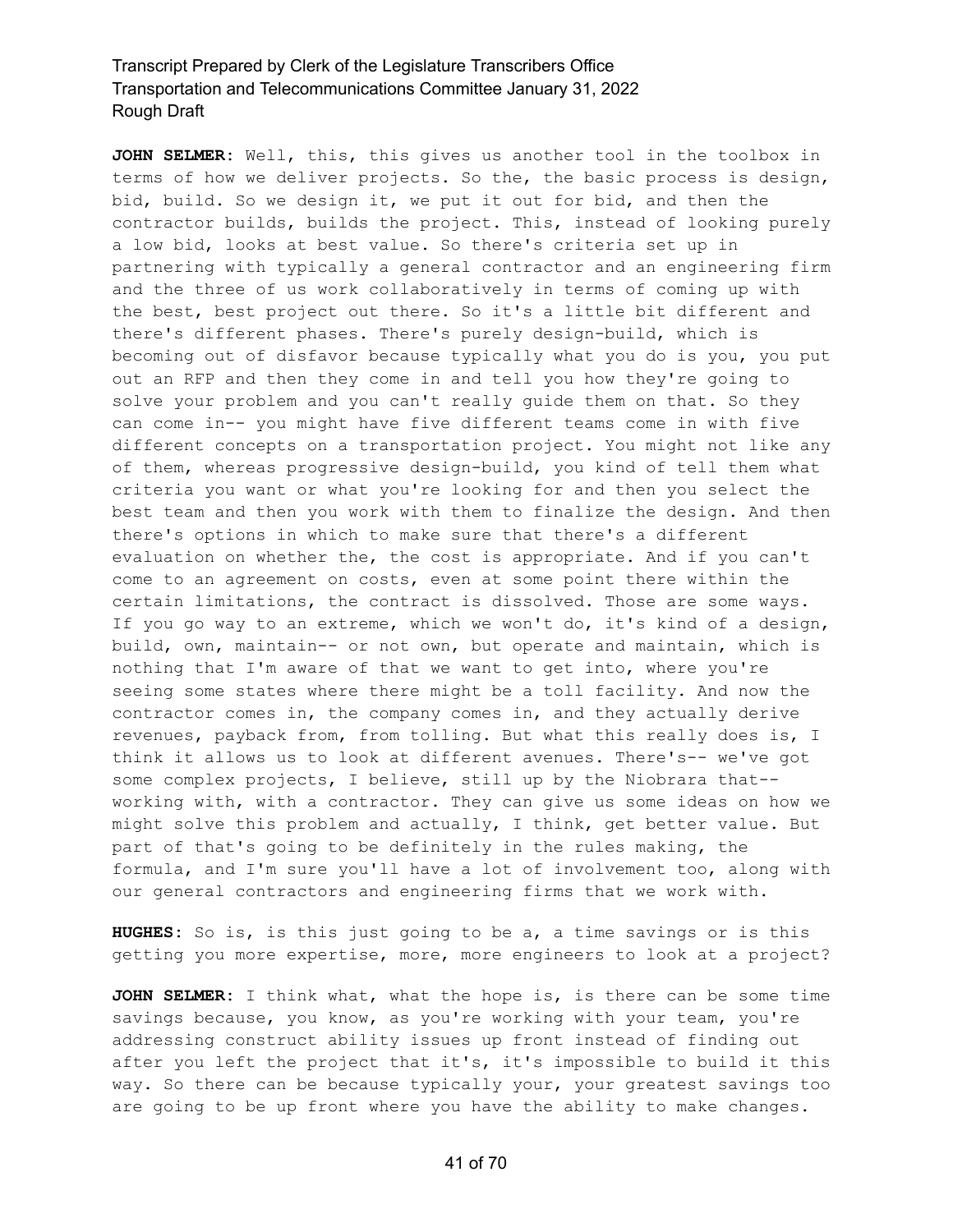Once I've got I've left contract and now I'm finding out things aren't going as well, it gets extremely costly.

**HUGHES:** So why would the private contractors have better engineers or more-- engineers with more experience or more-- better lay of the land than what you do in your department?

**JOHN SELMER:** I don't, I don't think I said-- I think it's a different perspective. So we're going to design it in terms of structural load and our people are going to look at constructability. But if, if I'm a contractor and that's my business, I'm going to look at it how can I get this done as easy as possible? And there's some things that we design or maybe a certain design standard that based on their perspective of building roads, we're saying, you know, if we tweaked it this way, we could save significant dollars, so let's get that up front. If we're looking, say, in a metropolitan area like Omaha, it might have to do just with construction staging because they're the ones that are the experts on getting materials to the site and whether-- how their workers are exposed and what progress they can make. So that's where, where the value is and, and working also with the consulting firm that comes in there, that we all discuss that and figure out how we can make it better.

**HUGHES:** OK, thank you.

**FRIESEN:** Thank you, Senator Hughes. Any other questions? Senator Bostelman.

**BOSTELMAN:** Thank you, Chairman Friesen. Thank you, Director. My curiosity is here in introducer statement of intent. It says to enter into-- and you don't have this, so I'll to-- talk about the DOT entered into contracts to construct and/or finance projects with the intention to accelerate project time. So are we talking-- and so does this allow a company to come in and finance a road and build road and then turn around and charge people to-- put a charge if you use that road?

**JOHN SELMER:** They, they have done things like that and I don't see us doing that. I don't think that was the intent here was that we would charge fees. I didn't introduce the legislation, but I don't believe that's the intent here. Others, it could be similar to what was done in Lincoln.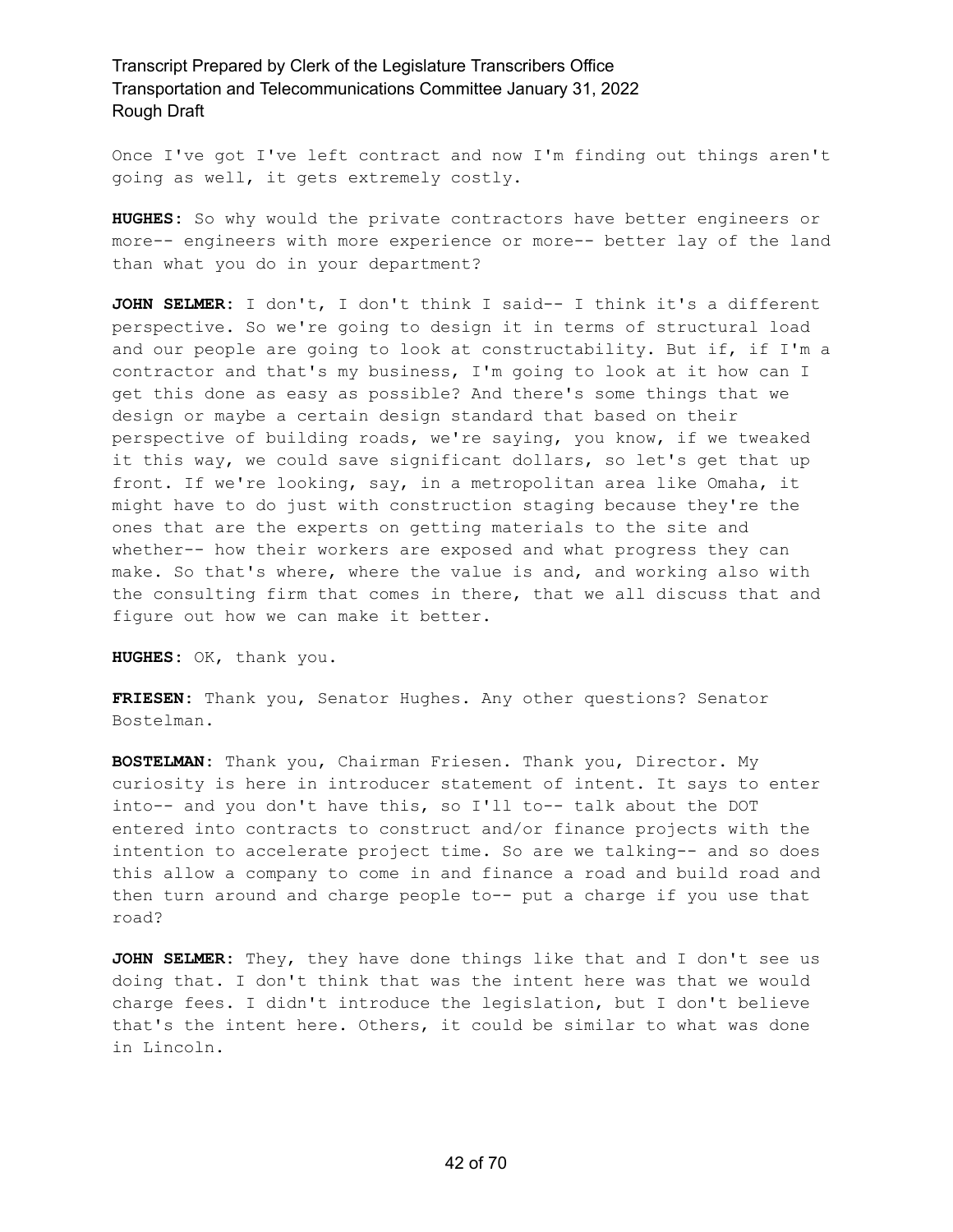**BOSTELMAN:** So I guess I'm just-- I'm trying to understand, like Senator Hughes, I think, here, is just understanding what that relationship is and then does that, you know, does that-- contractors, that private portion of it, what are they getting out of that? And are they expecting some return, i.e., again, toll road, whatever it might be, that's-- I'm just trying to understand that-- you know, that, that-- the purpose of what's really going to happen because if this allows them to do that, potentially could in the future, kind of just like to know that.

**JOHN SELMER:** I think it's going to vary and it's going to vary on the type of project. So part of it you could do finance. Let's say it is a significant infrastructure project and at some point, we would rather have private financing of it. And yeah, there's going to be a cost in terms of what it costs to get that project done versus if you extend it out. Now, I think the issue like in-- I can't say what those projects would be here or if we ever have projects like that. If I'm in a very urbanized area with extreme congestion and safety issues and I'm trying to build a major bridge that's \$1.5 billion, it might be worth it to the agency to expedite that and pay that premium because of all the other factors that are impacted by that infrastructure not performing as they'd like. There's other areas that we're looking, I think, in terms of broadband and, and partnerships, in terms of being able to share resources out in our facilities too. So I know there's some discussion in terms of how can we open up our right of way or have partnerships too. So I think we're still really trying to look at how this might operate here.

**BOSTELMAN:** So do you know if there are a lot of other states that do something similar to this?

**JOHN SELMER:** Yes.

**BOSTELMAN:** 25?

**JOHN SELMER:** I would say probably about half the states. I--

**BOSTELMAN:** OK.

**JOHN SELMER:** --that would not surprise me.

**BOSTELMAN:** Thank you.

**FRIESEN:** Thank you, Senator Bostelman. Any other questions from the committee? So I guess from when you look at the South Beltway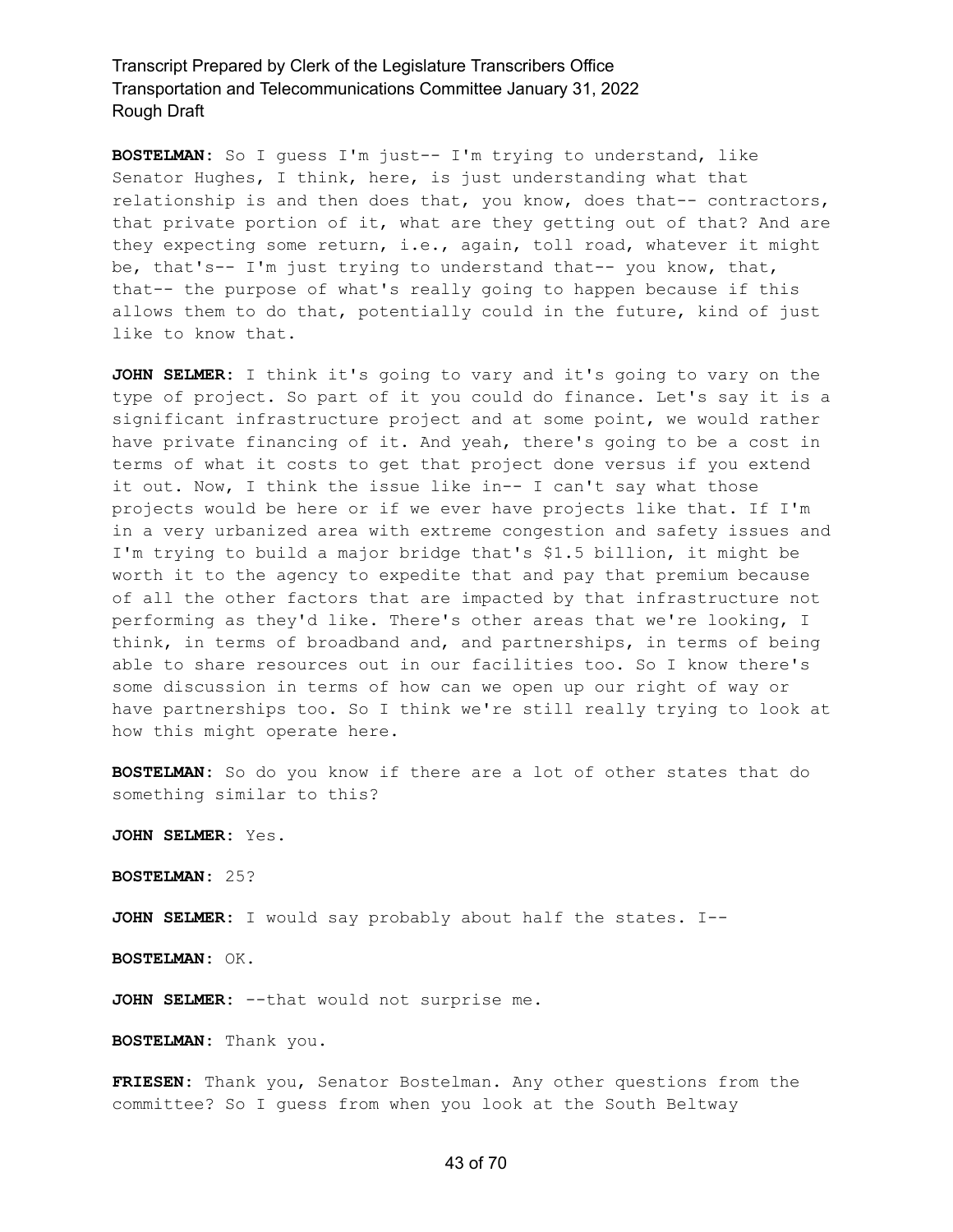project-- and I-- that was kind of a unique situation, that whole road, but in the end, weren't-- in the big picture, wouldn't we be better off bonding as a state than letting private contractor do it? Wouldn't we save money?

**JOHN SELMER:** I don't know. I'd have to look at it. I'm not a financial expert, but--

**FRIESEN:** OK. So I mean, generally, this would, this would give you some tools that you may or may not use.

**JOHN SELMER:** Right.

**FRIESEN:** But it, it gives, again, a little bit more discretion, so.

**JOHN SELMER:** It gives us the, the ability to explore and look at it, does it make sense?

**FRIESEN:** OK. No further questions, thank you for your testimony.

**JOHN SELMER:** Thank you.

**LYNN REX:** Senator Friesen, members of the committee, my name is Lynn Rex, L-y-n-n R-e-x, representing the League of Nebraska Municipalities. We're here today in strong support of this bill. We think it does provide the department some additional authority, some additional flexibility. And as previously noted, Senator Bostelman, in answer to your question, many states are already doing this. And so we hope that as a committee, you will look favorably on this. We do support the amendments and appreciate the fact that the senator and her staff worked these out with the Nebraska Department of Transportation. So in any event, in the same way that municipalities across the state are involved in public-private partnerships, we think that this can only help the state to kind of move things forward. And with that, I'd be happy to respond to any questions that you might have.

**FRIESEN:** Thank you, Ms. Rex. Any questions from the committee? Seeing none, I-- do you-- what benefit do you see from that in the League of Municipalities?

**LYNN REX:** Well, what we see is the opportunity to basically expedite some projects, quite frankly. I mean, this is, in our view, very similar to-- and you mentioned the South Beltway, same sort of concept really, only this is, in our view, codifying it. It's a little bit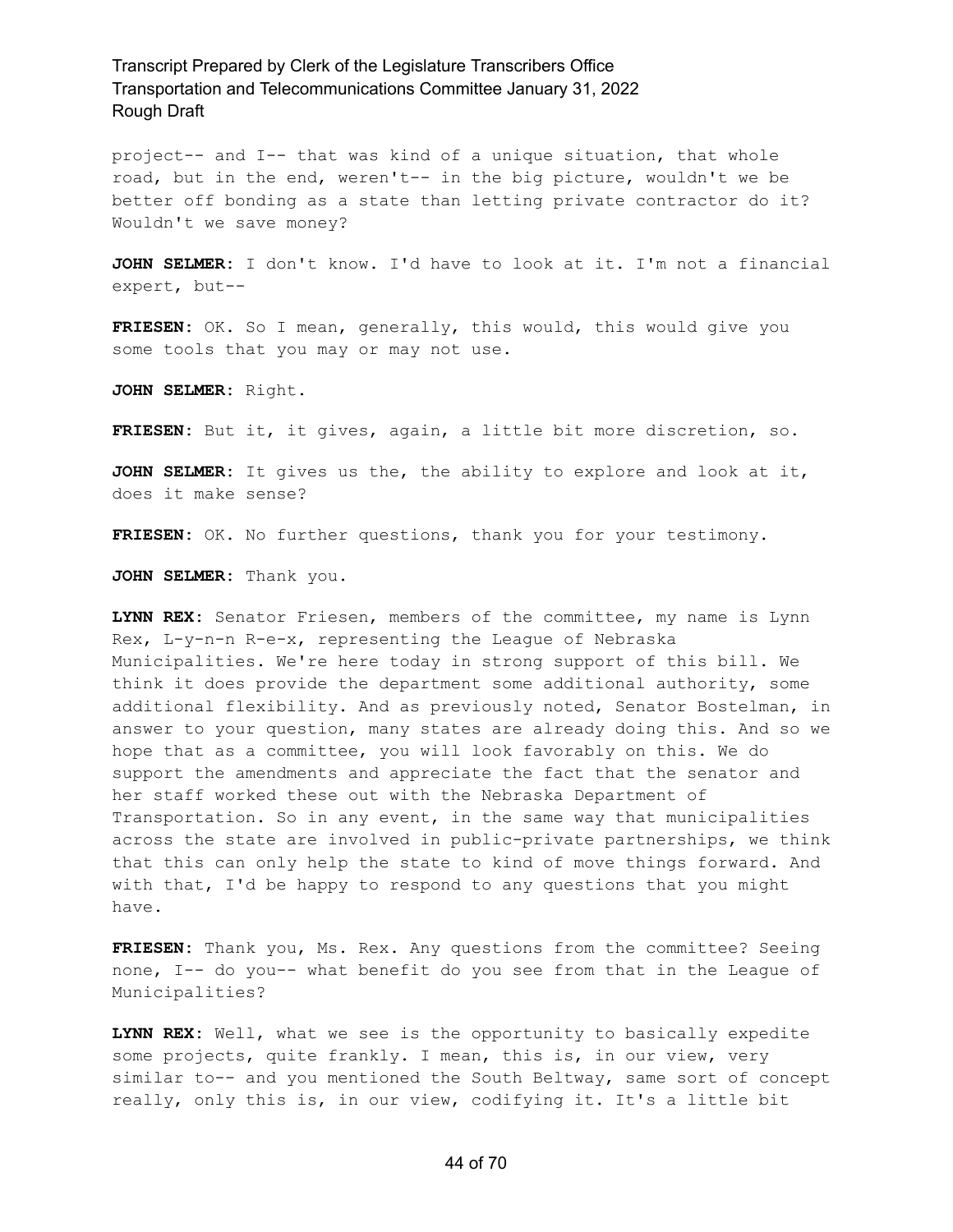different spin on it, but it's codifying it and making it clear that the department has certain procedures in place and do other things to ensure that those kinds of activities can occur in the future. And so, you know, I don't know if-- I mean, the state of Nebraska obviously did not have all that money upfront per se, so you have a company involved in this. And at the end, they took some risk on the front end, but the state of Nebraska owns that on the back end. And so this is really an important process that's, again, why it's being used in other states. And I think that you raise some important questions about how this may interface with the ARPA Act as an expenditure. That's something that I don't know, simply because you have-- there's certain time constraints. I mean, there are serious time constraints in terms of when that money has to be spent and committed. But again, we really commend the department for coming forward and working with Senator Walz on this bill because it's something that's really important. And by the way, those of you that were involved in the Transportation Committee prior to passage in 2016, the Transportation Innovation Act, know that the committee did-- oh my gosh, I don't know how many different hearings across the state. I know that the League of Nebraska Municipalities, we stalked them at each and every hearing and so we tran-- we were there to basically listen to what folks all across the state thought was important. And what was important is for the Nebraska Department of Transportation, then NDOR, to think outside the box, to think of other ways that they could accomplish the same thing in a most efficient way. And this was one of the ideas noted, and Senator Smith, who, who introduced LB960 on behalf of the Governor talked about it at that time. So again, we really appreciate your thoughtful consideration.

**FRIESEN:** OK. Thank you, Ms. Rex. Seeing no other questions--

**LYNN REX:** Thank you very much.

**FRIESEN:** --thank you for your testimony.

**LYNN REX:** Thank you.

**ERIC GERRARD:** Chairman Friesen, members of the committee, thank you for your time today. I am Eric Gerrard. That is E-r-i-c, last name is G-e-r-r-a-r-d. I am here again on behalf of the city of Norfolk in support of LB1016 and we thank Senator Walz for introducing this bill and continuing to champion subjects like this. In previous testimony on LB1274, Senator Flood's bill, we laid out the need for for, roads and why citizens of Norfolk are so supportive of that. I won't-- I'll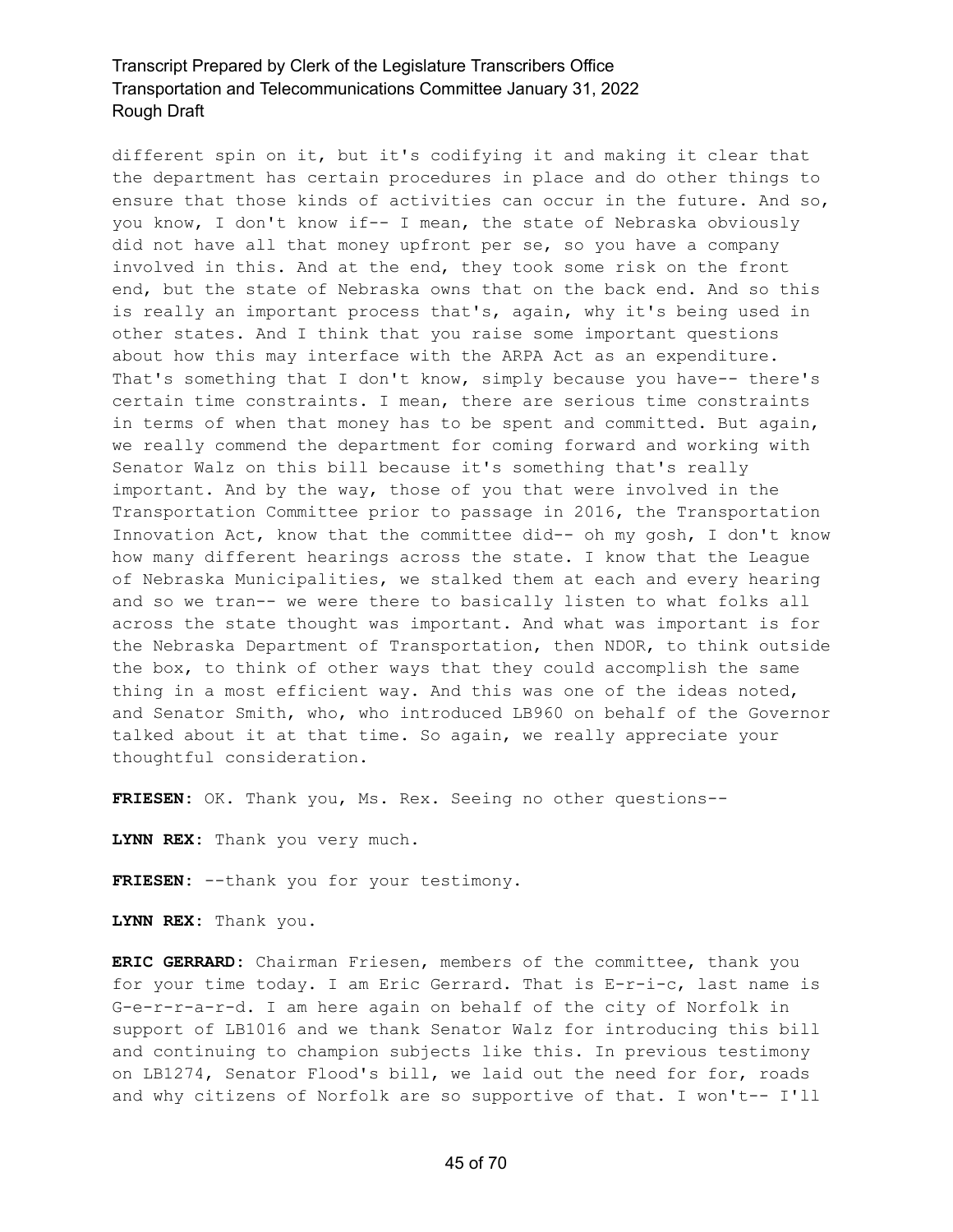try not to be repetitive. I think DOT, Senator Walz, and Lynn Rex laid out that this is just another tool in the toolbox and I think we, we are happy to see that. I would note that when I was reading the, the bill, you see "may" long before you see a "shall" and I think that, that shows that it just gives the department the, the opportunity to use this kind of public-private partnership when it makes the most sense. With that, I just reiterate our support for LB10-- or city of Norfolk's support for LB1016 and try to answer any questions that you have. Thank you.

**FRIESEN:** Thank you, Mr. Gerrard. Any questions from the committee? Seeing none, thank you for your testimony.

**ERIC GERRARD:** Thank you.

**FRIESEN:** Any others wish testify in favor of LB1016? Seeing none, anyone wish to testify in opposition to LB1016? Seeing none, anyone wish to testify in a neutral capacity? Seeing none, we have one online comment in support of LB1016. I think Senator Walz have to leave so we'll close the hearing on LB1016.

**HUGHES:** With that, we will open hearing on LB875, Senator Friesen. Welcome.

**FRIESEN:** Well, we won't have to waste a lot of time with this bill. It was easier to just conduct the hearing and move on. My name is Curt Friesen, C-u-r-t F-r-i-e-s-e-n, and I represent District 34 and I am bringing LB875. The thing with LB875 when I first was going to bring it, we thought there was a requirement that the director had to be an engineer. That requirement has been removed and now it is strictly just something that is in his title. So I guess you could say that it's a little bit misleading title because he is not an-- he may not be an engineer, but he may be. So it went to the-- back to the fact that I was looking at the different directories of different agencies and I've done this with some others that sometimes we put too many requirements on what kind of person should lead an agency. And these days, some of the agencies are so large they don't need to necessarily be an engineer, they're more the department manager, and they need those talents more than they need to be an engineer. So it was with that frame of mind that I brought this bill to start with, but since that requirement has already been removed in the past, don't know when it happened-- we'll see if anybody testifies further-- but right now, it's just a part of his name. With that, I'd-- you can ask any questions if you'd like.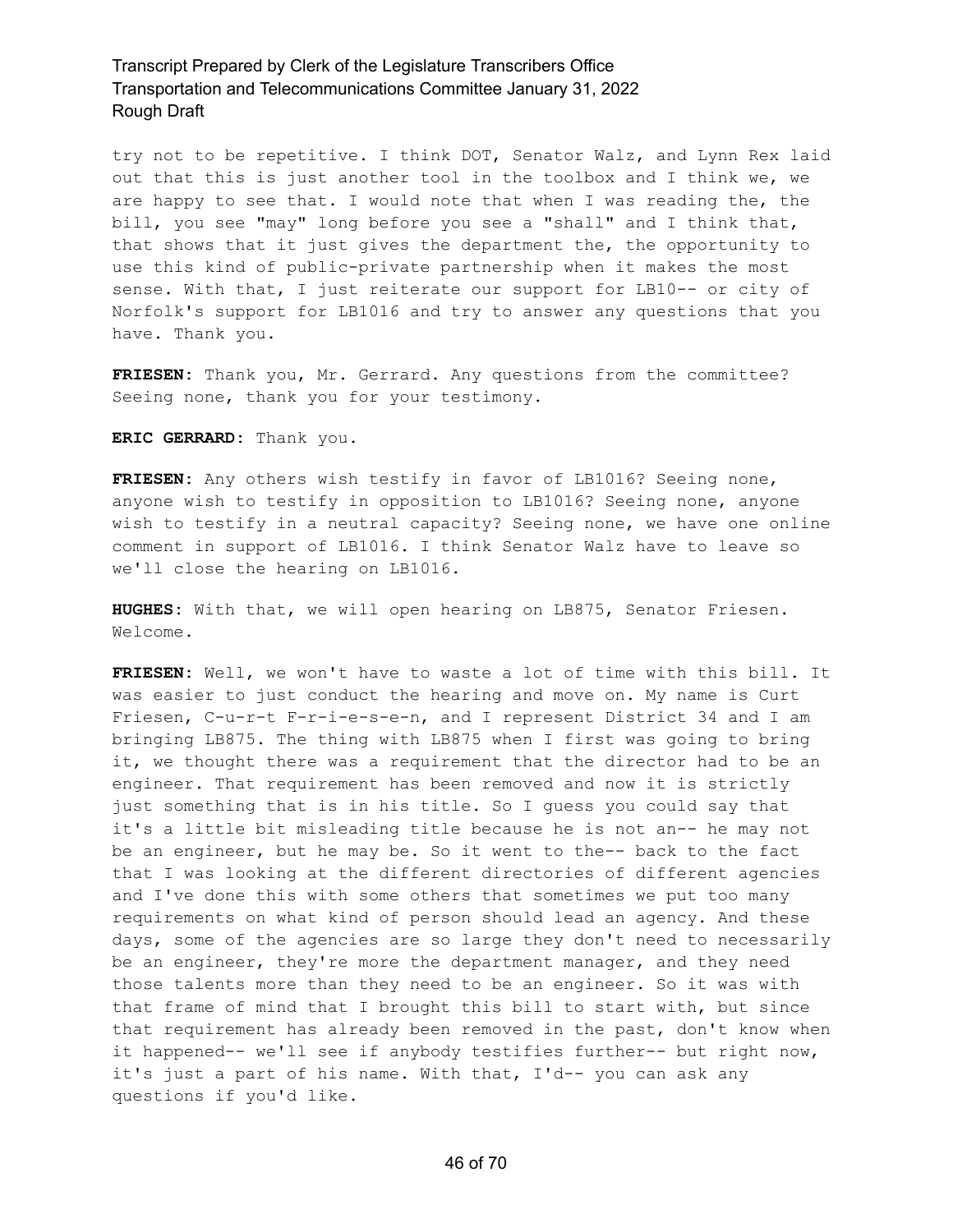**HUGHES:** Thank you, Senator Friesen. Are there any questions? Senator DeBoer.

**DeBOER:** Senator Friesen, you said that he may not need to be an engineer. Did you mean he or she?

**FRIESEN:** He or she.

**DeBOER:** Thank you.

FRIESEN: The person, the director, may not need to be an engineer. Thank you for clarifying.

**HUGHES:** Senator Cavanaugh.

**M. CAVANAUGH:** First of all, also they.

**DeBOER:** Sorry.

**M. CAVANAUGH:** But Senator Friesen, why is this bill 58 pages?

**FRIESEN:** Say again.

**M. CAVANAUGH:** Why is this bill 58 pages?

**FRIESEN:** Because that name is used a lot throughout all of the statutes. I was surprised.

**M. CAVANAUGH:** Wow, thank you.

**HUGHES:** Any other questions from the committee? You'll stay for closing? Are there any proponents to LB875? Seeing none, is there anyone opposed to LB875? Welcome.

**JEANNE McCLURE:** Thank you. I promise, Senator Friesen, that I really do like him. My name is Jeanne McClure, J-e-a-n-n-e M-c-C-l-u-r-e, and I am the executive director for ACEC Nebraska. That's the American Council of Engineering Companies and we are a professional business association for engineering firms. We represent about 48 firms with more than 3,000 employees in the state of Nebraska. I'm here today in opposition of LB875. The position requires leadership of an organization charged with work defined as engineering by the State Board of Engineers and Architects and is expected to provide direction and make decisions that impact the life, health, and safety of the public. These items drive the importance of the title state engineer. The majority of our member firms work as partners with the Nebraska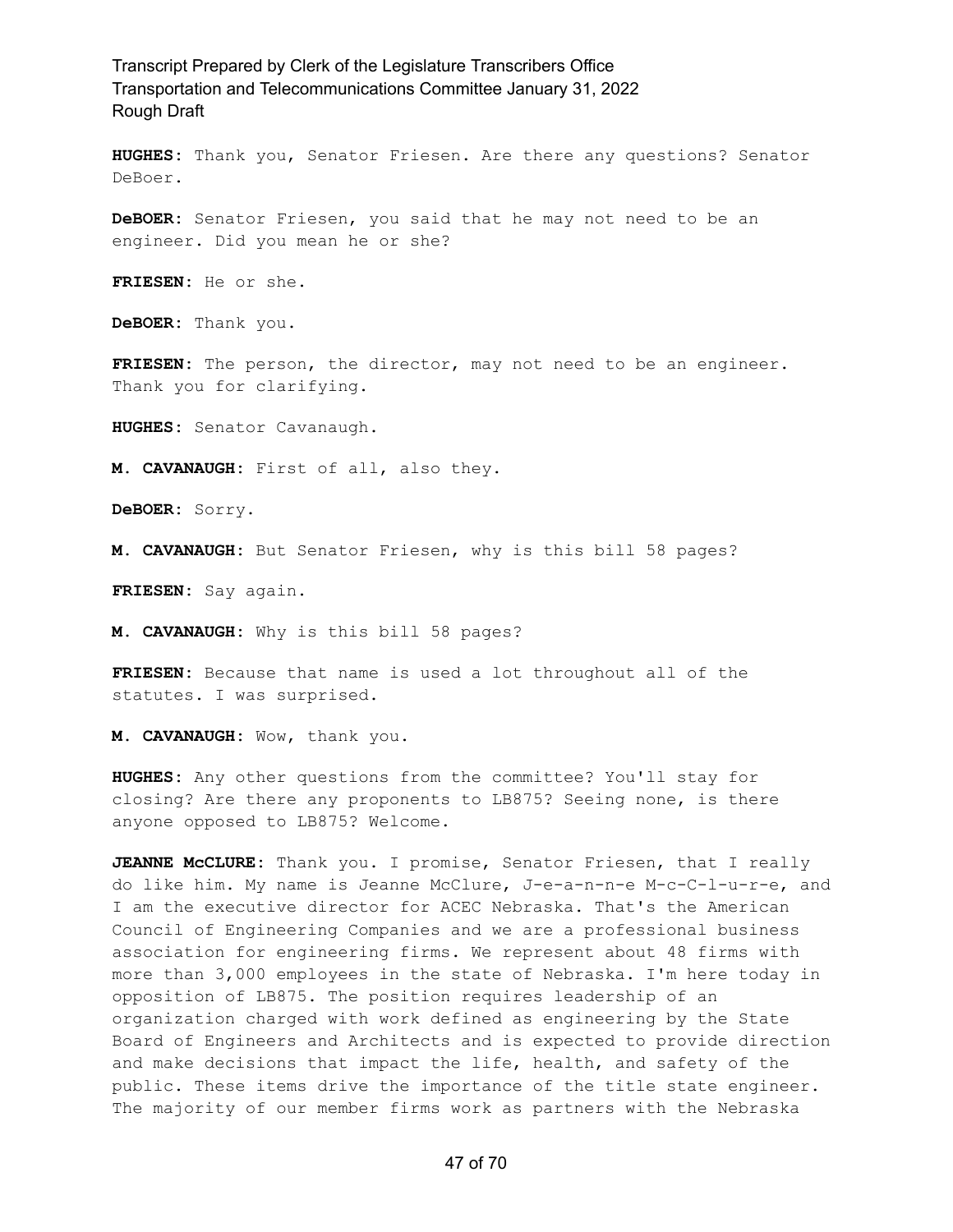Department of Transportation, designing roads and bridges, working through environmental processing processes-- permitting processes, and developing traffic incident management systems, all to protect the citizens of Nebraska as they travel on our state's roadway system. The DOT's primary function is to provide the best transportation system possible and this begins by engineers leading every project. And while the state statute does not require that the director be an engineer, it is documented that every director of the department, but one since 1911 has been a licensed professional engineer registered with the state of Nebraska. This information is documented in this history found on the DOT's website. The Director of the Nebraska Department of Engineering-- or Transportation is often called on not only by this committee, but many other elected officials to speak to technical design, detail regarding all aspects of the state's transportation system. They also represent our state and are expected to hold their own in professional settings at the state and national level with organizations like ACEC, Associated General Contractors, the American Association of State Highway Transportation Officials, to name a few. As technology rapidly advances, it is more important than ever that the leader of our DOT have the knowledge and experience to understand how to best use that technology to benefit our state while balancing the resources provided by the Nebraska citizens. Additionally, engineers provide great leadership and can be seen through many- through CEOs leading many top Fortune 500 companies. Furthermore, engineers as a whole are perceived by the public as intelligent, trustworthy, and hardworking, the same as Nebraska see themselves. This would lead us to contend that the Legislature should be reinforcing that an engineer by title should be leading one of the state's largest agencies by budget, impact, and responsibility for the most significant amount of engineering in the state of Nebraska. Thanks for the opportunity to appear before you.

**HUGHES:** Thank you, Mr. McClure. Are there any questions from committee members? Senator Bostelman.

**BOSTELMAN:** Thank you, Vice Chair Hughes.

**HUGHES:** Vice vice.

**BOSTELMAN:** Vice vice Chair. Thank you, Ms. McClure, for being here today. Does the director currently oversee professional engineers in his, in his normal work, do you know?

**JEANNE McCLURE:** I would-- yes, he does.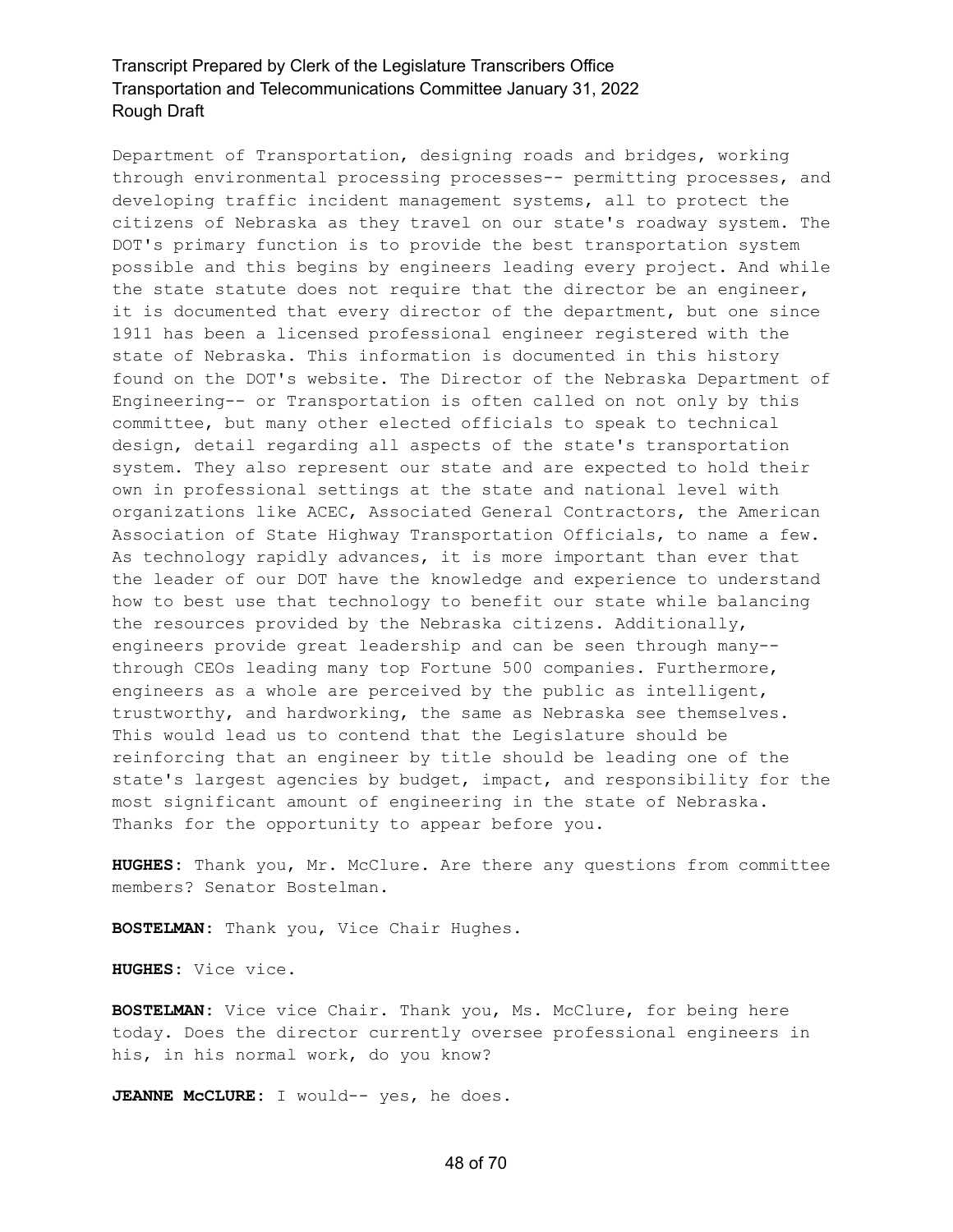**BOSTELMAN:** And would the director then have the ability to either approve or disapprove the work or the findings of that professional engineer?

**JEANNE McCLURE:** Yes, they do.

**BOSTELMAN:** And would then-- if the director did that, would they then be performing a licensed activity within the state of Nebraska?

**JEANNE McCLURE:** Yes, they would be.

**BOSTELMAN:** So then they would be in violation of that.

**JEANNE McCLURE:** Of the Board of Engineers and Architects.

**BOSTELMAN:** So that--

**JEANNE McCLURE:** So they could be-- come-- be brought up as being in violation of that act.

**BOSTELMAN:** They would be, they would be performing a licensing act without a license, correct?

**JEANNE McCLURE:** Correct.

**BOSTELMAN:** So although this is just a name change in sense, I guess part of what I'm hearing today is not only on-- for that issue, I think, but other issues is just being-- having a professional engineer in that position really eliminates any maybe political bias one way or another because there are requirements as a PE.

**JEANNE McCLURE:** Right, so when you're a professional engineer, you must use your engineering judgment and eliminate all other-- you know, any, any kind of political stance on something. You're just going by these are the rules, this is what's best. I'm protecting health, safety, and welfare of the public.

**BOSTELMAN:** So you feel that just by changing the name of the position, that that can eliminate the opportunity for that person to be a PE?

**JEANNE McCLURE:** I think, I think it holds it up to a higher standard.

**BOSTELMAN:** OK, thank you.

**HUGHES:** Senator Geist.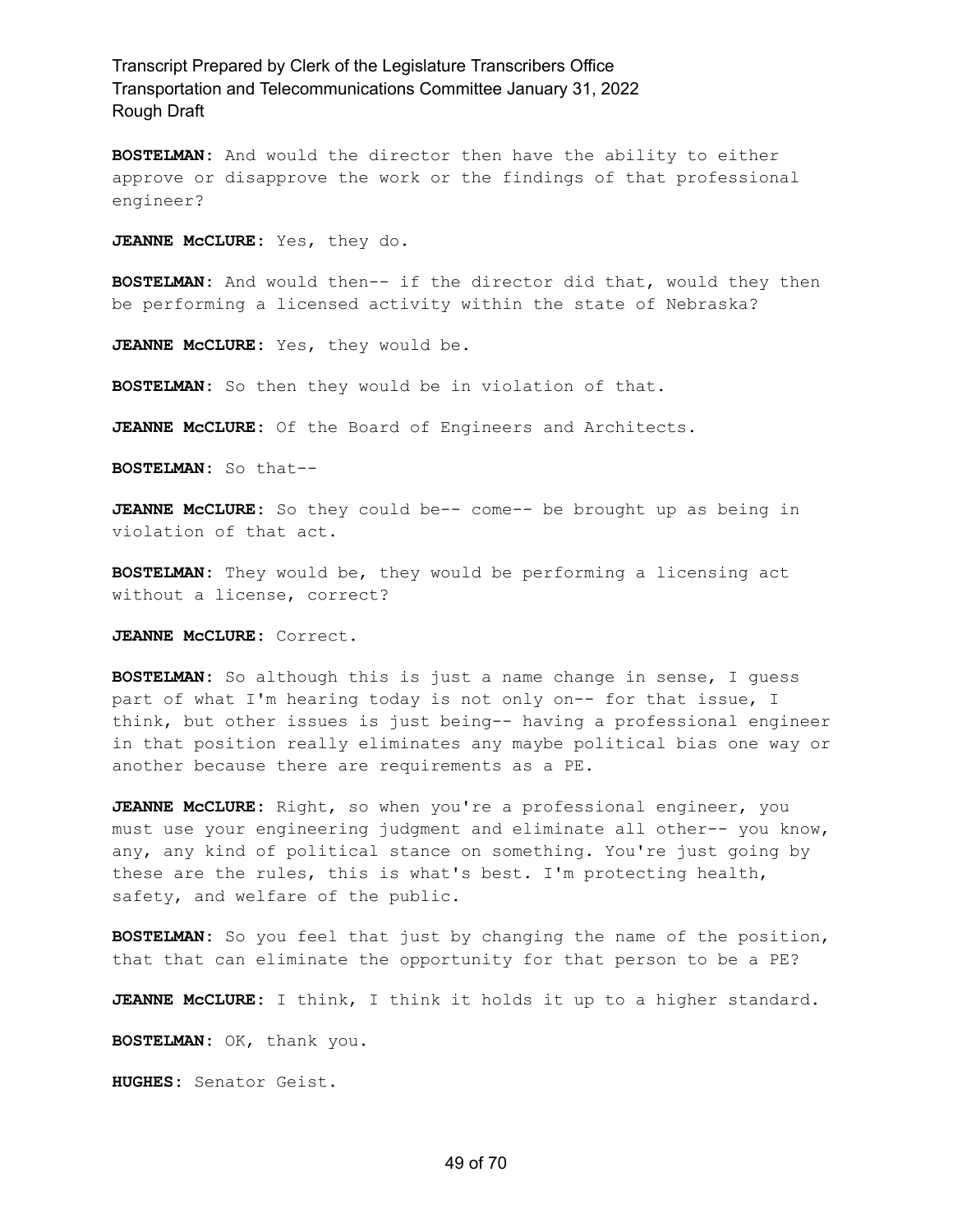**GEIST:** Just briefly and this might have been covered in the intro, but I missed it.

**JEANNE McCLURE:** That's OK.

**GEIST:** Have all of the directors that you're aware of to date been engineers?

**JEANNE McCLURE:** So if you-- I, I have this-- there's a history that you can find on the DOT's website and I can send you a link to that. But since 1911, they were all register-- they have all been licensed professional engineers registered through the, through the state. Prior to 1907, there wasn't a registration for an engineer and the-- I believe the first engineer was licensed in Wyoming and so if you look at the history, we go back to 1895, it wouldn't have even been an opportunity to be a registered engineer--

**GEIST:** Sure.

**JEANNE McCLURE:** --so it would be impossible to know that.

**GEIST:** Um-hum.

**JEANNE McCLURE:** So we do know that since 1907, one director-- and that was '99 to 2009-- was not a licensed professional engineer and that is the only one.

**GEIST:** From 1999 to 2009?

**JEANNE McCLURE:** Um-hum.

**GEIST:** OK.

**HUGHES:** Any additional questions from the committee? Senator Cavanaugh.

**M. CAVANAUGH:** Thank you and I'm sorry if this isn't a question that you can answer, but so for ten years, we, we weren't in compliance?

**JEANNE McCLURE:** Well, if, if someone would have wanted to say and, and put a grievance to the board of engineers and architects and said they're, they're not exercising professional judgment or, you know, they're, they are doing engineering without an engineering license, yes.

**M. CAVANAUGH:** OK, thank you.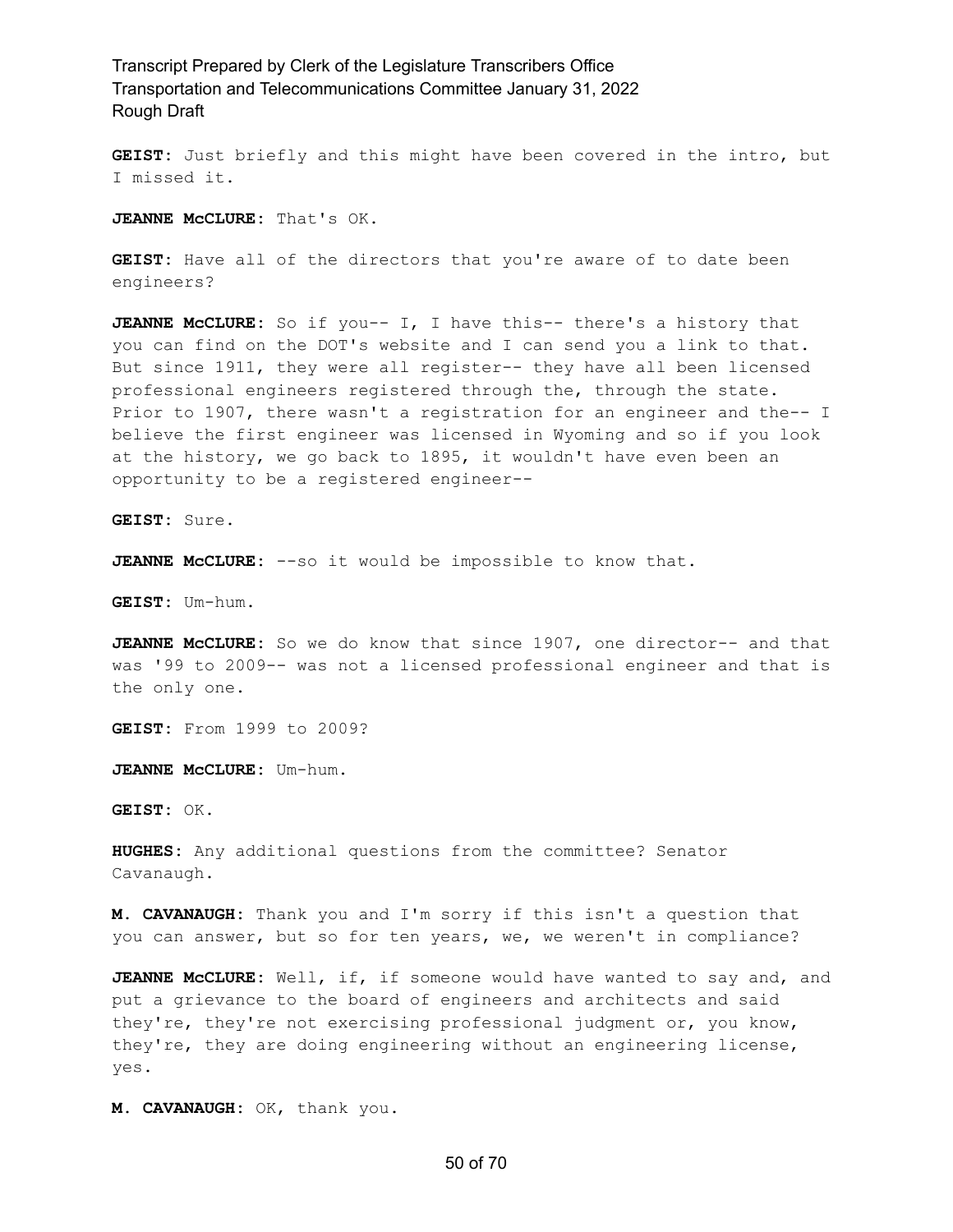**HUGHES:** Any additional questions from the committee? Seeing none, thank you,Mms. McClure, for your testimony. Any additional opponents to LB875? Anyone wishing to testify in the neutral capacity? Seeing none, Senator Friesen, you're welcome to close. Senator Friesen waives closing and I turn the meeting back over to him.

**FRIESEN:** Thank you, Senator Hughes. I didn't think we'd waste that much time with that, but now we do. Now we'll open the hearing on LB999. Senator Wayne.

**WAYNE:** Good afternoon, Chairman Friesen and members of the TNT Committee. I'm really excited to be here. I know you had a long hearing and I promise you that this is a little more exciting and will will be a lot faster because I didn't bring anybody. First, I want to thank this committee and particularly Senator Friesen. Back in 2018-- I've been sharing my vision since 2008 about north Omaha, but back in 2018, the first half was what I actually handed out to the floor. And what you'll find in this is all of those bills passed, but one in particular is on the second page. It's LR-- LB129, which went to Appropriations, but it was dealing with a transportation study of north Omaha. My name is Justin Wayne, J-u-s-t-i-n W-a-y-n-e, and I represent District 13, which is north Omaha and northeast Douglas County. And sorry, I just jumped in. But this is kind of super exciting to me. We allocated 100-- roughly \$150,000 to study the issues that are going on in the Florence area. And Senator Friesen helped me push that bill along. But if you'll flip to the third-- or the fourth page, you'll see areas that have now started to be looked at by not only DED, but the Omaha Chamber, particular airport park business too, as a significant economic driver for north Omaha. And the reason that's a huge deal for us is because what I've always said on the floor is if we can get it right for north Omaha and create jobs, we can get it right for Ogallala, Ord, and everywhere else because the model is the same. We just got to have the right investment. And what's going on it now is the Highway 75 MAPA study was delayed due to COVID, but they just came out with their results from the second public hearing, which I emailed the, the committee. And what we found out is some interesting stats, but one, alternative 7 is the bridge across the Missouri river that we're talking about today and it is one of the, according to the study that I sent you of the recent feedback and how it would impact in the four categories that MAPA laid out, one of the best options. There's still a lot more that has to be done, but that study that I emailed you shows the support for it. And I just want to walk quickly-- and say quickly because I know I'm the last hearing-- through how we got here. It's no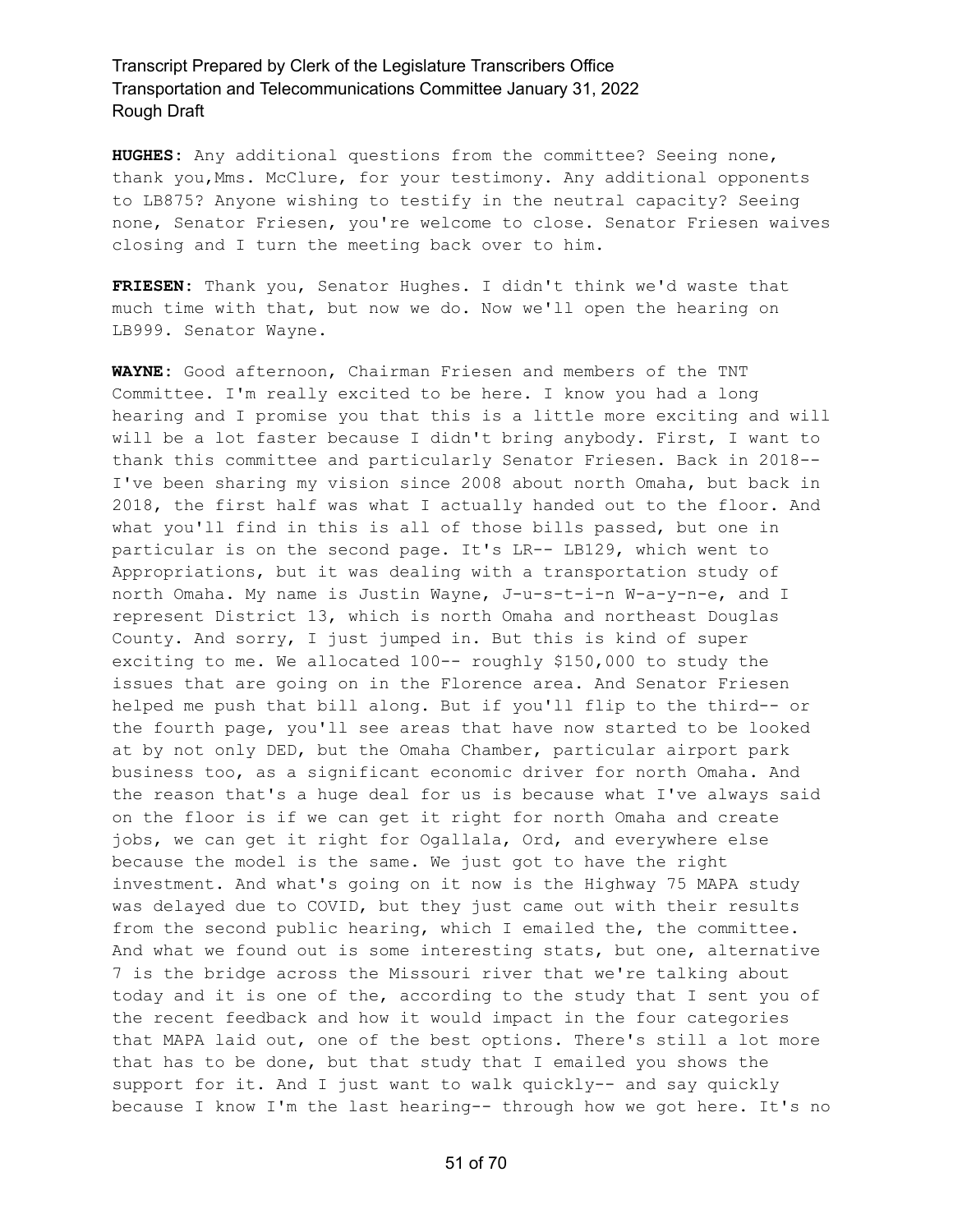secret that this year, one of my most important bills is the ARPA funding for the recovery for north Omaha. I've pretty much kept that out in public and this bill that we have before us today impacts that. And I just want to briefly touch, while I can talk about ARPA real quick, on this second tab, I just want to give you some brief stats of  $2-1-1$ . Because you won't be in the Appropriation hearing, I think you should hear this. If you look at the first two tabs that are-- that's my district, District 13, from 2020 and then the second one is 2021 and what 2-1-1 is the nat-- is a statewide program, for those who didn't attend the luncheon, where the people can call 2-1-1 to get help. And if you look at 2021, it almost-- it doubled about 2.5 during COVID, so it's been a significant impact for people who need help. And also, Senator McKinney's is shown there. And on the last page of that tab, you can look at the rest of the state and what you'll see is the highest district is Senator McKinney with 12,000. District 13, my district, is with 11,000 and there's a significant decrease after that as far as impact for need for people who need assistance. I say that to also say that in the recent study that I also emailed you, you'll see that unemployment rate for African-Americans, particularly black Omaha, is still about the same as it was during the 2008 recession. That's why there's a need for this project for, for work that's close, that is available, and high-paying jobs. I also included in the packet in front of you that from March '20 to 2021, unemployment claims filed by those who are identified by black or African-American rose disproportionately. And that was a study done by our own Department of Labor that says while black American-- black Nebraskans made up little over 5 percent of the total population, they comprised of almost 17 percent of the continued weeks claimed for unemployment insurance in 20- March of 2020 to March of 2021. So why does this bridge matter? Well, if you look back at the historical aspect of north Omaha-- and I'm just going to key in on one area, not to talk-- get off the subject, but there is a area where if you go to your fourth page, your fourth tab, Highway 75 impacts-- we'll start there. My tabs got a little out of order and that was my fault. But the first thing is redlining. And the reason why I'm bringing up redlining, I talk about housing, but I want to focus in on one area to show you the impact that this highway that was created. And so it's the, it's the highway impact. That little-bitty circle in the middle is D and what our federal government did basically is said the more diverse you are, the more minorities that live in these areas, the less we will lend to you and D is the worst. It's call- it's considered hazardous. So if you take that same frame D and flip, you'll see where redlining is Highway 75, which I know we don't have exhibits, but I want to make sure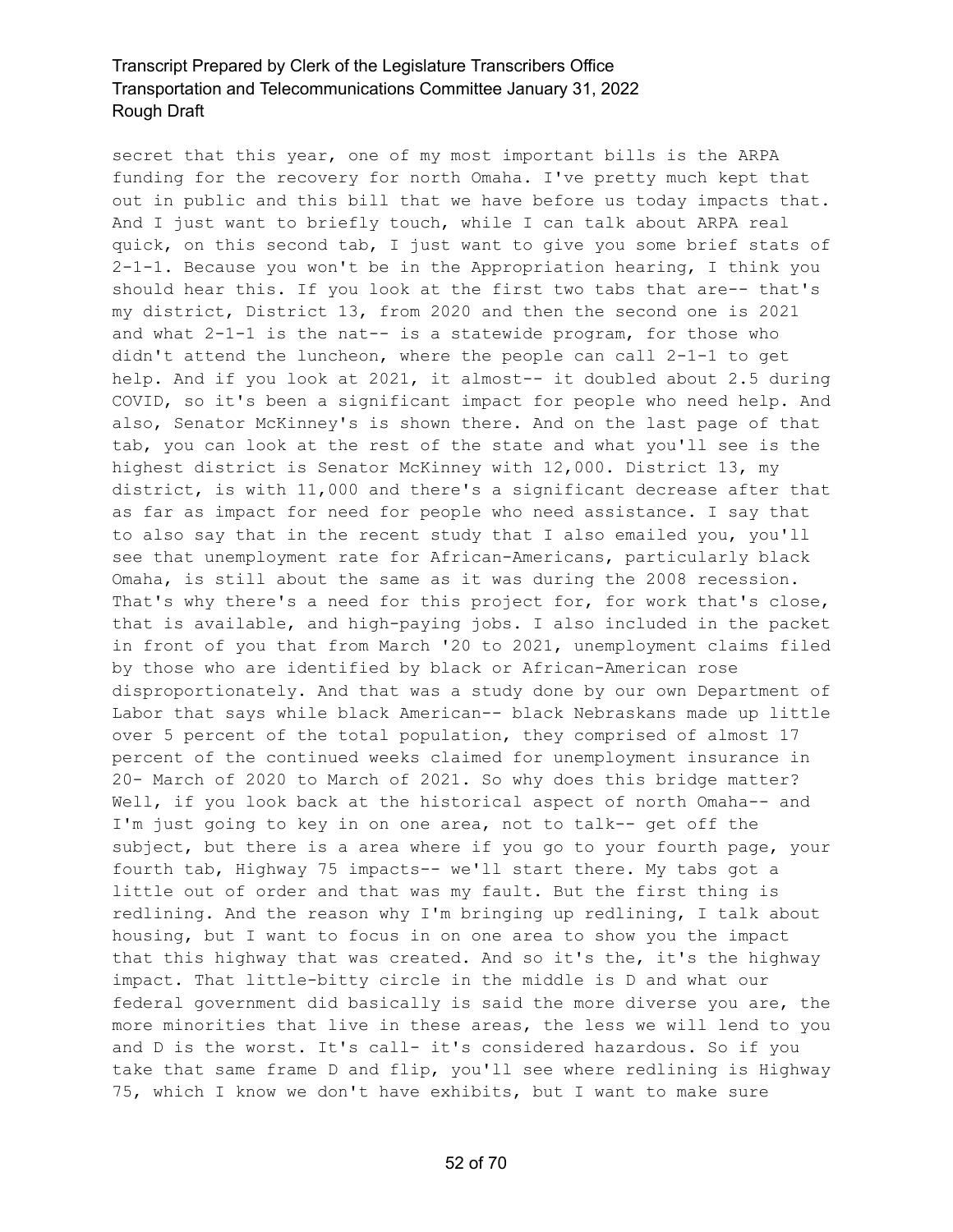people are on the same page. That is the exam--example we're going to talk about today. And if you look at the next page where it's pre-Highway 75, you have a very robust community. You have actually two Catholic schools, you have a public school, you have two apartment complexes, and all those trees represent individual houses. And if you flip to page-- to the next page, you'll see Highway 75. And what you see is a lot of green space. That literally destroyed north Omaha and it destroyed it because the exits are far away. One, there's only two exits on each side so your local businesses don't have easy on and off ramps, but two, it took out over 1,000 people from those neighborhoods and displaced them somewhere else. So without going through all of the-- the reason why this is important because even the Governor's budget calls for a \$60 million investment in the Site and Building Fund for the north Omaha airport development park. That will produce about 200 jobs to 400 jobs. We can't handle that traffic in my community of Florence. Highway 75 goes right up to Flor-- it's a neighborhood. This has been studied and studied more than anything. There was a study in 1990. There was a study in 1999. There was a study in 2000, 2003, and 2011. The big issue has been there was no money. That changed with the infrastructure bill that was passed. And in fact, if-- the long-range transportation plan of 2035 by MAPA whisked out the 16th Street bridge that could fundamentally change north Omaha. But again, the issue has always been money. That changed because \$12.5 billion in the bridge investment program for economically significant projects was passed by our Congress and signed by our president. They also set aside \$5 billion for megaprojects. And if Iowa and Nebraska were to apply for this, this would be considered a megaproject. So the brief history of Highway 75 is that in 1944, Congress passed the Highway-- Federal Highway Act. Ten years later, they said that cities can-- and states can use- they'll pay/cover 90 percent of the costs and that's when it started. And for those who don't know the racial impact, you can look in here on-- I was in another-- underneath-- going a little farther, this was the original design in 1940-- 1956. And if you flip the page you'll see the racial makeup of the communities. Why is that important? Because in the 1970s, it actually started taking off. In 1963, they extended the plan through my district, which is Florence. And again, if you flip back to the racial map, you will see that Florence is- starts about 155 in the middle of the map where you start to see it go-- Millard Park. Where my district starts is Redick. You see it turn significantly Caucasian. They stopped the project. They came down here. They went to the city council. They stopped the project. North Omaha did the same thing in 1966. There was actually a meeting at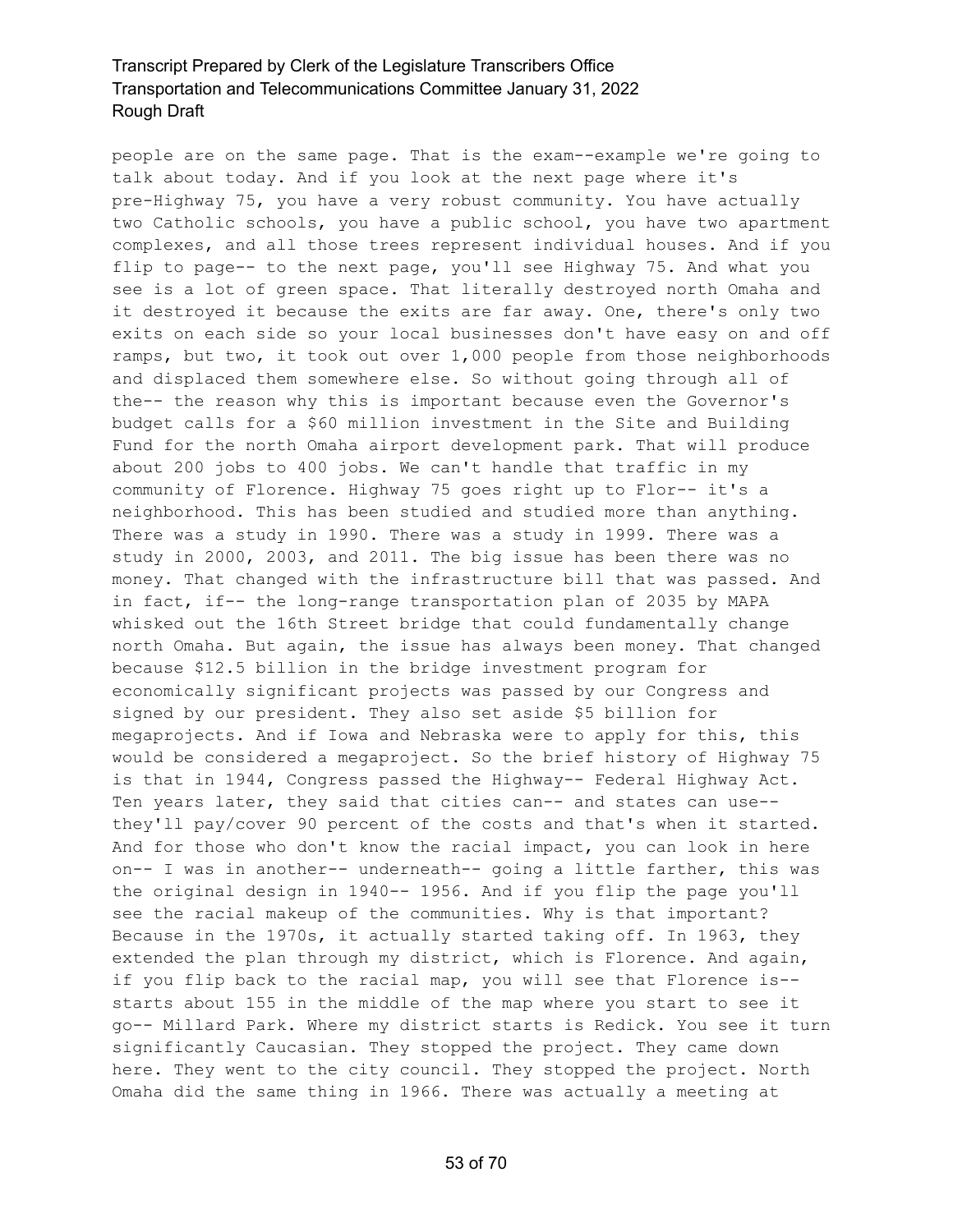Pilgrim Baptist Church, sponsored by the Lake Charles Community Organization, where over 1,000 people showed up and tried to stop the project and the city of Omaha and the state continued to go through with the project. Why does that matter? Because some years later, they also wanted to do an expressway through Gifford Park. They stopped that project and for a long time, those who drove to Omaha, if you would go downtown, you will see a hill in the middle of the freeway. That was where the bridge was going to go to start the expressway. Everywhere but north Omaha did-- this project was stopped. And in fact, it was followed up to 1980, where finally, the city of Omaha said we're done with the north Omaha freeway. We're not going to win this battle into Florence. Therefore, it doesn't matter. So they quit. My point is this highway has been controversial from day one and by adding more jobs down in the airport area, they're going to push all of that flow into Florence, which again, we cannot handle. So we're trying to raise, with this bill, the level of concern my district has, while at the same time-- shifting to the second part of the bill, the reconnect part of the bill-- reconnect what was lost in north Omaha. So if you look underneath the reconnect tab-- and I'm just kind of walking you through it instead of giving a big speech because I think it's important to see, to visualize this is what's going on in Rondo, St. Paul, Minnesota. And this is actually Highway 94-- or Interstate 94. And these are actually happening across the entire country. And the next page is Dallas, what they did in the '80-- late '90s across Highway-- Interstate 35. They recognized and communities are recognized and now the federal government has recognized that putting these types of highways destroyed particularly black and brown communities. So they have stepped up to reconnect them and that's where the grant comes from the federal program. There's a reconnect grant at infrastruct-- at the-- under-- from the infrastructure bill that now reconnects-- could be applied for to reconnect Highway 75 and 24th Street to 30th Street. The reason this bill was introduced was because there was no confidence that we had that NDOT would go after these dollars and you have to look no further than the fiscal note. This wasn't part of their plan. And if it's not part of their plan, they're not going to go outside and apply for these grants. We have to be more nimble as a government to make sure when these opportunities approach, because Nebraska taxpayers have already paid for them, that we can actually do it. And so at first, I was concerned about the fiscal note, but then I just remembered we allocated \$2 million to STAR WARS to study water projects in three communities. That's about the same cost. And if we can do that for rural, we can do that for north Omaha. So for a \$500,000 fiscal note to put together the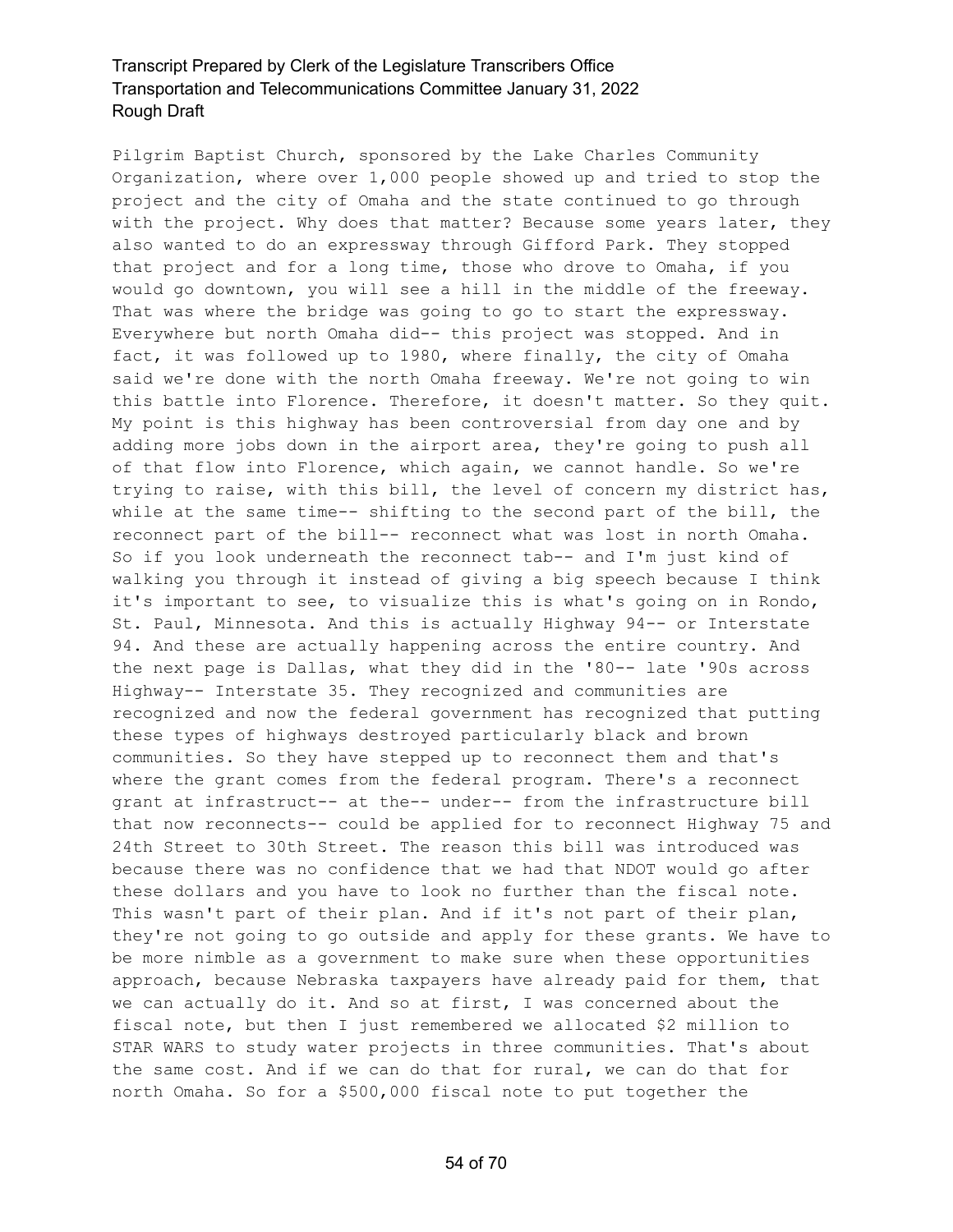expertise, to put together a grant-- and we may not get it, but at least we'll know exactly the-- all the impact studies that will be done that if money comes available in the future, we can fundamentally change north Omaha. And that's been my goal. I've been pretty transparent with, with this committee and people on the floor, but this is the once-in-a-lifetime opportunity where we, at the federal level, are providing states with funds to do these types of projects. And what has been told to me and explained to me by the Feds is that all the state has to do is apply and there will be at least \$100 [million] to \$150 million already allocated. And you can ask NDOT when they testify, if they do, but that's pretty much all the conference calls that I've been on with the Feds have said they're trying to distribute this the best they can to make sure it goes everywhere for megaprojects. And if you look at Iowa, if you drive over there and look at what they're doing on the south side and all the development, it's time for the north side to get that same kind of treatment. And so again, I think partnering with Iowa-- I know my office, for the last three years, have met with my counterpart over there, a senator over there. I know DOT has talked, but the issue has always been money and we can send a strong message to at least we can do is apply for these grants and give north Omaha a chance.

**FRIESEN:** Thank you, Senator Wayne. Senator DeBoer.

**DeBOER:** Senator Wayne, thank you very much. I'm just curious about the idea, the-- what would be the-- I'm very-- I mean, this is really interesting the way that they did it in St. Paul with the-- putting the interstate underneath. Is that the kind of thing you're thinking about or is there-- like, what's the plan?

**WAYNE:** So Senator McKinney and I have, during our ARPA fund conversations, showed these to the community and what they are looking for is the Rondo project or in Dallas, where it is green space. What we have-- what we lack in north Omaha is soccer fields, baseball fields, and just open green space. And so it would be a way to reconnect the community through sports and through out-- outside, outside activities.

**DeBOER:** So you're going to do, like, green space on top and then underneath is the--

**WAYNE:** Correct.

**DeBOER:** --interstate?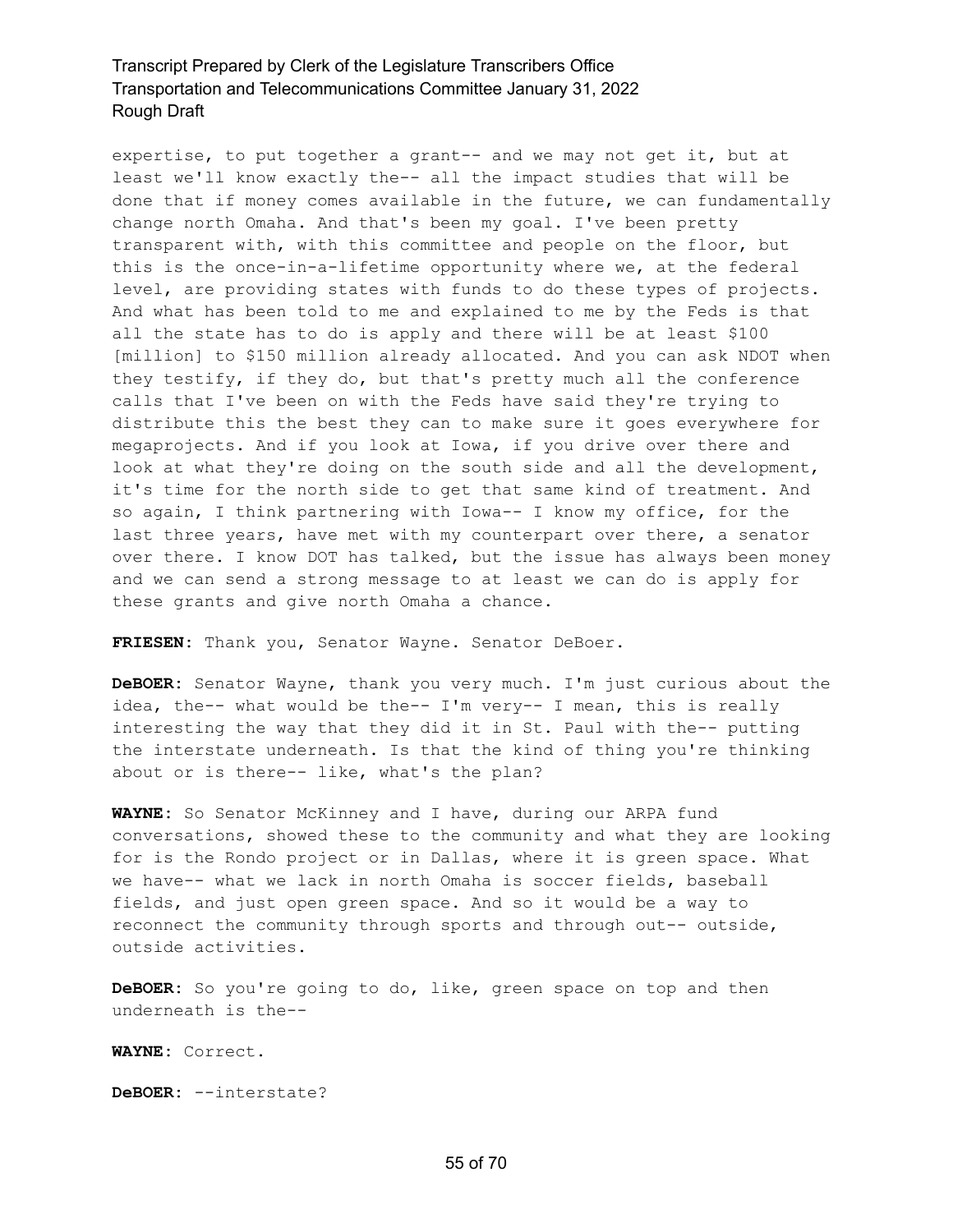**WAYNE:** So actually the-- it wouldn't change a whole lot. Right now, there are already bridges running across Highway 75, so there-- it's already what you would say deep enough to, to handle most traffic. There may be a little bit of lowering or raising of a deck, but that's not a big issue. I do hope you guys take a moment to look at the- what I sent you this morning-- I was showing Senator Friesen on the floor. Right now in, in my area, daily single-unit trucks-- so that means just-- not semis, but decent-sized trucks, not, not a F-1-- F-350. It's more like moving trucks. There are 1,020 going through 30th Street and right in front of an apartment complex. On that same thing-- on that same street, Highway 30-- Highway 75, there are also daily heavy truck semis of 680. This is a very used highway and adding jobs in the airport and pushing those job-- those, those logistical companies or whoever comes north will cause significant problems. For example, there is a company that I'm leaving here in Lincoln, but they are testifying tomorrow in Urban Affairs underneath the North Omaha Recovery Act that if this project was built, they're expanding too. They're looking to expand and they're going to stay in Nebraska. So they've already been talking to everybody. They've looked at the ImagiNE Act. They know how everything's going to work. They're just looking for a shovel-ready area in north Omaha. And so there's a lot of momentum, but I don't want people to forget about Florence and, and running traffic through it because we did that a couple times already.

**FRIESEN:** Thank you, Senator DeBoer. Senator Moser.

**MOSER:** So what percentage of the project will the grant pay? What's the local match?

**WAYNE:** Actually, the regs haven't came out on that yet, so they're still-- that's probably-- I mean, that will probably be one of the objections right now. We don't, we don't know, but we don't have to look no further than-- we, we've done this without federal-- this is part of the issue-- Highway 36 south of Plattsmouth. We worked with Iowa and put over \$150 million into that project to build a bridge. And they thought, at that time, that bridge was only going to have 1,100 to 1,600 cars per day and it's at 3,000. They project a bridge of this-- in 1999, they projected a bridge here across 16th Street would have 3,00 to 4,00 people. And here's why: everywhere north of Dodge and west of 90, when you want to go to the airport or downtown, you circle all the way south around the interstate. If you open up a bridge here with the interstate, you save seven-- one estimated 15 minutes off your drive time. So it isn't a matter of whether we want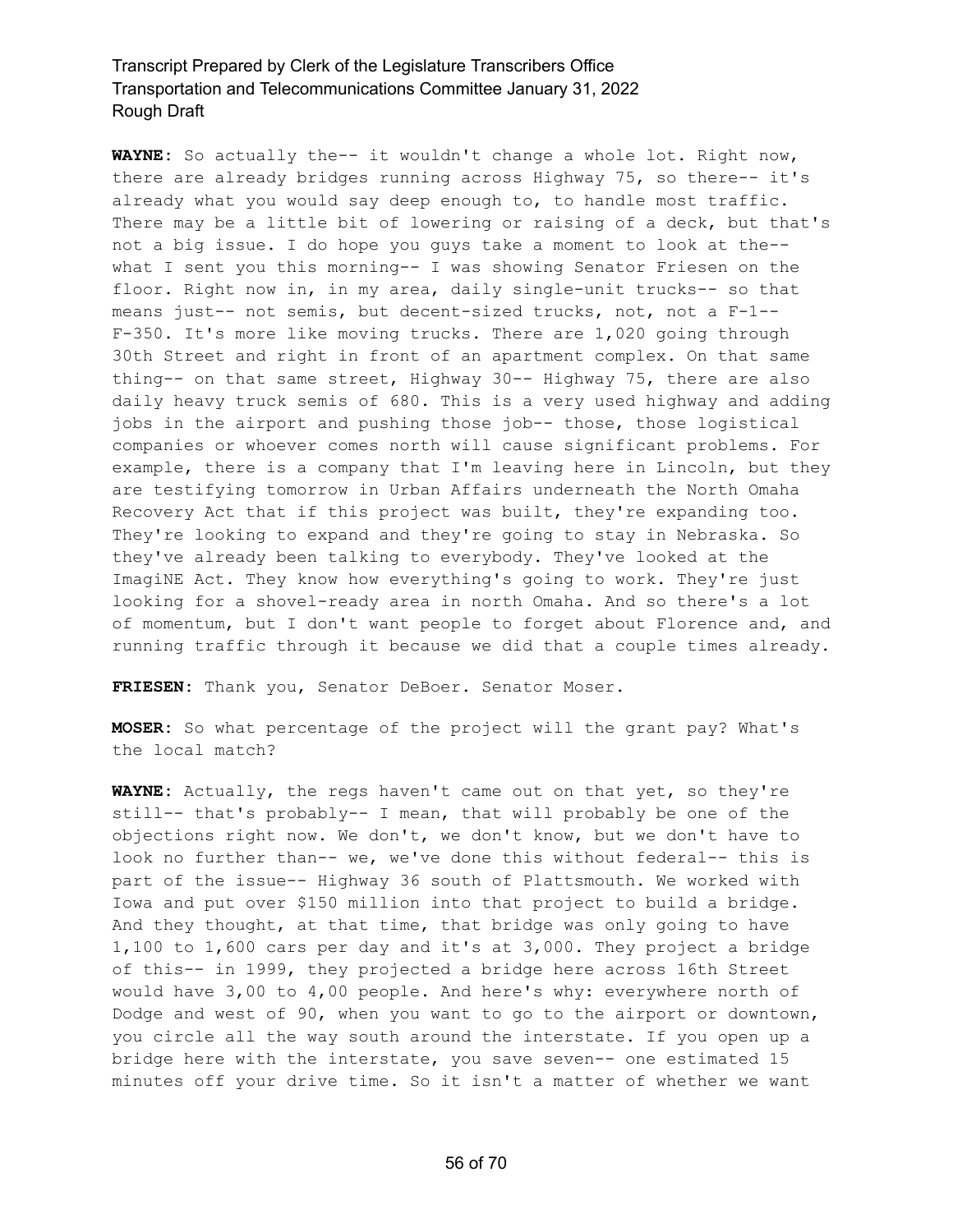to do it. We just choosing not to do it because we've already done south of Plattsmouth.

**MOSER:** Thank you.

**FRIESEN:** Thank you, Senator Moser. Senator Cavanaugh.

**M. CAVANAUGH:** Thank you. Thank you for bringing this forward. I- the-- have you been to the Minnesota project?

**WAYNE:** No, we were supposed to go and then we have not-- we're going to go up this spring, though.

**M. CAVANAUGH:** Oh.

**WAYNE:** It's one of our recesses.

**M. CAVANAUGH:** New York has the High Line. Have you heard of that?

**WAYNE:** Yes.

**M. CAVANAUGH:** Yeah, I've been there. It's, it's really, really cool to be on. It's old train tracks that they just turned into a green space outdoors and it's a, like an amazing gathering space that people just go to. So I've experienced what this can be like and it is transformative. I did want to ask you about fiscal things. So the \$500,000 on the fiscal note, the department says this is out of- would come out of their cash fund. Is there an opportunity for us to bring those funds out of general funds?

**WAYNE:** I don't think they would object to where they come from. I think their-- yes, I don't think they would object. There is opportunity for that. Again, their concern is one, reconnect was never an option until this grant came out and as a brand new grant, grant for areas like Omaha. So it was never in their plan.

**M. CAVANAUGH:** Right.

**WAYNE:** And because you're crossing the river and that there is flooding in the last five years in-- on the Iowa side, there has to be some studies done to make sure the environmental impact. My argument to that is, is if we build a bridge across Florida Keys with no problem, I'm pretty sure we can figure out how to build a bridge across some areas that might flood.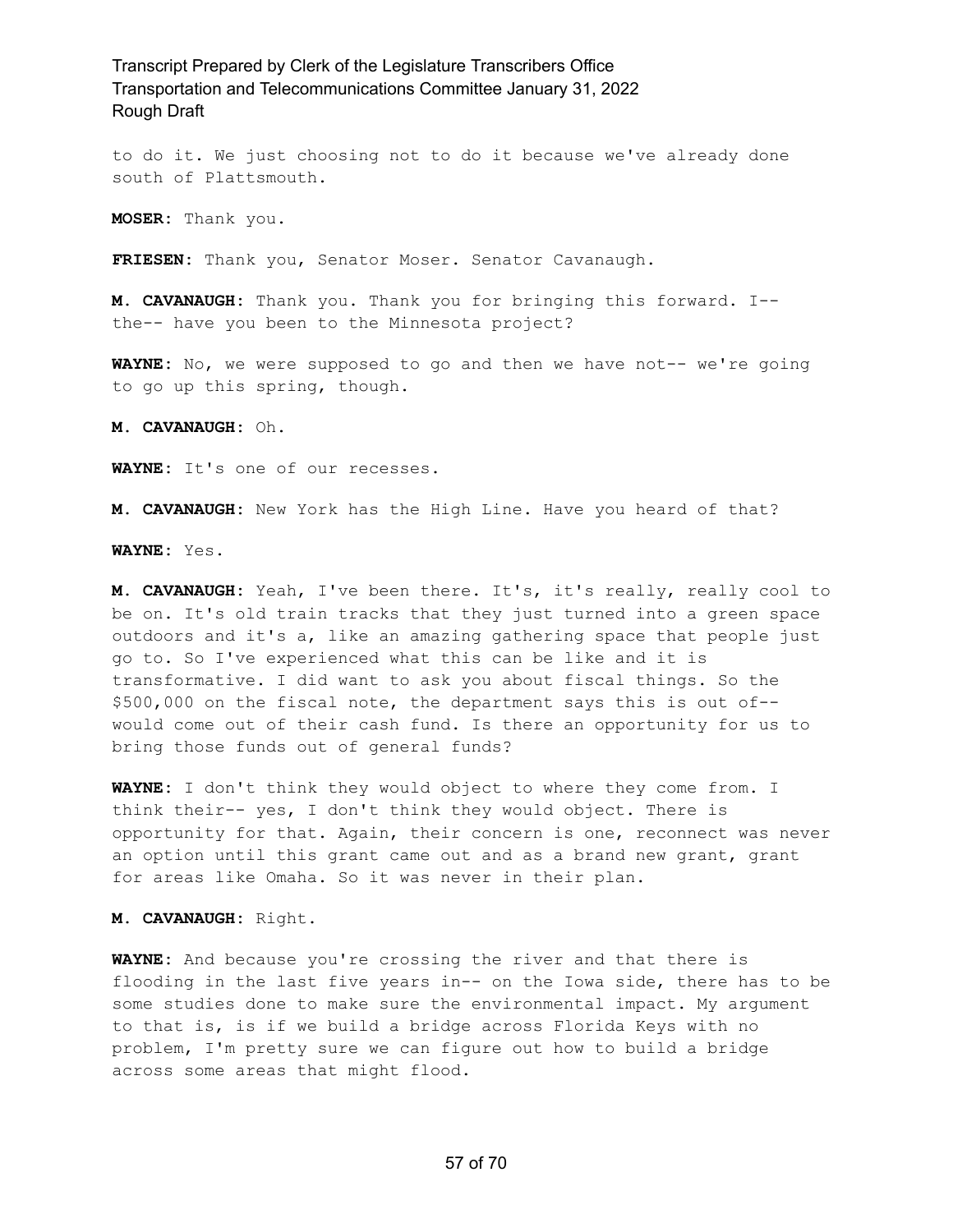**M. CAVANAUGH:** And I know that there's some financial reasons that the city can't take this on.

**WAYNE:** Correct, so-- yes and so--

**M. CAVANAUGH:** Can we just do that?

**WAYNE:** --my, my position is it was the federal government along with the city and the state who destroyed this community. It is now the opportunity for the federal government to put a-- to fix this community.

**M. CAVANAUGH:** OK, thank you.

**FRIESEN:** Thank you, Senator Cavanaugh. Any other questions? Senator Bostelman.

**BOSTELMAN:** Thank you, Chairman Friesen. Thank you, Senator Wayne. Have you had much discussions with Iowa?

**WAYNE:** So our office has-- and according to their senators, they- yes, there has been conversations. The issue has always been money. I mean-- and, and again, I love-- engineers are like attorneys. When you get them in a room, they start thinking really big. And so they also wanted to redo the levees and so that-- you know, that became a cost of \$2 billion. And then there was the--what I'm proposing, which is just a bridge, and we'll figure out the levee-- the levees later, which is around-- now, it's about \$300 million. But in a '99 study that I can send in the group from HDR, it was only a \$70 million bridge they were looking at. So both sides have been engaged. I don't know if you remember the port authority that I passed?

**BOSTELMAN:** Yes, I have.

**WAYNE:** Well, that bill, that bill actually came from Iowa side and the last study on building this bridge and creating a port. So they've been in contact, but I think it's always just been a money issue.

**BOSTELMAN:** In relation to the airport, where's this at?

**WAYNE:** So on the first half, the handout that I handed out on the floor and told everybody my secret, on the very, very last page, airport's down here. Again, I'm not supposed to use-- sorry, Mr. Chairman-- and the red line that runs across-- on the very first half. So it's, it's north of the airport. I will tell you that the Army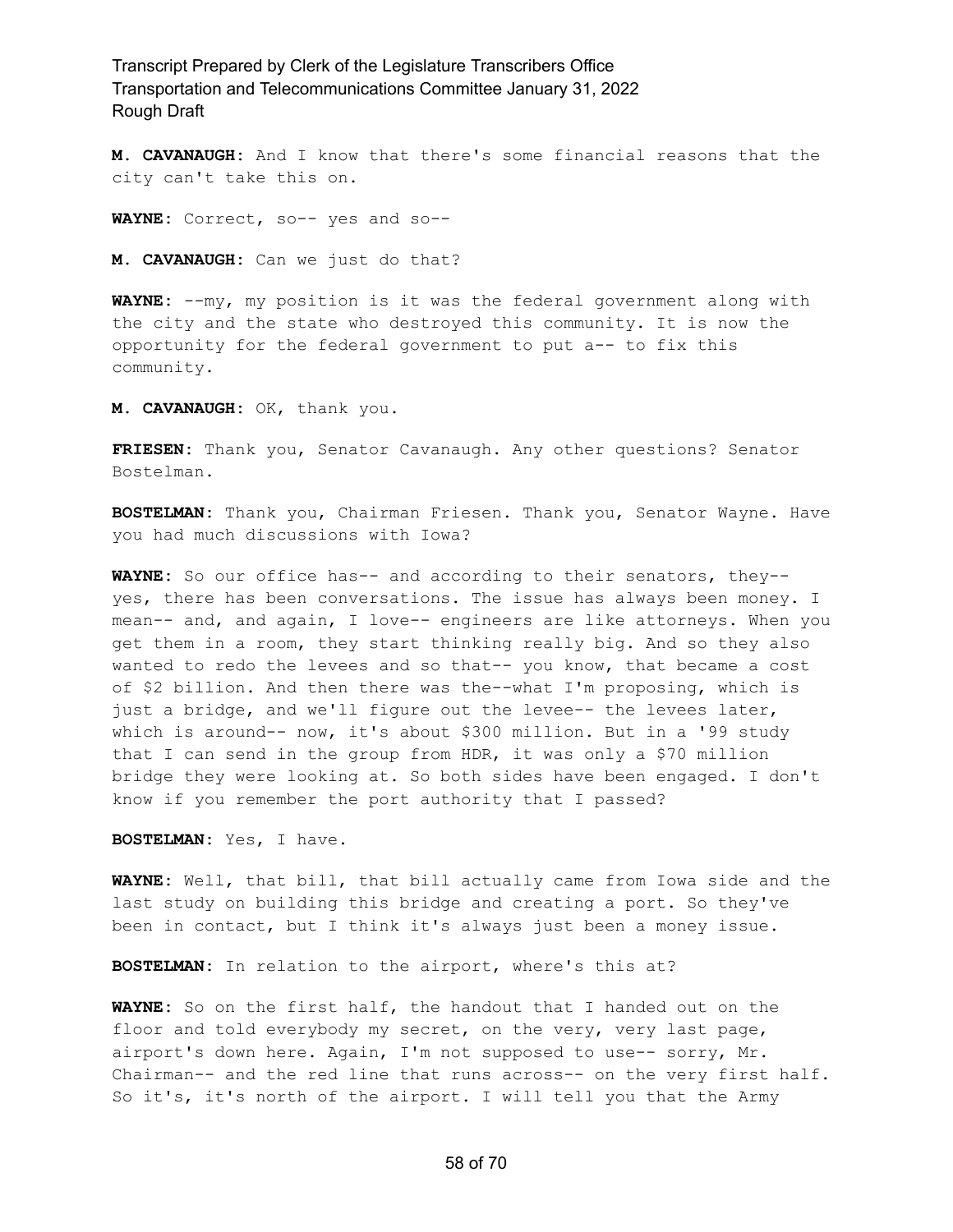Corps of Engineers, when we met with them, did not, did not like this line. I guess they want everything to run perpendicular to the river. So you got to bow it out a little bit, but that's how much conversation we've had. I mean--

**BOSTELMAN:** So--

**WAYNE:** --we've, we've got down to that kind of detail.

**BOSTELMAN:** And does this kind of go through the industrial portion of the-- to, to try to move that industrial complex you have, the trucks and that out--

**WAYNE:** Yes.

**BOSTELMAN:** --across that way rather than going through town, which is what you're saying--

**WAYNE:** Correct.

**BOSTELMAN:** --is a major issue, so-- OK, thank you.

**FRIESEN:** Thank you, Senator Bostelman. Senator Moser.

**MOSER:** Is the bottom terminal of that red line, is that Sorenson Parkway?

**WAYNE:** That's Storz Parkway.

**MOSER:** Storz Parkway.

**WAYNE:** Yeah, Storz Parkway. So that's 16th Street right there. So that connects the Storz Parkway.

**MOSER:** OK.

**WAYNE:** And the airport development is just-- if you-- it--

**MOSER:** The right.

**WAYNE:** To the right and to the south, yeah.

**MOSER:** OK, thank you.

**FRIESEN:** Thank you, Senator Moser. Any other questions from the committee? Seeing none, are you going to hang around for close?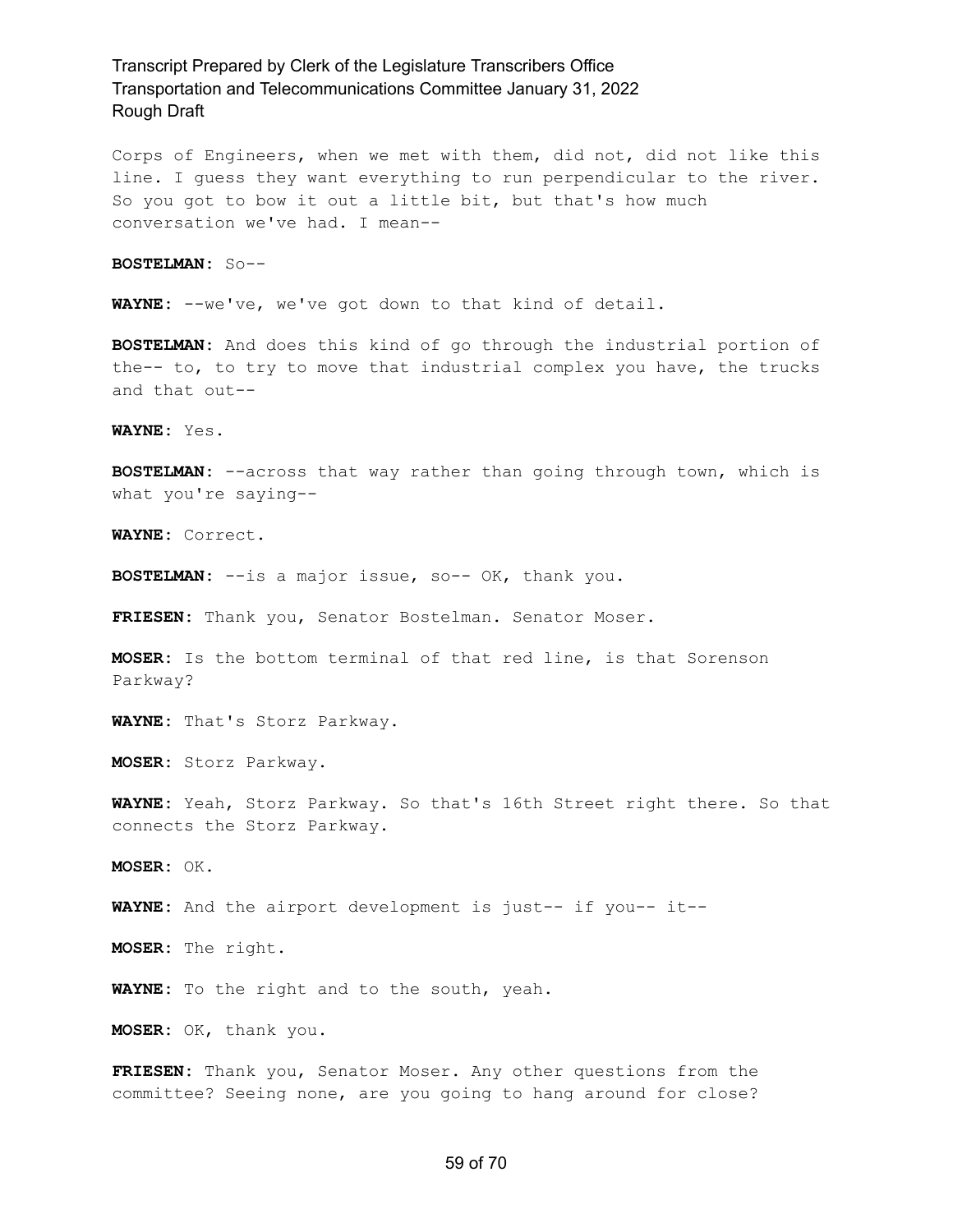**WAYNE:** I always like to see what DOT says. I like them.

**FRIESEN:** OK. Anyone wish to testify on a-- proponent to LB999? Seeing none, anyone wish to testify in opposition to LB999? Welcome, Director.

**JOHN SELMER:** Good afternoon, Chairman Friesen and member of the Transportation and Telecommunications Committee. My name is John Selmer, J-o-h-n S-e-l-m-e-r, and I am the Director/State Engineer of the Nebraska Department of Transportation. I'm here today to express the department's opposition to LB999. LB999 would require the Nebraska Department of Transportation to apply for specific federal discretionary grants and if awarded, use said grant of grants to construct a bridge in a city of the metropolitan class. NDOT is not opposed to applying for any federal grant and actually does so each time a notice of funding opportunity is issued by the U.S. DOT. However, NDOT would like to point out several technical problems with the bill. First, in order to apply for a discretionary grant-- federal discretionary grant, the project must be well past the planning and design phase. Each grant application requests multiple documents with the design criteria, an explanation of various environmental, societal-- and societal benefits or impacts of the project. NDOT could not request funding for a blank or undeveloped project that has not been scoped, developed, or designed. Secondly, NDOT annually issues two reports each December to a joint session of the Transportation and Telecommunications and Appropriations Committee outlining the state's 20-year needs and the status of the Build Nebraska Act and Transportation Innovation Act programs. A new Missouri River bridge in north Omaha was not included in the needs study. At this time, the Omaha Metropolitan Planning Agency, MAPA, is conducting a study of the need for a bridge crossing the Missouri River at 16th Street, as the area is under their jurisdiction. We believe that if federal funding is saw for such a project, the request would need to come from MAPA and not NDOT. Finally, NDOT believes there's a constitutional issue with LB999, specifically Article III, Section 18 of the Nebraska Constitution, which states the Legislature shall not pass local or special laws in any of the following cases: that is to say laying out, opening, altering, or working roads or highways. It is the opinion of NDOT that this bill is directing NDOT to build a specific project, which NDOT is interpreting as a violation of that constitutional provision. I would be happy to answer any questions that you may have.

**FRIESEN:** Thank you, Director Selmer. Any questions from the committee? Senator Albrecht.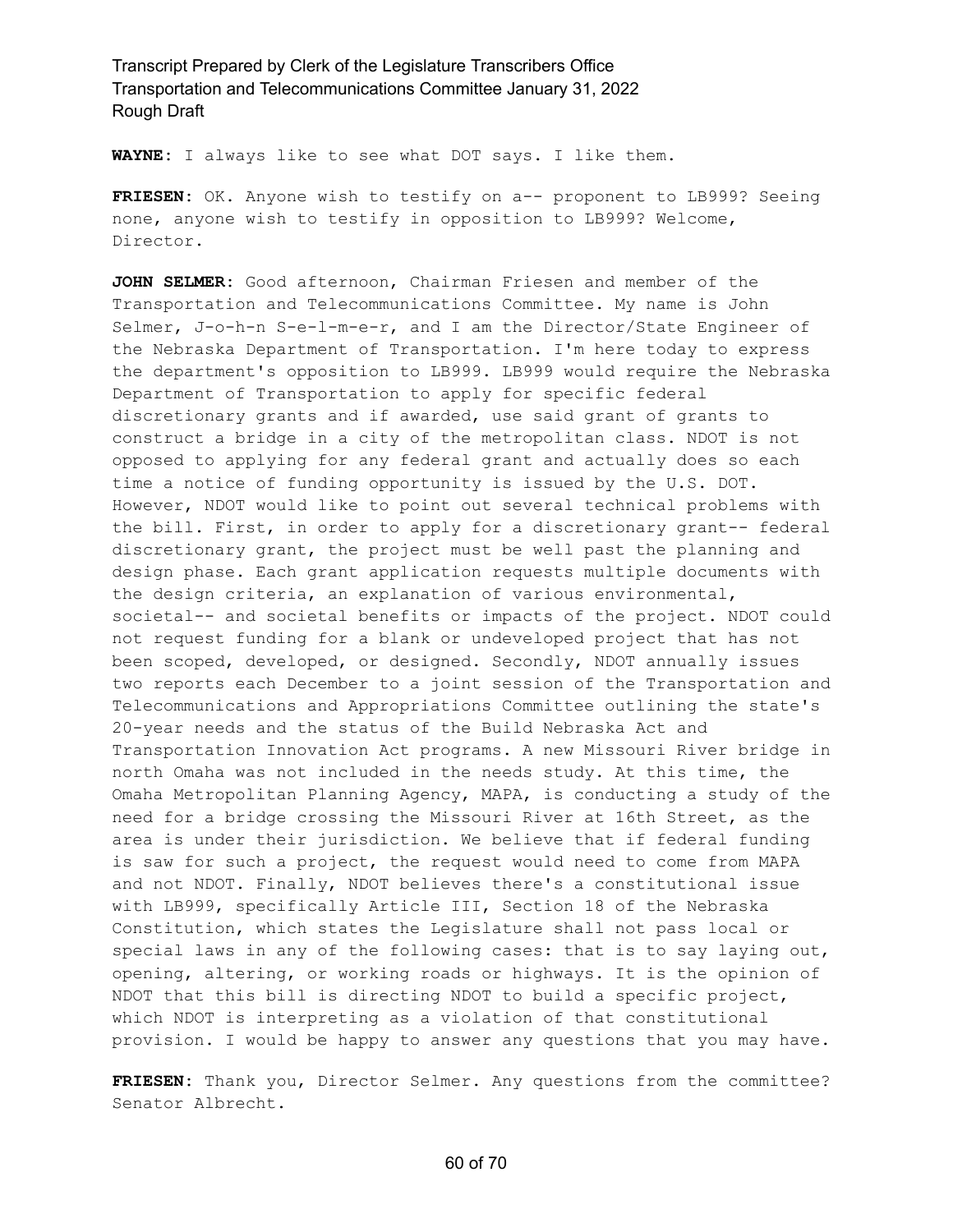**ALBRECHT:** Quick question that kind of pertains to the bill I left before, but so you're reading what the Legislature shall not do, but could you, in your department, say, hey, you know what? Like, like on that last bill, you were looking at a freight program. If that indicated that you should switch gears and decide to do something different, significantly different--

JOHN SELMER: You know, I, I think the-- you know, the department could get involved in this and I don't think we're arguing the validity of the desire here or anything like that. We're just saying-- and I think even with the financial statement-- that typically when we do this, we're, we're down the National Environmental Policy Act, the NEPA Act, where we've had public involvement, we've kind of identified what are the issues, come up with some design as to what the cost is. And they also want some understanding of what your financial plan is because typically they don't want to just say, well, everything's going to be paid by federal government. So these are very competitive. The, the RAISE grant just came out Friday and looking at that where those are some of the criteria they look at in terms of awarding these grants. And so the other issue is is that there's, there's jurisdictional issues here. It was brought up with Iowa and "Pot County" needs to get involved or who is going to own their half of the bridge on the Iowa side? Is this going to be a state highway at some point or is this going to be within Omaha's jurisdiction? So that's why we kind of feel that MAPA is probably the right organization because they work on both sides of the river. They kind of work with all the jurisdictions, at least to get this going. But if you're looking at us and starting an environmental process, that's why it takes time and that's why the cost is hard because of all the documentate-- where the cost is high because of all the documentation required.

**ALBRECHT:** So, so when we have proposals come from our committee that say, gosh, we'd really like to be able to take a look at this-- so if you have opportunities to be able to write grants and, and discuss that, would you or your department get together with the Department of Economic Development and/or, you know, to be able to move commerce throughout our state? Is that something that you could say, you know what, we might be able to, to work on something like this. Because if it, if it can't come from us and we can't direct you to do something of this magnitude, when would you step in as a department and say maybe?

**JOHN SELMER:** You know, I think a lot of this-- we have our transportation plan. MAPA has theirs. We need to coordinate with them.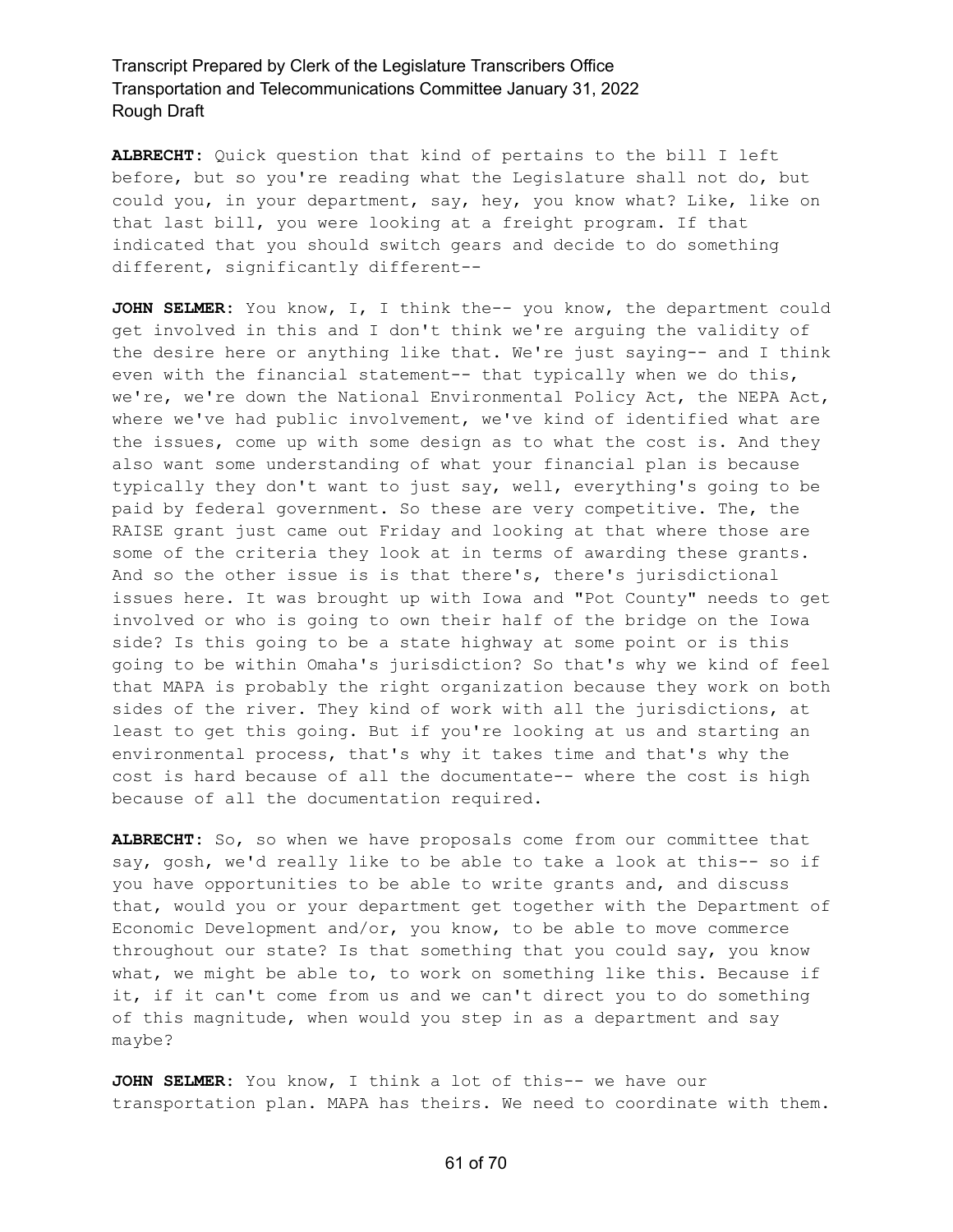So they have desires that maybe don't match our desires, but we, we collaborate and that's typically where we'd see things like this coming in, in the metropolitan area.

**ALBRECHT:** OK.

**JOHN SELMER:** That they'll come up with that and the ability now with the recent legislation-- and, and I think they've always had the ability-- is to get grants to be able to proceed forward. But then there still needs to be who's, who's going to be the owner ultimately when this is done? So there needs to be a lot of dialogue that occurs there also. So we, we can start studying this and come up with the concept and see the feasibility. And so I think the work that MAPA is already doing can be a great SEED document or so to start developing an application. And then I think really, if it looks feasible and is desirable by the local jurisdictions, then I think we proceed further with more requests for discretionary grants and looking at who's going to lead the environmental document.

**ALBRECHT:** OK, thank you.

**FRIESEN:** Thank you, Senator Albrecht. Senator Geist.

**GEIST:** This may be beyond what you know, but in your testimony where it says that the Metropolitan Planning Agency is conducting a study currently, do you know how far along in that study they are?

**JOHN SELMER:** They I believe-- they just started that, I believe, earlier. They just had a public input meeting and my recollection is that it's not supposed to be done until about October of 2023.

**GEIST:** OK. And is that typical for when-- let me back up a little bit. Is it similar to the type of, of study that your agency has to do in conducting, getting prepared for some kind of, of job like this?

**JOHN SELMER:** You know, it might help in some areas, but we're going- we would have to go in a lot more detail in terms of delineating resources and there would be a lot more public involvement also within the community in coordination with, with Iowa.

**GEIST:** So in short, that's a-- it's-- what they're doing is a little more streamlined than what would be required for the NDOT to, to do.

**JOHN SELMER:** I'm assuming that it doesn't have that. I haven't looked at the scope of that document.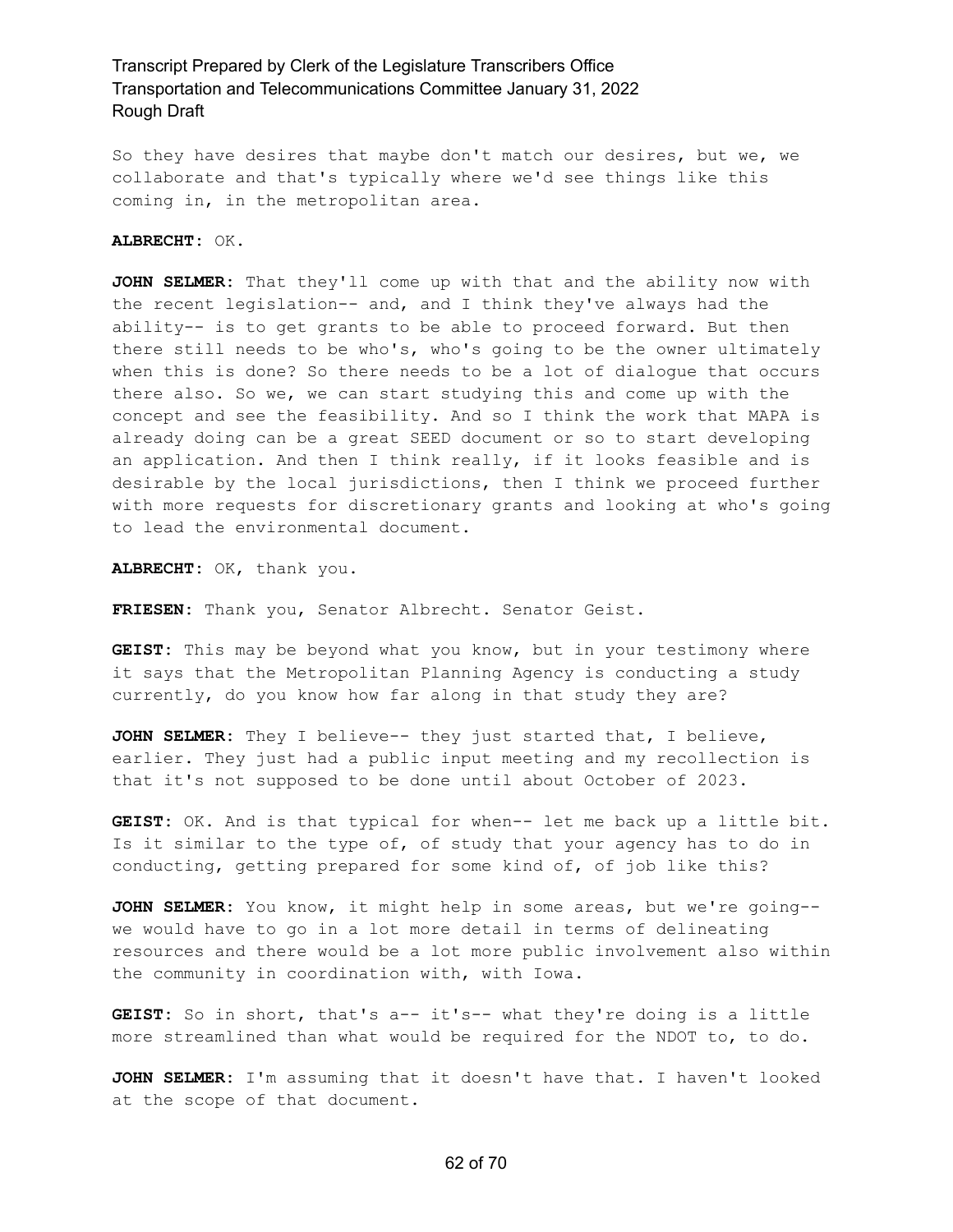**GEIST:** OK, thank you.

**FRIESEN:** Thank you, Senator Geist. Senator Cavanaugh.

**M. CAVANAUGH:** Thank you. Thank you for being here again, Director. OK, ownership seems to be complicated. Who owns Highway 75?

**JOHN SELMER:** Well, I believe that's state DOTs.

**M. CAVANAUGH:** So the city of Omaha doesn't own it. So I-- that leads me to a question about why then it would be under MAPA's purview to do this project versus DOT.

**JOHN SELMER:** Well, I think because it's more than that when you're looking at the Eppley connector bridge and you're looking at 16th Street or wherever it [INAUDIBLE]-- that's-- connects. That's not our jurisdiction.

**M. CAVANAUGH:** So--

**JOHN SELMER:** So we do-- I believe we do have a role.

**M. CAVANAUGH:** So it could be more of a partnership then.

**JOHN SELMER:** Right.

**M. CAVANAUGH:** Also included in here is a 2035 long-range transportation plan from MAPA. So isn't that what you were saying that MAPA would need to do and it looks like they've done?

**JOHN SELMER:** No, they have one, so.

**M. CAVANAUGH:** OK, so wouldn't that be one of the first steps in this piece of this puzzle?

**JOHN SELMER:** We would, we would look at that and we would coordinate with them on that.

**M. CAVANAUGH:** So I understand conceptually the objections, but as a citizen of Omaha and someone who has grown up with that highway go- cutting through a very important community and known the destruction that it has caused, I think that it is of the utmost importance that we do whatever we can to address that. And we have an opportunity now with money, so is there something that can be done to work through your objections to get us to a point where we can move this forward for Senator Wayne?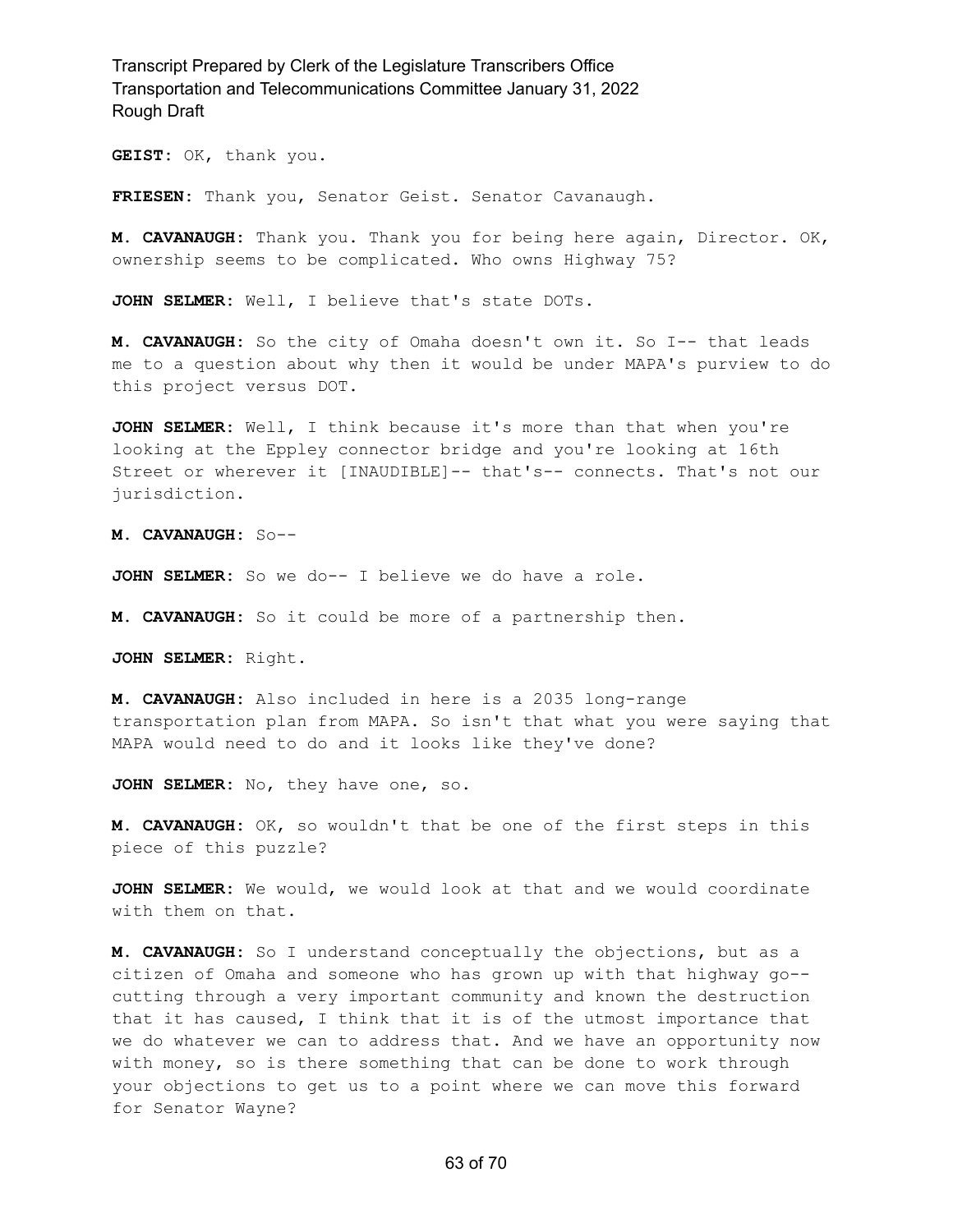**JOHN SELMER:** Well, I think as, as more guidance comes out from federal highway, we can see there's-- in all the grants, there's planning grants and there's construction grants. So there might be some funding opportunities through there. And some-- I think this project would be ideal in terms of some of the criteria that is being developed in addressing the needs that have been expressed here, so I can't say yet. Only ones come out-- the rules for the policy for the RAISE grant, which, which is talking about connectivity, some equity issues, other types of societal issues. So I would hope that this would rate well in terms of that, but that might be just beyond the planning and they usually just give you a little. If you're looking at building, then, then you're going to have to go through the full blown- probably NEPA process and really understand the financial and the environmental issues.

**M. CAVANAUGH:** So--

**JOHN SELMER:** And I misspoke.

**M. CAVANAUGH:** Oh.

**JOHN SELMER:** It was October 22nd, I'm sorry.

**M. CAVANAUGH:** That's OK. So there is a potential for the department, as you said in your testimony, that you do go after these kind of grants all the time. So you could potentially go after this grant without us doing anything.

**JOHN SELMER:** I think what our concern is, is the way it's written, you know, we, we could do a grant. Do you want a successful grant?

**M. CAVANAUGH:** Well, yes.

**JOHN SELMER:** And what's our experience in that and what's the reality of typically-- what can you get from a grant? Most of these grants, my understanding is Nebraska, the greatest grant they got was probably around the \$25 million range. So it's not typical that you're going to have something that's going to fund the majority of, of work, so--

**M. CAVANAUGH:** Well, we're in unusual times right now.

**JOHN SELMER:** Right. I'm just trying to give--

**M. CAVANAUGH:** Yeah.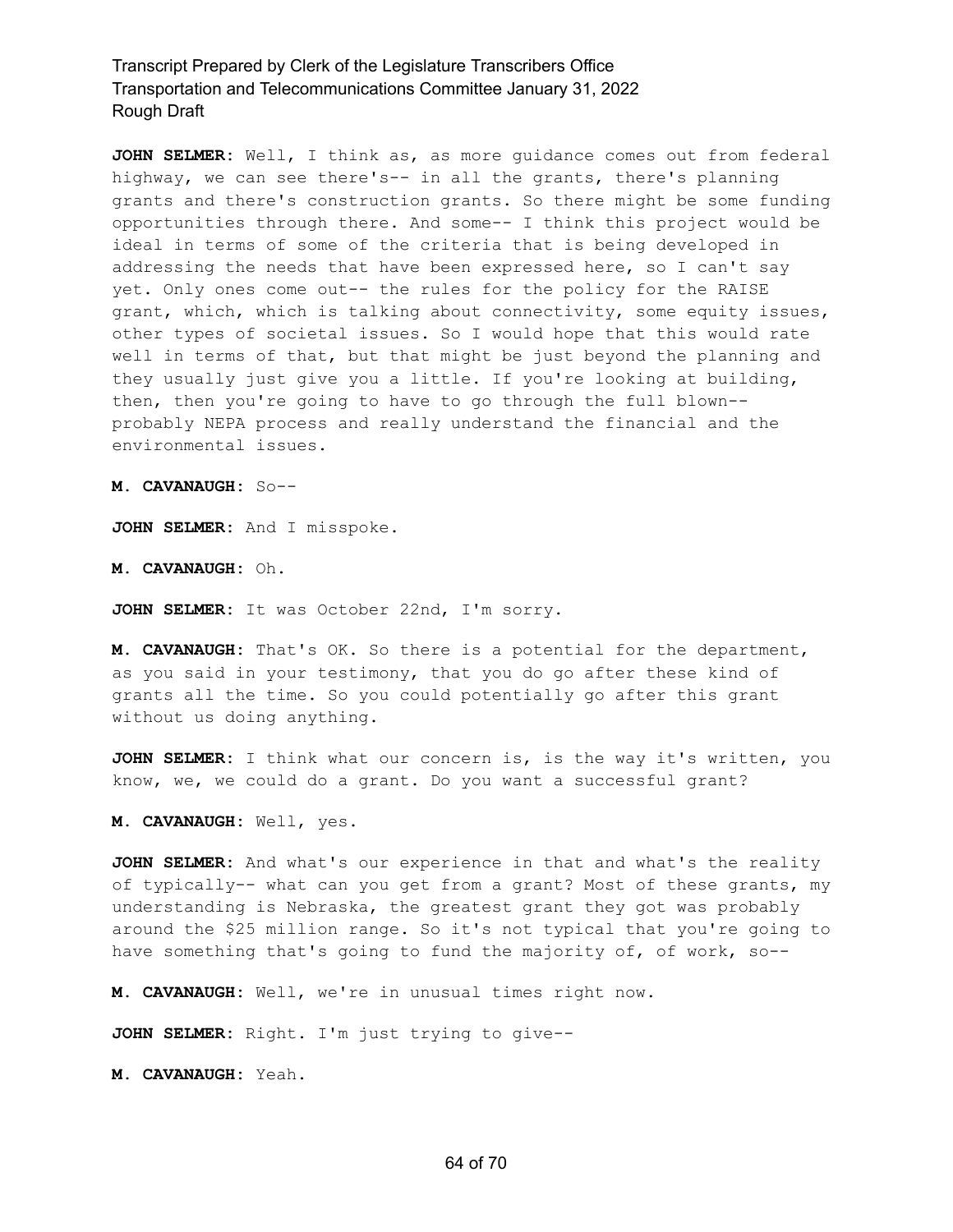**JOHN SELMER:** --some background--

**M. CAVANAUGH:** Sure.

**JOHN SELMER:** --on what's happened, but--

**M. CAVANAUGH:** And then--

**JOHN SELMER:** --one of my goals is to, as policy comes out, is to maximize the opportunity for the state in terms of these grants, whether it's directly for DOT or local jurisdictions.

**M. CAVANAUGH:** And I have one more question. You quoted a section of the constitution, the Legislature shall not pass local or special laws in any of the following cases. Well, the-- who decided or how did the Highway 75 come to be? If it's owned by the state, who made that happen?

**JOHN SELMER:** Well, I wasn't in transportation at that point, so--

**M. CAVANAUGH:** Maybe that's something that transportation could get back to us on, the department?

**JOHN SELMER:** Yeah, I can probably find out who the decision-- I, I think that case and, and many others really added to the case law in terms of NEPA and a term called environmental justice. So a lot of times, I would have to say that highways were put in places where real estate values were less than other locations or less influential people.

**M. CAVANAUGH:** Um-hum.

**JOHN SELMER:** So I'm not going to say that didn't happen.

**M. CAVANAUGH:** Oh, it definitely happened. Redlining is real.

**JOHN SELMER:** But that is something-- I know when we were doing the Avenue G connection in Council Bluffs and because of the impact, we had to really change-- instead of going with a four-lane area to one-way pairs that we didn't take away parking, take homes, other types of things, that we just didn't negatively impact communities. So I think the transportation industry is looking at that. And some would probably say we're not as far along as we need to be, but we are looking at it.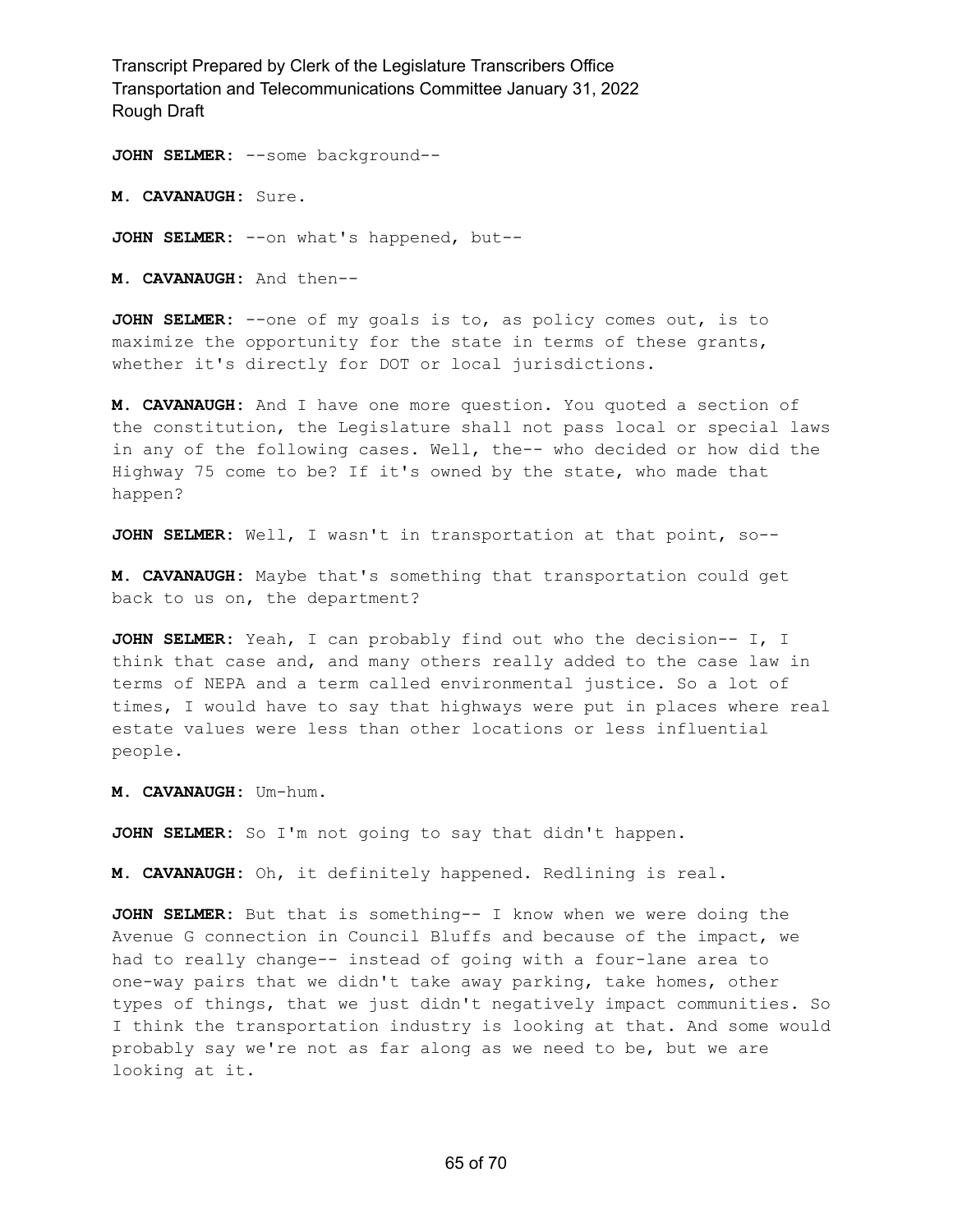**M. CAVANAUGH:** Thank you.

**FRIESEN:** Thank you, Senator Cavanaugh. I think to that point, back in the day, the comment was always you'll never build a road through a golf course and through a cemetery. And so out in rural Nebraska, you've split farms in half, caused lots of consternation at times, but it's where the road went. But back in the day, I'm sure the city partnered with state of Nebraska to build a highway.

**JOHN SELMER:** I would hope so, that it wasn't just--

**FRIESEN:** It's the way it is.

**JOHN SELMER:** --unilateral.

**FRIESEN:** So back-- earlier, you know, we've been successful in the past few years on these TIGER grants. And with this RAISE grant, is that kind of a replacement for the TIGER grant?

**JOHN SELMER:** Yeah.

**FRIESEN:** And so I mean, up until these last few times, we weren't very successful with the TIGER grants. It was kind of an unusual series, but those projects were well underway, is that correct?

**JOHN SELMER:** Most of them were well underway. It was extremely competitive. As I read it, there was-- there has been, I think, maybe over the eight years over 10,000 grant applications turned in, with, I would think, less than 1,000, maybe less than 500 that were approved for TIGER. And, and probably the average grant was about \$15 million, so extremely competitive.

**FRIESEN:** OK.

**JOHN SELMER:** So that's why we're saying, you know, we need to do some, some work so that we are competitive.

**FRIESEN:** OK. Thank you, Director Selmer. Seeing no further questions, thank you your testimony.

**JOHN SELMER:** Thank you.

**FRIESEN:** Anyone wish to test-- also wish to testify in opposition to LB999? Seeing none, anyone wish to testify in a neutral capacity? Welcome.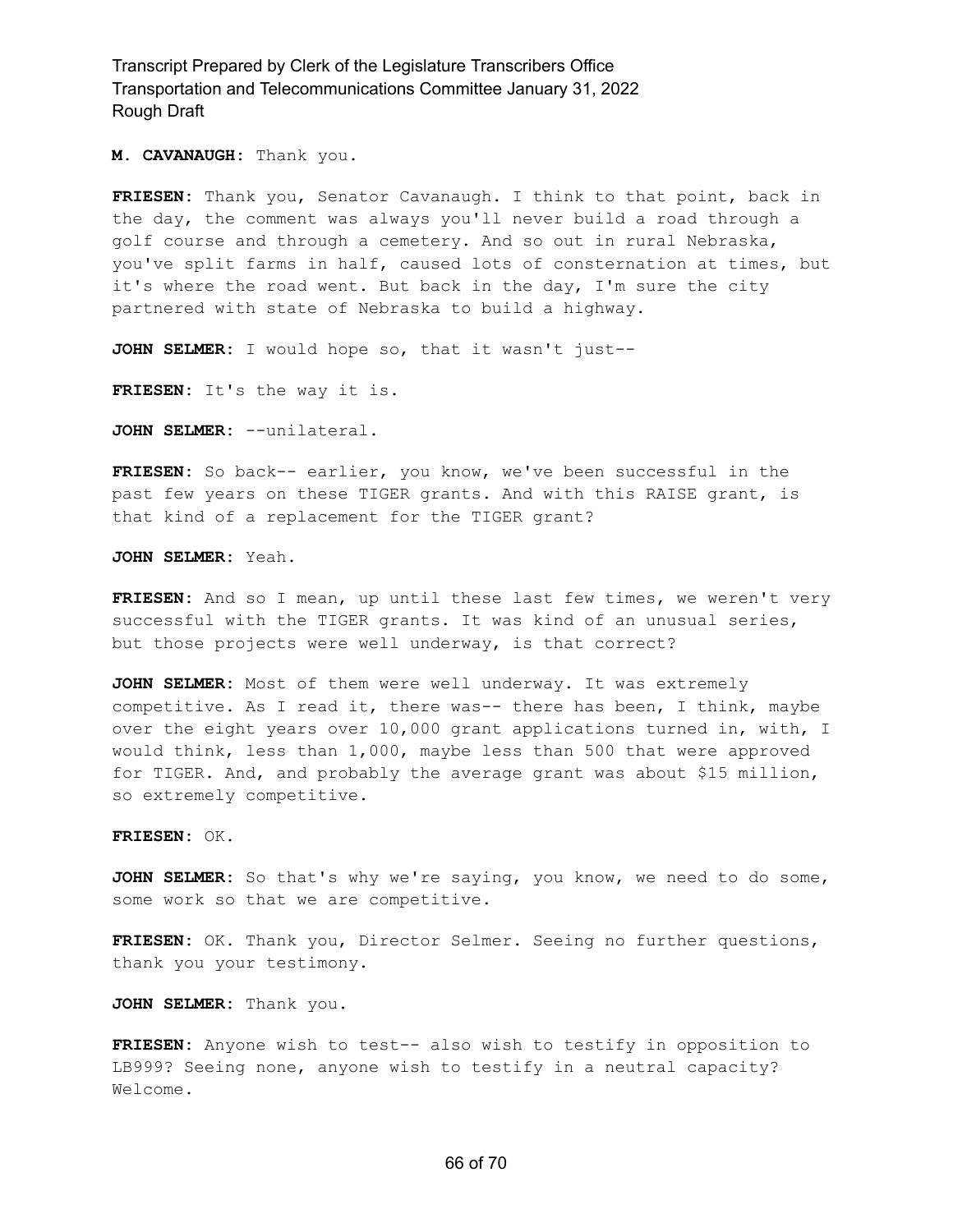**JULIE HARRIS:** Thank you. Hi, I'm Julie Harris, J-u-l-i-e H-a-r-r-i-s, and I'm the executive director of Bike Walk Nebraska. I'm here to testify in a neutral capacity today because-- for the various reasons that Director Selmer was just discussing, the process proposed here by Senator Wayne may not be the right one to accomplish what he's trying to accomplish, but what Senator Wayne has in mind is very needed and I just want to make sure that we have thoughts on the record about that. Bike Walk Nebraska will always support projects that improve safety for people that-- who are biking and walking in Nebraska. And we tuned-- I was able to tune in to the public meeting that was held recently to get input about North 30th Street through Omaha. The truck traffic is significant. It causes disruption to quality of life and businesses. It impacts health. I think we-- the asthma rates in north Omaha are much higher than they are in other parts of the city and state and that's likely because of the fumes and the exhaust that is pumped into those communities because of the highway that is running through it. State highways within municipal boundaries can be very dangerous in general for people who are biking and walking and you will see me sitting in this chair any time there is a project that is on a state highway that could implement a safer condition. I know Senator Bostelman, in the Wahoo area, you had Highway 77 going through and had some concerns. Senator Erdman has been here. So Senator Wayne being here, we will, we will always step up to support those projects. Building Highway 75 through north Omaha in the first place was a travesty and a project like this would be a step in the right direction, not only to help improve the conditions there for the residents who want to have safe biking and walking in Florence, but for businesses and, and development, as they have mentioned. This is a perfect example of how transportation policy can lead to racial inequities and I just think it's important we get it on the record that we should do everything we can to try to repair those damages done when we have the chance.

**FRIESEN:** Thank you, Ms. Harris. Any questions from the committee? Seeing none, thank you for your testimony

**JULIE HARRIS:** Thank you.

**FRIESEN:** Anyone else wish to testify in a neutral capacity? Seeing none, Senator Wayne, you may come up to close. We had no letters on the record.

**WAYNE:** Thank you. I'll be, I'll be short. If people will open up their book and turn to the last page, grants on page 3. Part of the reason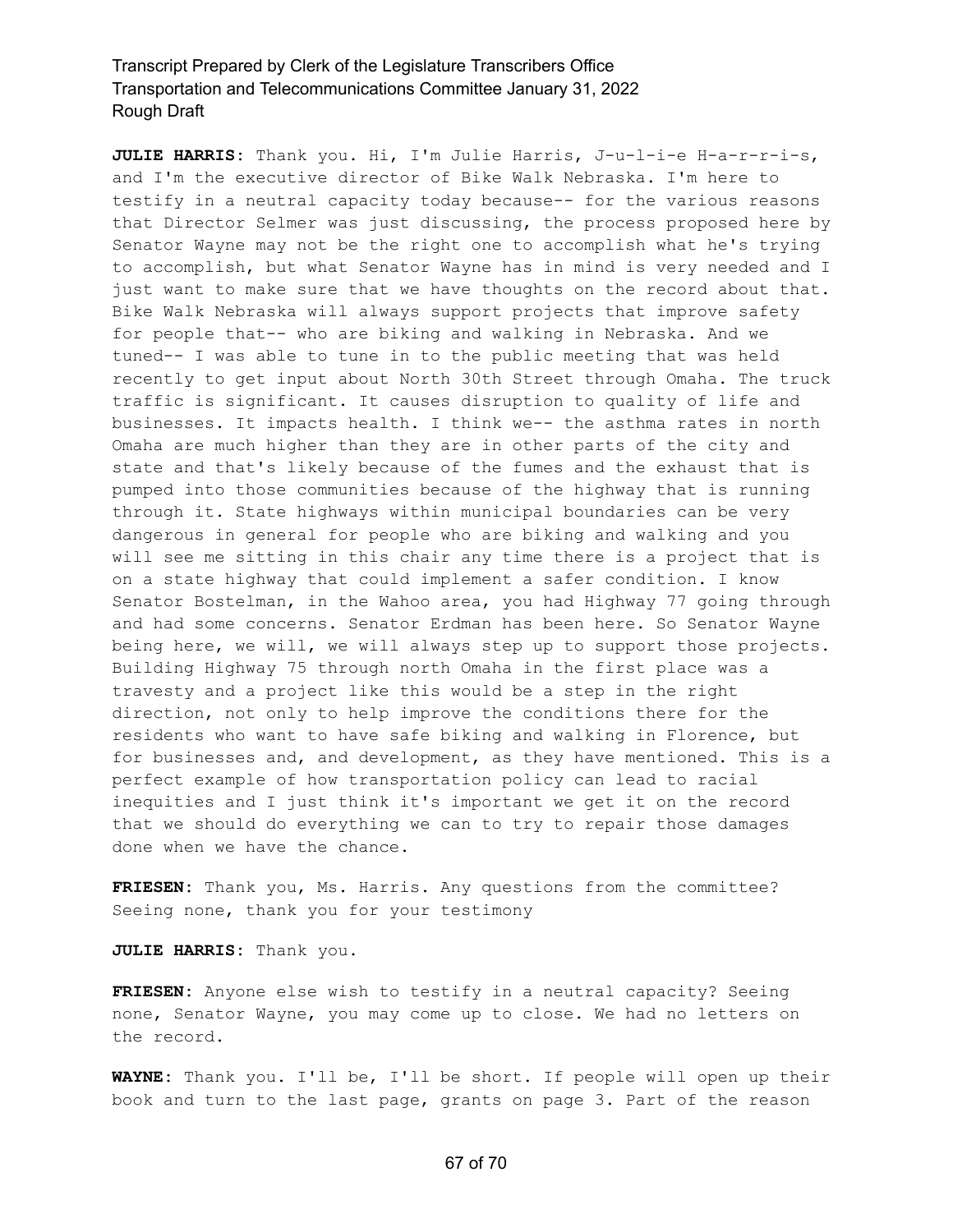why I put this in here is there are a lot of road grants, a lot of road grants that we can be going after. And I just don't think you pass up Nebraska money to send it to California because it may take a little time to plan, I just, I just don't. But you turn to page 3 and actually the grant-- I have to have an amendment either, either way because the grant is now-- when I told staff to write this, they didn't know where they were going to place it. But the bottom one is National Infrastructure Project Assistance. If you look all the way over to the right, it has \$5 billion was appropriated by the infrastructure bill known as megaprojects. And so it does, Senator Moser, require-- it's only 50 percent of the project.

#### **MOSER:** What percentage?

**WAYNE:** 50 percent of the project. But here's my thought: if both states applied, isn't that covered? I'm just thinking out loud. I mean, I would think so. If each state applies, I think you'd cover it. But the reconnecting communities-- first, the reconnecting community portion-- and I am willing to delete that-- the bridge even though I don't think it's unconstitutional. There's a case law, I hear, that says about gates, about a lot of things that you can do as the Legislature to control and do things on the, on the highways. But the reconnecting community, in the, in the federal share, 80 percent is for planning grants. So they're setting aside money to allow communities to start planning this. And that's not unconstitutional because we're actually not changing Highway 75. We're actually just going to build a deck over it, most likely, because it sits so low the amount of infill we would have to do to bring that up to grade to the neighborhood-- just off after my construction knowledge-- and get that secure for heavy roads, it might be cheaper to do a dec,. But that's where they can, they can actually plan for it. But I would highlight that we should look through-- this committee might want to look through and have a strong conversation about what grants are we are actually applying for? I mean, we literally spent three months and figured out how to build a \$500 million lake somewhere between Ashland and the Platte River. And the environmental part of the Platte River- and for them to get around that and to not create a levee, to not touch the Platte, but allow water to fill in-- because I read the report or I read parts of the reports that are out there of how to do lakes-- that's a lot of environmental study that was done in a short amount of time. So I just don't believe-- and actually on the call yesterday for the-- or a couple of days ago for the public meeting, MAPA said this is what's called planning fatigue. All the alternatives have been studied. I can send you guys hundreds of reports from the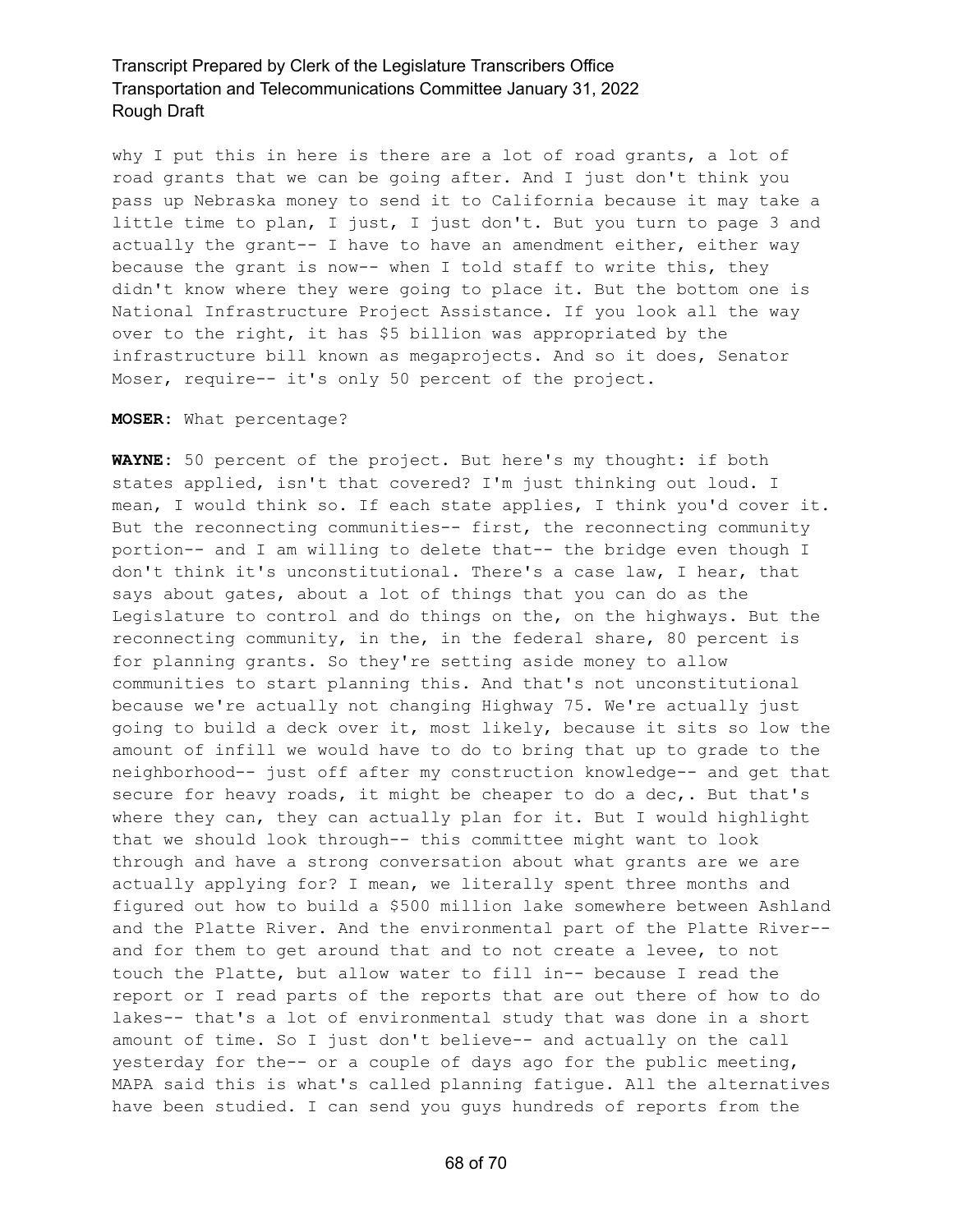best firms like HDR and they all come back down to the bridge. In fact, the chamber was the champion of it when Dana Bradford was there just less than five years ago and did another study and the same thing came out. The only thing we can do is this. It's the political will. And what I heard today wasn't hey, let's figure out how we can do it. If you guys want to appropriate the money to us for \$500,000 or \$1 million, we can get this grant ready. I heard no. That's why we brought the legislation to raise the awareness that we don't believe if this bill or push from the Legislature happens, it won't happen and it will continue to strive for development in north Omaha. And I'll answer any questions.

**FRIESEN:** Thank you, Senator Wayne. Senator Cavanaugh.

**M. CAVANAUGH:** Thank you, Mr. Chairman. Thank you, Senator Wayne. You, you kind of brought back up the, the constitutional part of it. Would you consider making an amendment that requires MAPA to work with NDOT?

**WAYNE:** I talked to-- I was actually texting back and forth with MAPA this morning. They would be happy to do it, but typically on a bridge project, the state owns it and that's what happened on Highway 36.

**M. CAVANAUGH:** Right.

**WAYNE:** MAPA was just a go-between with Iowa, but typically they don't--

**M. CAVANAUGH:** I'm just saying--

**WAYNE:** Yeah.

**M. CAVANAUGH:** --maybe if we just require MAPA to work with the department, then we're getting around the constitutionality of it--

**WAYNE:** Correct.

**M. CAVANAUGH:** --as opposing to require the department to do it.

**WAYNE:** And, and technically in my bill, I just say build a bridge. There's actually another design out there south of Carter Lake that goes through east Omaha, down by east, east, east side of the-- or the south side of the airport that connects to 29. I didn't tell them where to put it, so I know my bill is not unconstitutional. I just said in metro, build a bridge. There's only two places they probably